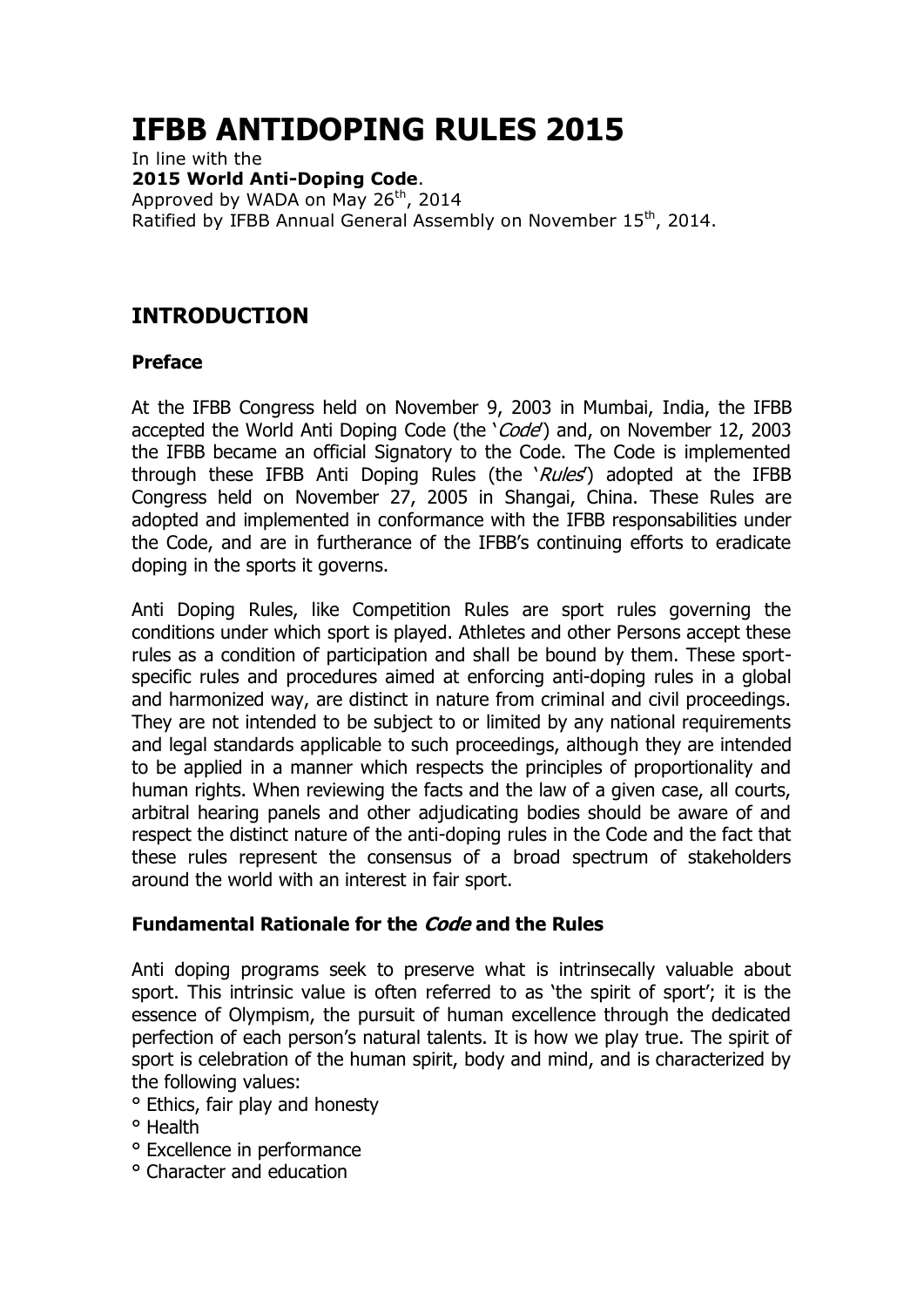- ° Fun and joy
- ° Teamwork
- ° Dedication and commitment
- ° Respect for rules and laws
- <sup>o</sup> Respect for self and other *Participants*
- ° Courage
- ° Community and solidarity

Doping is fundamentally contrary to the spirit of sport.

#### **History**

The IFBB first introduced doping control at the Men"s World Championships in Tokyo, Japan. In 1987, controls were expanded to include the Women"s World Championship and, in 1988, the Juniors & Masters World Championships became the final world-level competition to be controlled. By the early 1990"s, anti doping programs were being implemented at the national, regional and continental levels.

Since 1986 the IFBB Anti-Doping program has been supervised by its medical Commission and guided by its Special Advisors: internationally renowed experts in field of doping control like the late Prof. Dr. Manfred Donike (Germany), Chairman of the IOC Doping Commission, and currently, Prof. Dr. Eduardo H. De Rose (Brazil), member of IOC Doping Commission.

In January 1996 a new completely revamped IFBB Anti Doping Program was implemented worldwide. This program was modeled on the *Olympic Movement* Anti Doping Code (OMADC) and doping control procedures employed by the Canadian Centre for Ethic in Sport (CCES), formerly the Canadian Centre for Drug Free Sport (CCDS), a founding member of the Drug Free Sport Consortium (DFSC).

In January 1998, under then IOC President Juan Antonio Samaranch, the IOC granted provisional recognition to the IFBB.

In November 2003 the IFBB became an official Signatory to the Code. In 2004, working closely with WADA, the IFBB Anti Doping Program was amended to conform to the provisions of the Code.

In July, 2005, the IFBB Anti Doping Program was amended again and renamed the IFBB Anti Doping Rules. On november 27, 2005, at its Annual General Meeting in Shangai, China, the IFBB International Congress officially adopted the IFBB Anti-Doping Rules, which took force and effect of January 1, 2006.

On March 4th 2008, WADA officially confirmed that the IFBB Anti-Doping Rules were in full compliance with the Code.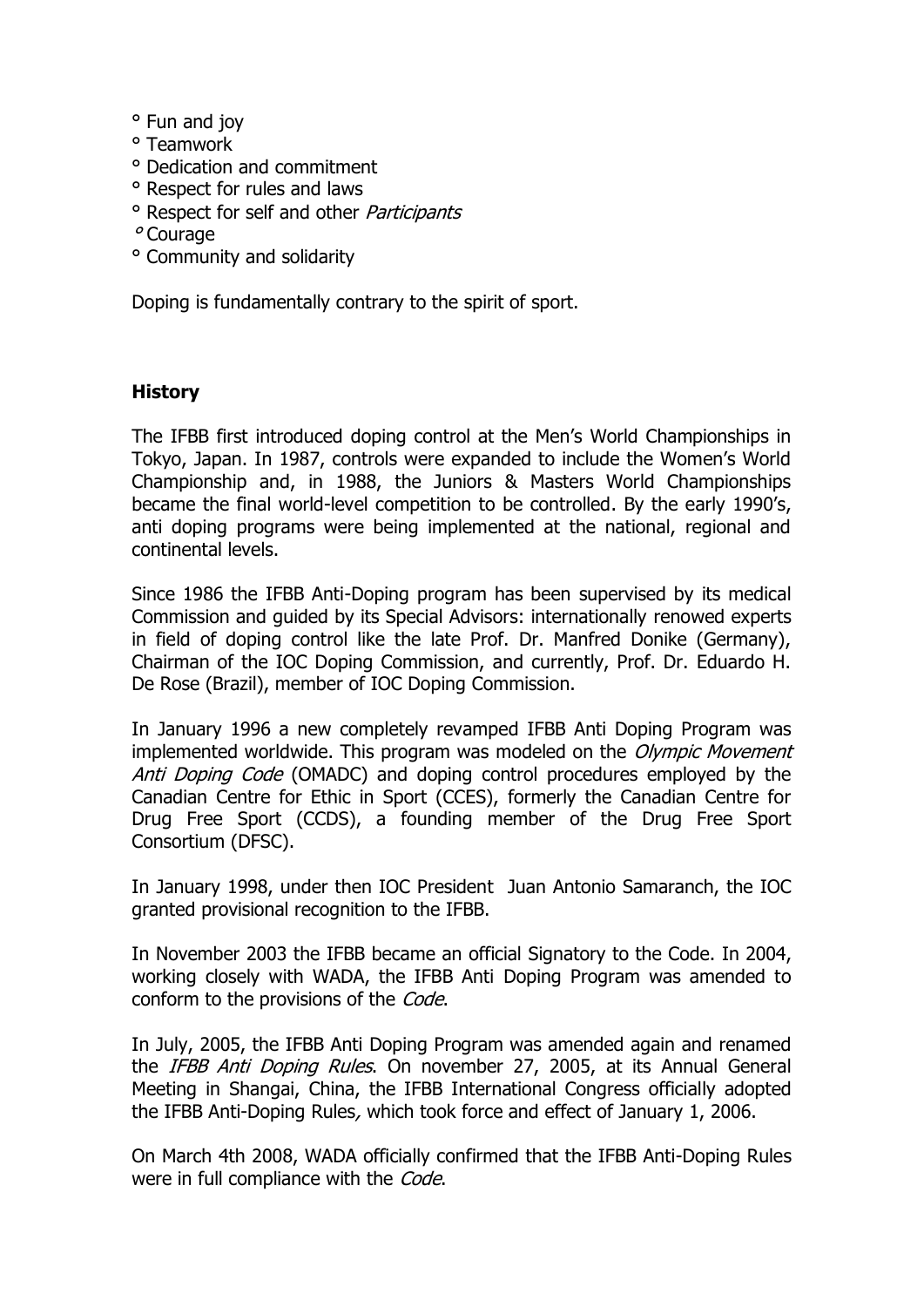On November 4, 2009, in Doha, Qatar, the IFBB International Congress approved the new article 14.7 of the IFBB Constitution, about the duties and the responsabilities of the IFBB Anti-Doping Commission.

The IFBB Anti Doping Commission (Article 14.7 of the IFBB Constitution)

The Anti Doping Commission ("ADC") shall be comprised of three voting members, preferably chosen from among the elected members of the Executive Council, who shall nominated by the President, appointed by the Executive Council and confirmed by the Congress for a four-year period, and two non voting external advisors (one a medical doctor with experience in doping/anti doping; the other an attorney at law). The ADC shall have the following duties and responsabilities:

- 1. To have overall control of the Results Management of all doping cases whereat the IFBB acts as Anti-Doping Organization.
- 2. To have authority to conduct investigations, to issue reports, to make findings in fact, and to make recommendations regarding all doping matters.
- 3. To have authority to impose *Provisional Suspensions*.
- 4. To have authority to impose suspensions on Athletes and other Persons, in accordance with the provisions of these Rules and the *Code* and to have authority to fine  $\sin$  an amount set by the Executive Council] Affiliated or Recognized Federations for breaches of these Rules and/or the Code.
- 5. To act as the Hearing Body of first instance. The ADC shall establish rules for the conduct of such hearings based on the principles set out in these Rules and the *Code*.
- 6. To have authority to investigate, evaluate and decide upon requests for TUE for Athletes competing at the World Champioships.
- 7. To manage the online ADAMS program.
- 8. To liaise with *WADA* on all issues related to the Anti-Doping Program, these Rules and/or the *Code*; to advise *WADA* of all anti-doping rule violations and the Results Management of same.
- 9. To cooperate with other *Anti-Doping Organizations* for the efficient and effective Results Management of IFBB Athletes and other Persons participating at events under control of these *Anti-Doping Organizations*.
- 10. To submit to *WADA* the *Doping Control* Annual Summary.
- 11.To assist the IFBB with its Anti-Doping Educational Program.
- 12.To perform any duty consitent with its mandate and in accordance with these Rules and/or the *Code*.
- 13.To fulfill any other duty that may be assigned to it by the Executive Council or its delegate authority.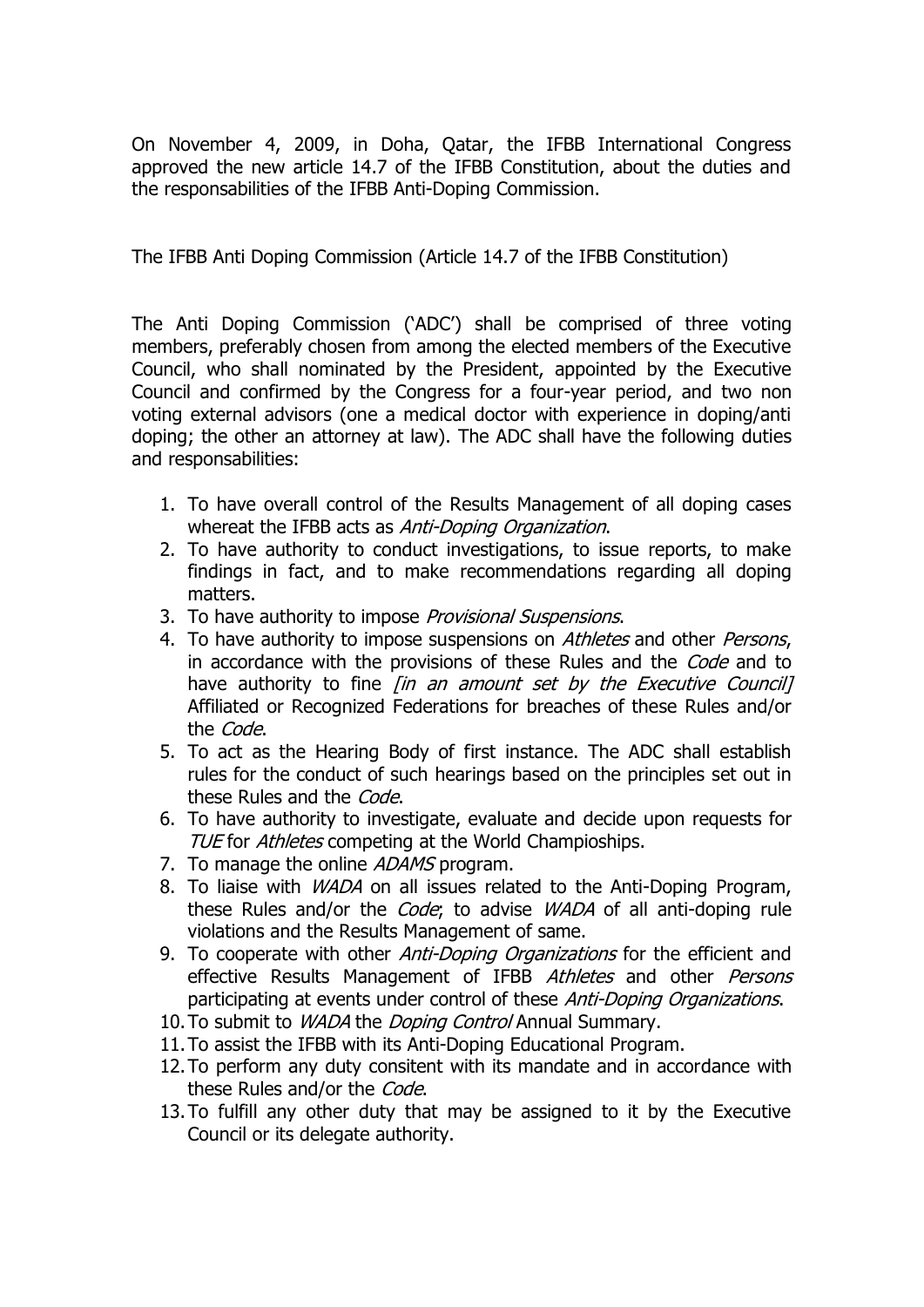#### **Scope**

These Rules shall apply to the IFBB, each recognized and/or affiliated Continental, Regional, National Federation of the IFBB, and each Participant or Person in the activities of the IFBB or its recognized and/or affiliated Continental, Regional, National Federations, by virtue of the *Participant's* membership, accreditation, or participation in IFBB or its recognized and/or affiliated Continental, Regional, National Federations or their activities or Events.

[Any Person who is not a member of a National Federation and who fulfills the requirements to be part of the IFBB Registered Testing Pool must become a member of the Person"s National Federation and must take himself or herself available for *Testing*, at least 6 (six) months before participating in *International* Events or Events of his/her National Federation].

[To be eligible for participation in IFBB events a competitor must have an IFBB license issued by his or her National Federation and the IFBB international card, licensed by the same IFBB. The IFBB license and the IFBB international card will only be issued to competitors who have personally signed the doping test consent form, in the actual form approved by the IFBB Executive Council. All forms from under age applicants must be counter signed by their legal guardians.

The National Federation must guarantee that all *Athletes* registered for a IFBB License accept the rules of the IFBB, including these Rules.

It is the responsability of each National Federation to ensure that all nationallevel *Testing* on the National Federation's athletes complies with these Rules. In some countries the National Federation itself will be conducting the *Doping* Control described in these Rules. In other countries, many of the Doping Control responsabilities of the National Federation have been delegated or assigned by statute or agreement to a *National Anti Doping Organization*. In those countries, reference in these Rules to the National Federation shall apply, as appropriate, to the National Anti-Doping Organization.

These Rules shall apply to all *Doping Controls* over which IFBB and its Continental, Regional National Federations have jurisdiction.

#### **Other documents Available**

(At the WADA website www.wada-ama.org)

International Standard for the Prohibited List International Standard for Testing International Standard for Therapeutic Use International Standard for Laboratory Analysis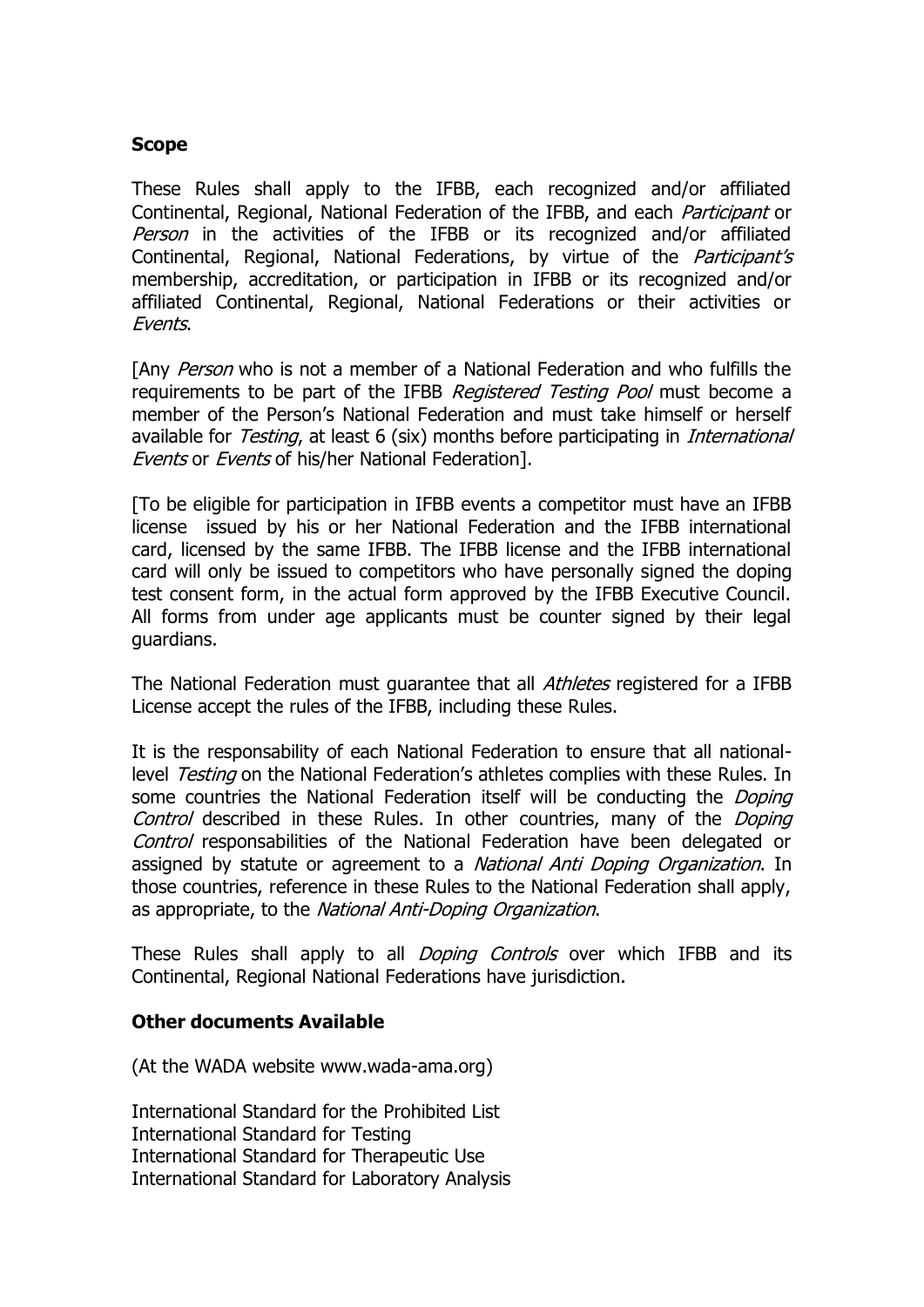World Anti Doping Code

# **ARTICLE 1 - DEFINITION OF DOPING**

Doping is defined as the occurrence of one or more of the anti-doping rule violations, set forth in Article 2.1 through Article 2.10 of these Rules.

# **ARTICLE 2 - ANTI-DOPING RULE VIOLATIONS**

The purpose of Article 2 is to specify the circumstances and conduct which constitute anti-doping rule violations. Hearings in doping cases will proceed based on the assertion that one or more of these specific rules has been violated.

Athletes or other *Persons* shall be responsible for knowing what constitutes an anti-doping rule violation and the substances and methods which have been included on the *Prohibited List*.

The following constitute anti-doping rule violations:

### **2.1 Presence of a Prohibited Substance or its Metabolites or Markers in an Athlete"s Sample**

It is each Athlete's personal duty to ensure that no Prohibited Substance enters his or her body. Athletes are responsible for any Prohibited Substance or its Metabolites or Markers found to be present in their Samples. Accordingly, it is not necessary that intent, Fault, negligence or knowing *Use* on the *Athlete's* part be demonstrated in order to establish an anti-doping rule violation under Article 2.1.

**2.1.1** Sufficient proof of an anti-doping rule violation under Article 2.1 is established by any of the following: presence of a *Prohibited* Substance or its Metabolites or Markers in the Athlete's A Sample where the Athlete waives analysis of the B Sample and the B Sample is not analyzed; or, where the Athlete's B Sample is analyzed and the analysis of the Athlete's B Sample confirms the presence of the *Prohibited Substance* or its *Metabolites* or Markers found in the Athlete's A Sample; or, where the Athlete's B Sample is split into two bottles and the analysis of the second bottle confirms the *Presence* of the *Prohibited Substance* or its Metabolites or Markers found in the first bottle.

**2.1.2** Excepting those substances for which a quantitative threshold is specifically identified in the *Prohibited List*, the presence of any quantity of a *Prohibited Substance* or its Metabolites or Markers in an Athlete's Sample shall constitute an anti-doping rule violation.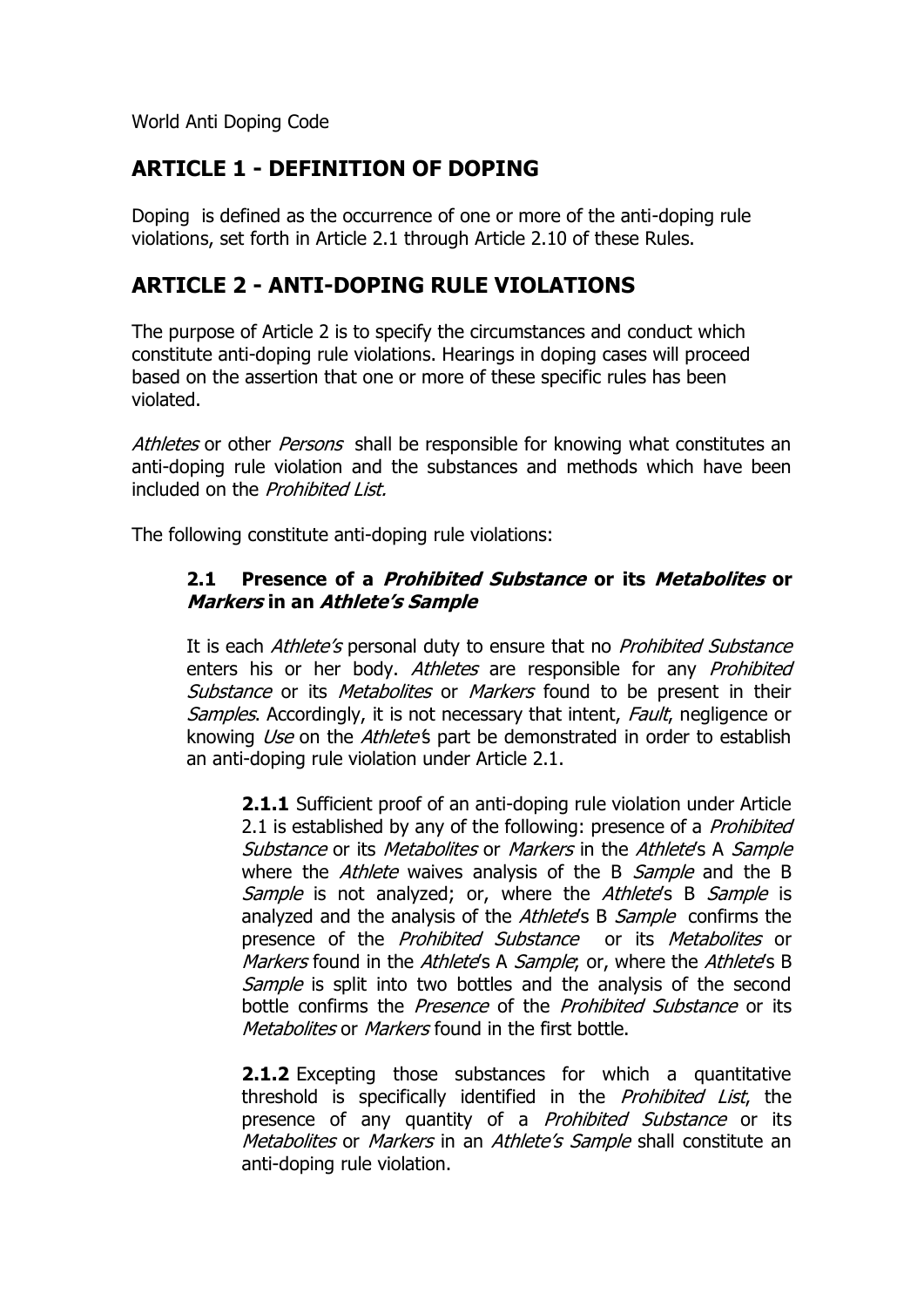**2.1.3** As an exception to the general rule of Article 2.1, the Prohibited List or International Standards may establish special criteria for the evaluation of Prohibited Substances that can also be produced endogenously.

### **2.2 Use or Attempted Use by an Athlete of a Prohibited Substance or a Prohibited Method**

**2.2.1** It is each *Athlete*'s personal duty to ensure that no Prohibited Substance enters his or her body and that no Prohibited Method is Used. Accordingly, it is not necessary that intent, Fault, negligence or knowing Use on the Athlete's part be demonstrated in order to establish an anti-doping rule violation for Use of a Prohibited Substance or a Prohibited Method.

**2.2.2** The success or failure of the *Use* or *Attempted Use* of a Prohibited Substance or Prohibited Method is not material. It is sufficient that the *Prohibited Substance* or *Prohibited Method* was Used or Attempted to be used for an anti-doping rule violation to be committed.

#### 2.3 **Evading, Refusing or Failing to submit to Sample Collection**

Evading *Sample* collection, or without compelling justification refusing or failing to submit to *Sample* collection after notification as authorized in these Rules or other applicable anti-doping rules.

### **2.4 Whereabouts Failures**

Any combination of three missed tests and/or filing failures, as defined in the International Standard for Testing and Investigations, within a twelve-month period by an *Athlete* in a *Registered Testing Pool.* 

### **2.5 Tampering or Attempted Tampering with any part of Doping Control**

Conduct which subverts the *Doping Control* process but which would not otherwise be included in the definition of Prohibited Methods. Tampering shall include, without limitation, intentionally interfering or attempting to interfere with a *Doping Control* official, providing fraudulent information to an *Anti-Doping Organization* or intimidating or attempting to intimidate a potential witness.

### **2.6 Possession of a Prohibited Substance or a Prohibited Method**

**2.6.1** Possession by an Athlete In-Competition of any Prohibited Substance or any Prohibited Method, or Possession by an Athlete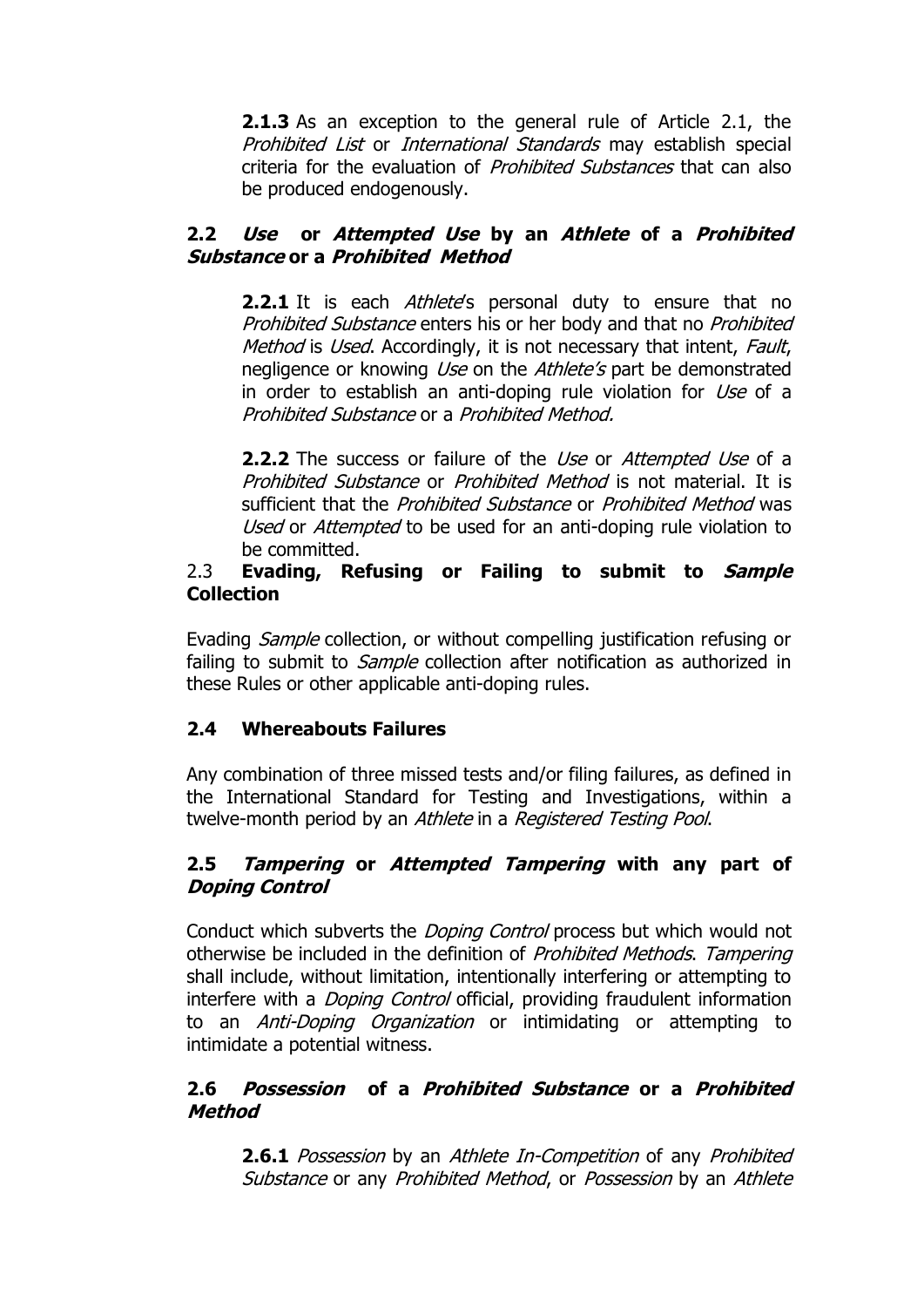Out-of-Competition of any Prohibited Substance or any Prohibited Method which is prohibited Out-of-Competition unless the Athlete establishes that the *Possession* is consistent with a Therapeutic Use Exemption ("TUE") granted in accordance with Article 4.4 or other acceptable justification.

**2.6.2** Possession, by an Athlete Support Personnel In-Competition of any Prohibited Substance or any Prohibited Method, or Possession by an Athlete Support Personnel Out-of-Competition of any Prohibited Substance or any Prohibited Method which is prohibited *Out-of-Competition* in connection with an *Athlete*, Competition or training, unless the Athlete Support Personnel establishes that the *Possession* is consistent with a *TUE* granted to an *Athlete* in accordance with Article 4.4 or other acceptable justification.

### **2.7 Trafficking or Attempted Trafficking in any Prohibited Substance or Prohibited Method**

**2.8 Administration or Attempted Administration to any Athlete In-Competition of any Prohibited Substance or Prohibited Method, or Administration or Attempted Administration to any Athlete Out-of-Competition of any Prohibited Substance or any Prohibited Method that is prohibited Out-of-Competition**

### **2.9 Complicity**

Assisting, encouraging, aiding, abetting, conspiring, covering up or any other type of intentional complicity involving an anti-doping rule violation, Attempted anti-doping rule violation or violation of Article 10.12.1 by another Person.

#### **2.10 Prohibited Association**

Association by an *Athlete* or other *Person* subject to the authority of the IFBB and its recognized and/or affiliated Continental, Regional and National Federation, or of an Anti-Doping Organization, in a professional or sport-related capacity with any Athlete Support Personnel who:

**2.10.1.** If subject to the authority of the IFBB and its recognized and/or affiliated Continental, Regional and National Federation, or of an *Anti-Doping Organization*, is serving a period of Inelegibility; or

2.10.2 Iif not subject to the authority of the IFBB and its recognized and/or affiliated Continental, Regional and National Federation, or of an Anti-Doping Organization, and where *Ineligibility* has not been addressed in a results management process pursuant to the (WADA) Code, has been convicted or found in a criminal, disciplinary or professional proceeding to have engaged in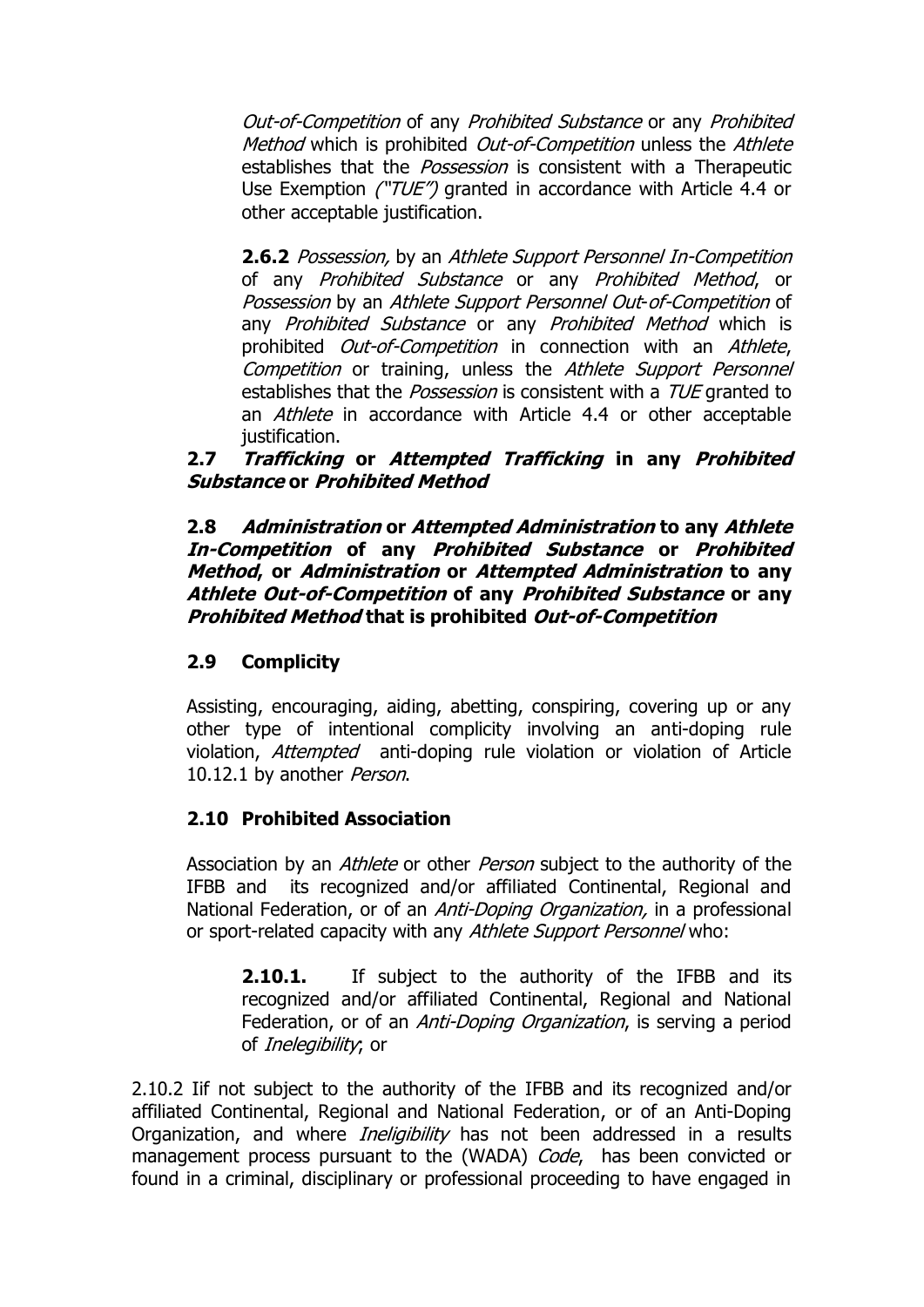conduct which would have constituted a violation of anti -doping rules if Codecompliant rules had been applicable to such *Person*. The disqualifying status of such Person shall be in force for the longer of six years from the criminal, professional or disciplinary decision or the duration of the criminal, disciplinary or professional sanction imposed; or

2.10.3 Is serving as a front or intermediary for an individual described in Article 2.10.1 or 2.10.2.

In order for this provision to apply, it is necessary that the Athlete or other Person has previously been advised in writing by the IFBB, or by an Anti-Doping Organization, with jurisdiction over the Athlete or other Person, or by WADA, of the Athlete Support Personnel's disqualifying status and the potential Consequence of prohibited association and that the Athlete or other Person can reasonably avoid the association. The IFBB, or the *Anti-Doping Organization*, shall also use reasonable efforts to advise the Athlete Support Personnel who is the subject of the notice to the Athlete or other Person that the Athlete Support Personnel may, within 15 days, come forward to the IFBB, or the Anti-Doping Organization, to explain that the criteria described in articles 2.10.1 and 2.10.2 do not apply to him or her. (Notwithstanding Article 16, this article applies even when the Athlete Support Personnel's disqualifying conduct occurred prior the effective date provided in article 19.1).

The burden shall be on the *Athlete* or other *Person* to establish that any association with *Athlete Support Personnel* described in Articles 2.10.1 or 2.10.2 is not in a professional or sport-related capacity.

The IFBB and its recognized and/or affiliated Continental, Regional and National Federations and the *Anti-Doping Organizations* that are aware of Athlete Support Personnel who meet the criteria described in articles 2.10.1 2.10.2, or 2.10.3 shall submit that information to WADA.

# **ARTICLE 3 PROOF OF DOPING**

### **3.1 Burdens and Standards of Proof**

The IFBB and its recognized and/or affiliated Continental, Regional and National Federations shall have the burden of establishing that an antidoping rule violation has occurred. The standard of proof shall be whether the IFBB or its recognized and/or affiliated Continental, Regional and National Federations has established an anti-doping rule violation to the comfortable satisfaction of the hearing panel bearing in mind the seriousness of the allegation which is made. This standard of proof in all cases is greater than a mere balance of probability but less than proof beyond a reasonable doubt. Where these Rules place the burden of proof upon the *Athlete* or other *Person* alleged to have committed an antidoping rule violation to rebut a presumption or establish specified facts or circumstances, the standard of proof shall be a balance of probability.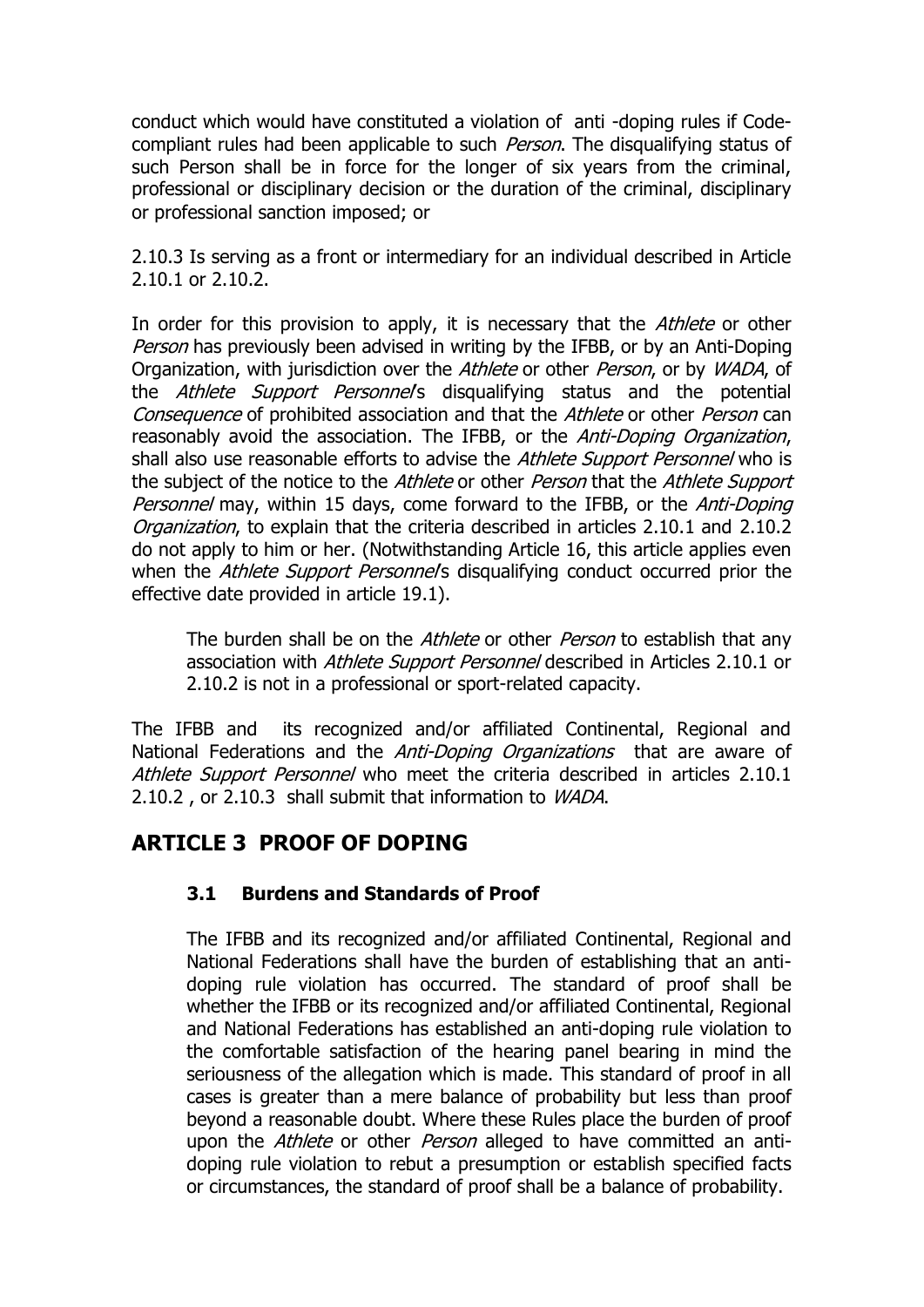### **3.2 Methods of Establishing Facts and Presumptions**

Facts related to anti-doping rule violations may be established by any reliable means, including admissions. The following rules of proof shall be applicable in doping cases:

Analytical methods or decision limits approved by WADA after consultation within the relevant scientific community and which have been the subject of peer review are presumed to be scientifically valid. Any Athlete or other Person seeking to rebut this presumption of scientific validity shall, as a condition precedent to any such challenge, first notify *WADA* of the challenge and the basis of the challenge. CAS on its own initiative may also inform *WADA* of any such challenge. At *WADA*'s request, the *CAS* panel shall appoint an appropriate scientific expert to assist the panel in its evaluation of the challenge. Within 10 (ten) days of *WADA*'s receipt of such notice, and *WADA*'s receipt of the *CAS* file, WADA shall also have the right to intervene as a party, appear amicus curiae or otherwise provide evidence in such proceeding.

> **3.2.1** WADA-accredited laboratories, and other laboratories approved by WADA, are presumed to have conducted Sample analysis and custodial procedures in accordance with the International Standard for Laboratories. The Athlete or other Person may rebut this presumption by establishing that a departure from the International Standard for Laboratories occurred which could reasonably have caused the Adverse Analytical Finding. If the Athlete or other Person rebuts the preceding presumption by showing that a departure from International Standard for Laboratories occurred which could reasonably have caused the *Adverse Analytical Finding*, then the IFBB or its recognized and/or affiliated Continental, Regional, National Federation shall have the burden to establish that such departure did not cause the Adverse Analytical Finding.

> **3.2.2** Departures from any other *International Standard* or other anti doping rule or policy set forth in the *Code* or in these Rules which did not cause an *Adverse Analytical Finding* or other antidoping rule violation shall not invalidate such evidence or resuls. If the Athlete or other Person establishes a departure from another International Standard or other anti-doping rule or policy which could reasonably have caused an anti-doping rule violation based on an Adverse Analytical Finding or other anti-doping rule violation, then the IFBB or its recognized and/or affiliated Continental, Regional, National Federation shall have the burden to establish that such departure did not cause the Adverse Analytical Finding or the factual basis for the anti-doping rule violation.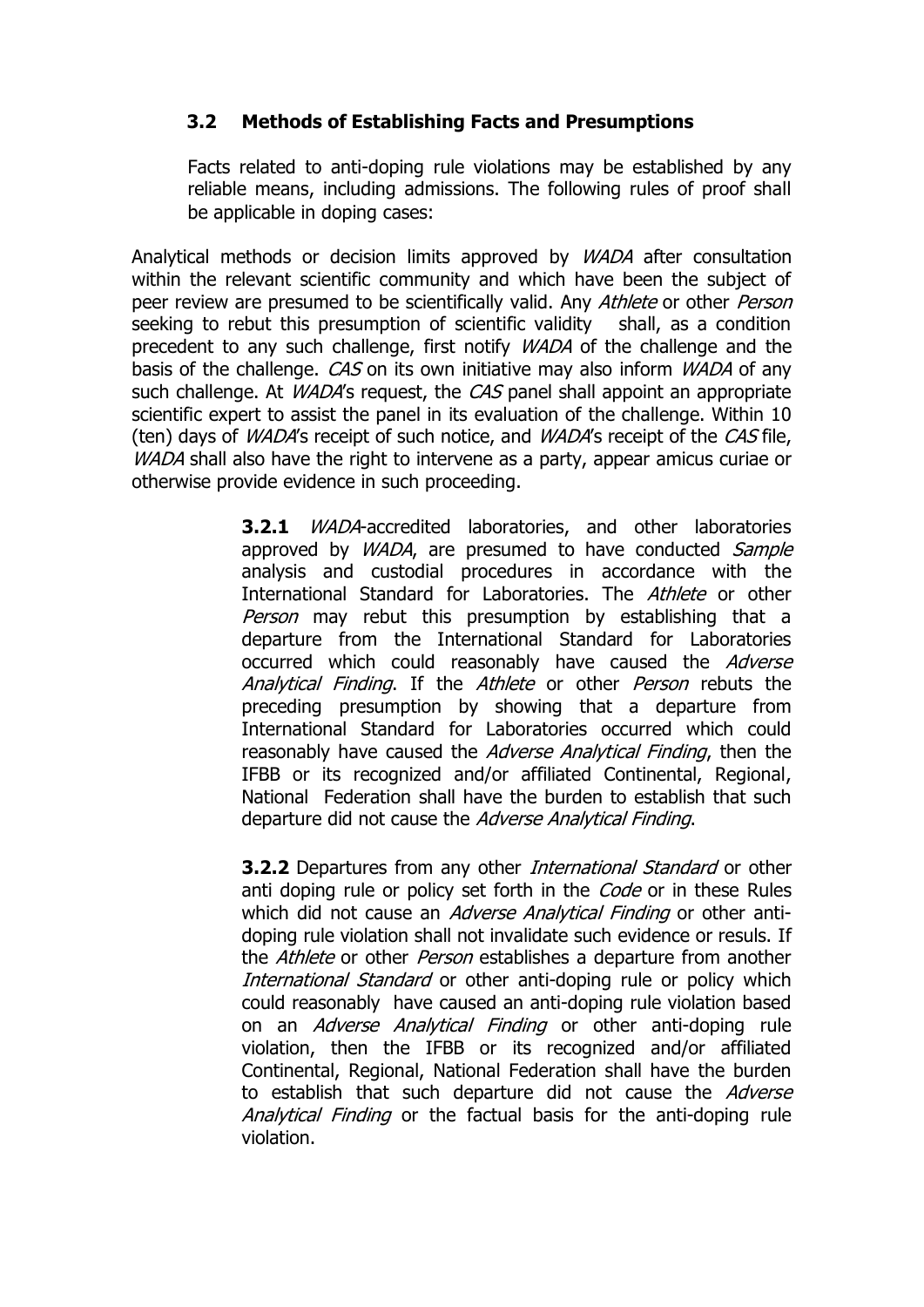**3.2.3** The facts established by a decision of a court or professional disciplinary tribunal of competent jurisdiction which is not the subject of a pending appeal shall be irrebuttable evidence against the *Athlete* or other *Person* to whom the decision pertained of those facts unless the Athlete or other Person establishes that the decision violates principles of natural justice.

**3.2.4** The hearing panel in a hearing on an anti-doping rule violation may draw an inference adverse to the Athlete or other Person who is asserted to have committed an anti-doping rule violation based on the Athlete's or other Person's refusal, after a request made in a reasonable time in advance of the hearing, to appear at the hearing (either in person or telephonically as directed by the hearing panel) and to answer questions from the hearing panel or the IFBB or its recognized and/or affiliated Continental, Regional, National Federation asserting the antidoping rule violation.

## **ARTICLE 4: THE PROHIBITED LIST**

### **4.1 Incorporation of the Prohibited List**

These Rules incorporate *the Prohibited List* which is published and revised by *WADA* as described in article 4.1 of the *Code*. The IFBB and each recognized and/or affiliated Continental, Regional, National Federation shall ensure that the current *Prohibited List*, as published at the WADA website [www.wada-ama.org,](http://www.wada-ama.org/) is made available to its Athletes and constituents. Unless provided otherwise in the *Prohibited List* or a revision, the Prohibited List and revisions shall go into effect under these Rules three months after publication of the *Prohibited List* by *WADA*, without requiring any further action by the IFBB or its recognized and/or affiliated Continental, Regional, National Federations. All Athletes and other *Persons* shall be bound by the *Prohibited List*, and any revisions thereto, from the date they go into effect, without further formality. It is the responsibility of all *Athletes* and other *Persons* to familiarize themselves with the most up-to-date version of the *Prohibited List* and all revisions thereto.

#### **4.2 Prohibited Substances and Prohibited Methods Identified on the Prohibited List**

#### **4.2.1** Prohibited Substances and Prohibited Methods

The Prohibited List shall identify those Prohibited Substances and Prohibited Methods which are prohibited as doping at all times (both *In-Competition* and *Out-of-Competition*), because of their potential to enhance performance in future *Competitions* or their masking potential and those substances and methods which are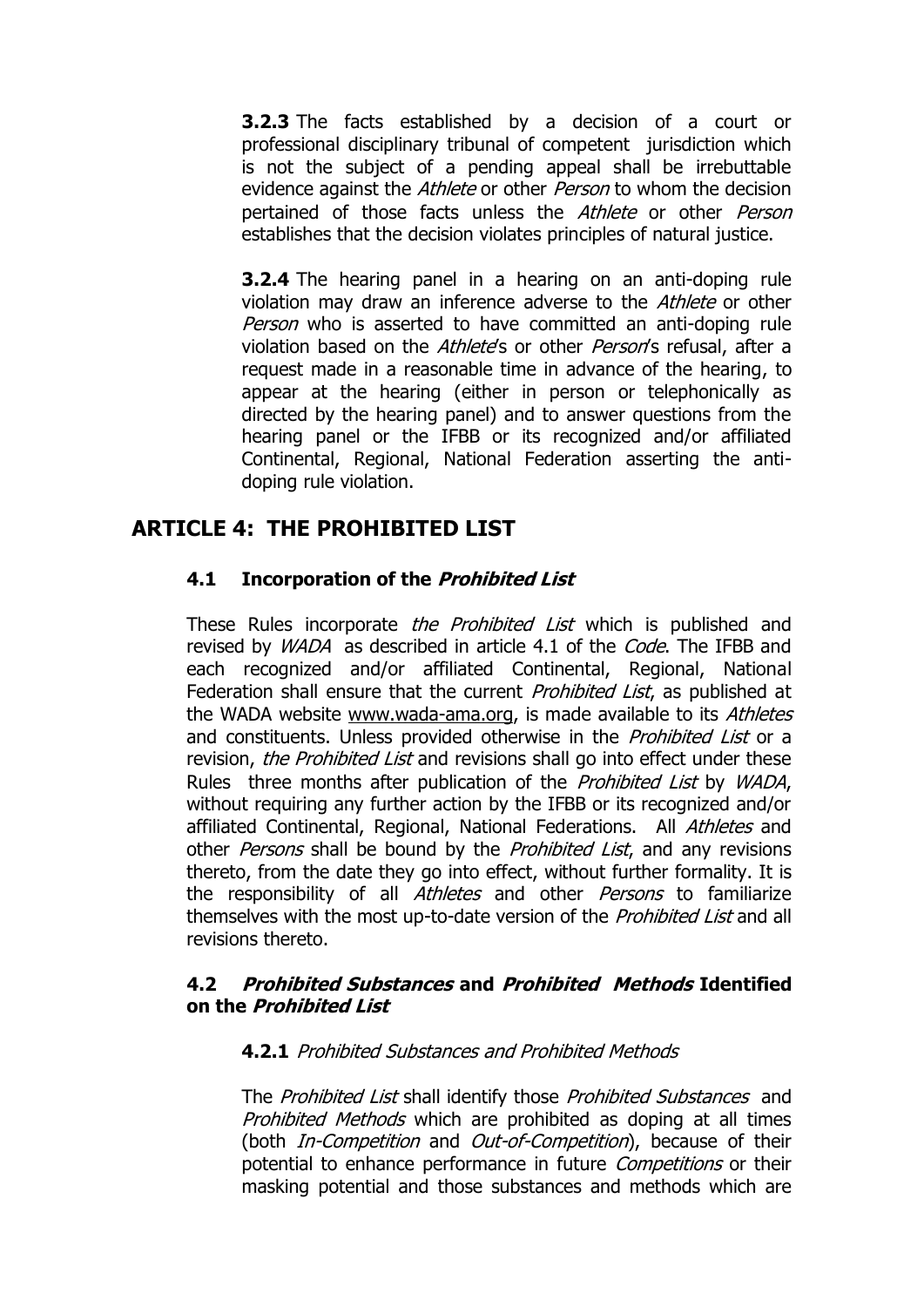prohibited *In-Competition* only. The IFBB may, upon the recommendation of its Medical Commission and its ADC, request that WADA expand the *Prohibited List* for the sport of BodyBuilding, Classic BodyBuilding, BodyFitness, Physique, Fitness and Bikini. The IFBB may also, upon the recommendation of its Medical Commission and its ADC, request that *WADA* include additional substances or methods which have the potential for abuse in the sport of BodyBuilding, Classic BodyBuilding, BodyFitness, Physique, Fitness and Bikini, in the monitoring program described in article 4.5 of the *Code*. As provided in the Code, WADA shall make the final decision on such request by the IFBB. Prohibited Substances and Prohibited Methods may be included in the *Prohibited List* by general category (e.g. anabolic agents) or by specific reference to a particular substance or method.

#### **4.2.2** Specified Substances

For purposes of the application of Article 10 (Sanctions on Individuals), all *Prohibited Substances* shall be *Specified* Substances except substances in the classes of anabolic agents and hormones and those stimulants and hormone antagonists and modulators so identified on the *Prohibited List*. The category of Specified Substances shall not include Prohibited Methods.

#### **4.2.3** New classes of Prohibited Substances

In the event *WADA* expands the *Prohibited List* by adding a new class of *Prohibited Substances* in accordance with article 4.1 of the *Code. WADA'*s Executive Committee shall determine whether any or all *Prohibited Substances* within the new class of *Prohibited* Substances shall be considered Specified Substances under Article 4.2.2.

#### **4.3 Criteria for Including Substances and Methods on the Prohibited List and WADA"s Determination of the Prohibited List**

WADA shall consider the following criteria in deciding wether to include a substance or method in the *Prohibited List*:

**4.3.1** A substance or method shall be considered for inclusion on the Prohibited List if WADA, in its sole discretion, determines that the substance or method meets any two of the following three criteria:

**4.3.1.1** Medical or other scientific evidence, pharmacological effect or experience that the substance or method, alone or in combination with other substances or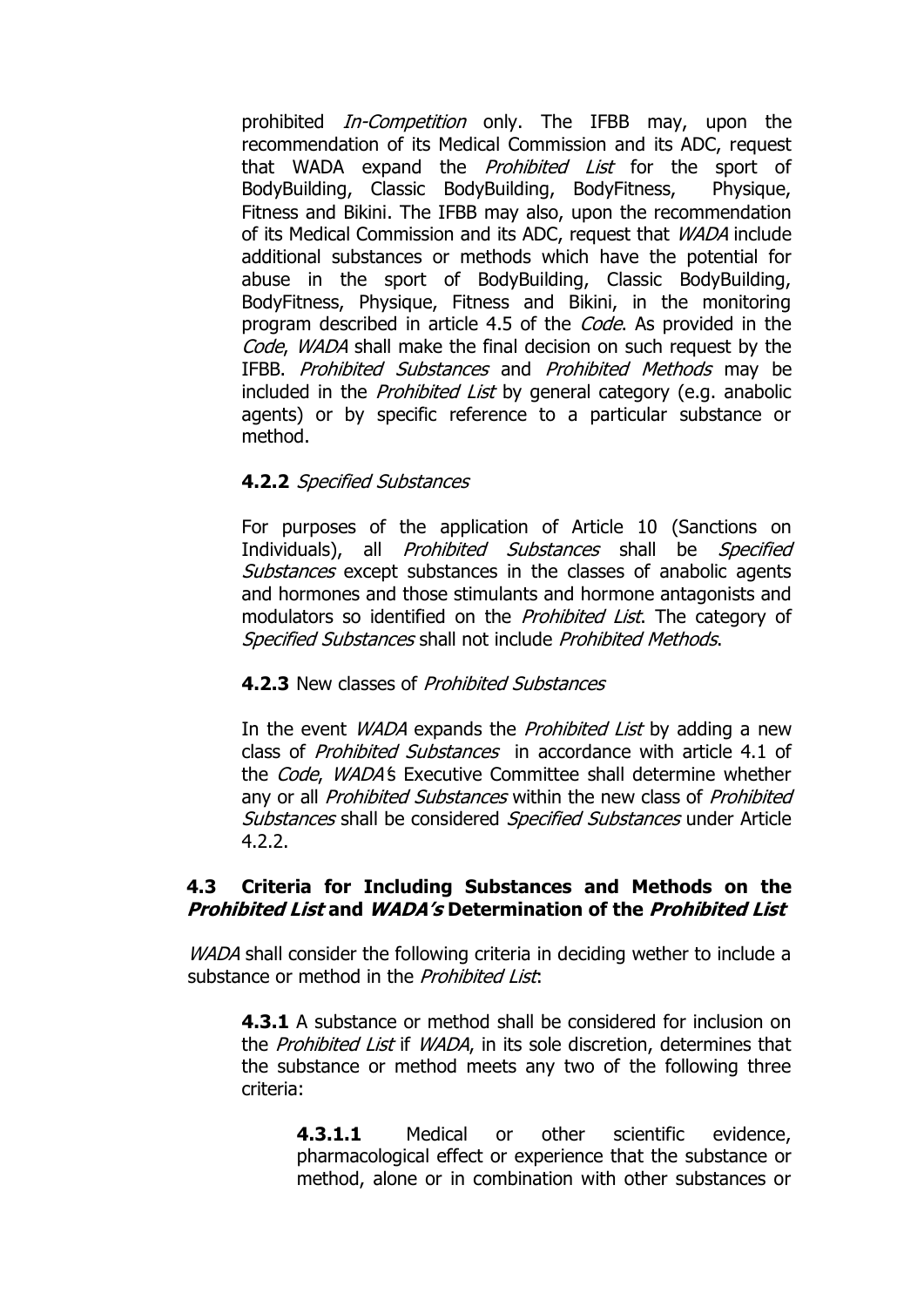methods, has the potential to enhance or enhances sport performance;

**4.3.1.2** Medical or other scientific evidence, pharmacological effect or experience that the Use of the substance or method represents an actual or potential health risk to the Athlete:

**4.3.1.3** *WADA's* determination that the *Use* of the substance or method violates the spirit of sport described in the introduction to the *Code*.

**4.3.2** A substance or method shall also be included on the Prohibited List if WADA determines there is a medical or other scientific evidence, pharmacological effect or experience that the substance or method has the potential to mask the Use of other Prohibited Substances or Prohibited Methods.

**4.3.3** *WADA's* determination of the *Prohibited Substances* and Prohibited Methods that will be included on the Prohibited List, the classification of substances into categories on the Prohibited List, and the classification of the substance as prohibited at all times or In-Competition only, is final an shall not be subject to challenge by an *Athlete* or other *Person* based on an argument that the substance or method was not a masking agent or did not have the potential to enhance performance, represent a health risk or violate the spirit of sport.

### **4.4 Therapeutic Use Exemptions ("TUEs")**

**4.4.1** The presence of a *Prohibited Substance* or its *Metabolites* or Markers, and/or the Use or Attempted Use, Possession or Administration or Attempted Administration of a Prohibited Substance or Prohibited Method, shall not be considered an antidoping rule violation if it is consistent with the provisions of a TUE granted in accordance with the International Standard for Therapeutic Use Exemptions.

**4.4.2** Subject to Article 4.4.3, Athletes included by IFBB in its Registered Testing Pool and other Athletes participating in any International Event, must obtain a TUE from IFBB ADC, regardless of whether the Athlete previously has received a TUE at National level. The application for a  $TUE$  must be made as soon as possible (in the case of an Athlete in the Registered Testing Pool, this would be when he/she is first notified of his/her inclusion in the pool) and in any event (save in emergency situations) no later than twenty-one (21) days before the Athlete participation's in the Event.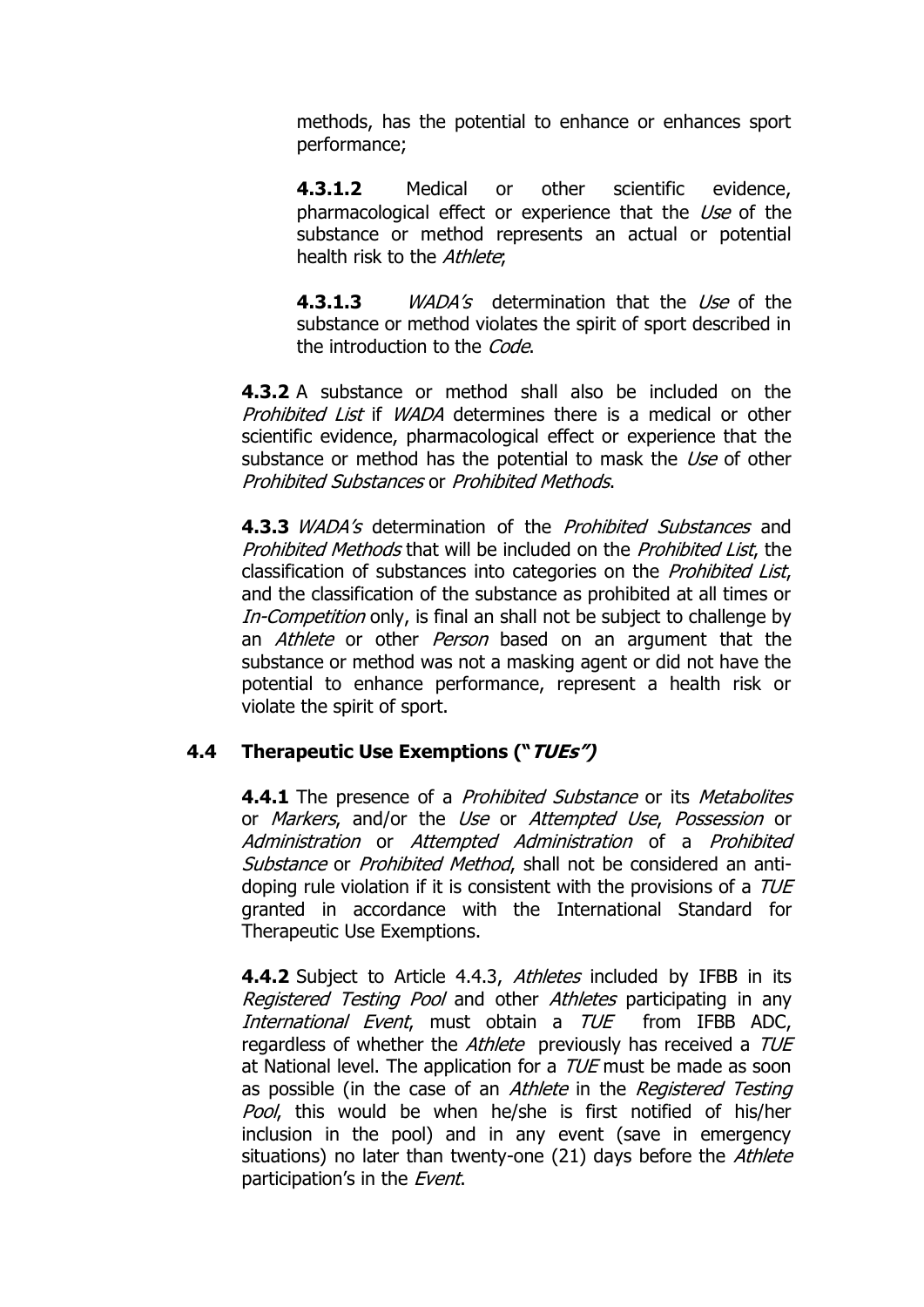**4.4.3** TUEs granted by IFBB ADC shall be reported to the Athlete's National Federation and to WADA. Other Athletes subject to Testing who need to use a Prohibited Substance or a Prohibited Method for therapeutic reasons must obtain a TUE from their National Anti-Doping Organization or other body designated by their National Federation, as required under the rules of the National Anti-Doping Organization/other body. National Federations shall promptly report any such TUEs to IFBB and WADA.

**4.4.4** The IFBB ADC has the authority to investigate, evaluate, in accordance with the International Standard for Therapeutic Use Exemption, and decide upon requests for Therapeutic Use Exemptions for *Athletes* competing at International level. The decision to deny a *TUE* application must notify the *Athlete* and his or her National Anti-Doping Organization , with reasons.

**4.4.5** *WADA*, at the request of an *Athlete* or an *Athlete's National* Anti-Doping Organization or on its own initiation, may review the granting, refusal to recognize or denial of any TUE by the IFBB ADC. If *WADA* determines that the granting or denial of a *TUE* did not comply with the International Standard for Therapeutic Use Exemption in force at the time, then *WADA* may reverse that decision. This request to *WADA* must be made within 21 days from the notification in Article 4.4.4.

**4.4.6** Any *TUE* decision by the IFBB ADC (or by a National Anti Doping Organization where it has agreed to consider the application on behalf of the IFBB) that is not reviewed by WADA, or that is reviewed by *WADA*, but is not reversed upon review, may be appealed by the Athlete and/or the Athlete's National Federation exclusively to CAS.

**4.4.7** A decision by *WADA* to reverse a *TUE* decision may be appealed by the Athlete, the National Anti-Doping Organization and/or the IFBB, exclusively to CAS.

**4.4.8** A failure to take action within a reasonable time on a properly submitted application for grant/recognition of a TUE or for review of a *TUE* decision, shall be considered a denial of the application.

## **ARTICLE 5: TESTING AND INVESTIGATION**

#### **5.1 Purpose of Testing and Investigations**

Testing and investigations shall only be undertaken for anti-doping purposes and shall be conducted in conformity with the provisions of the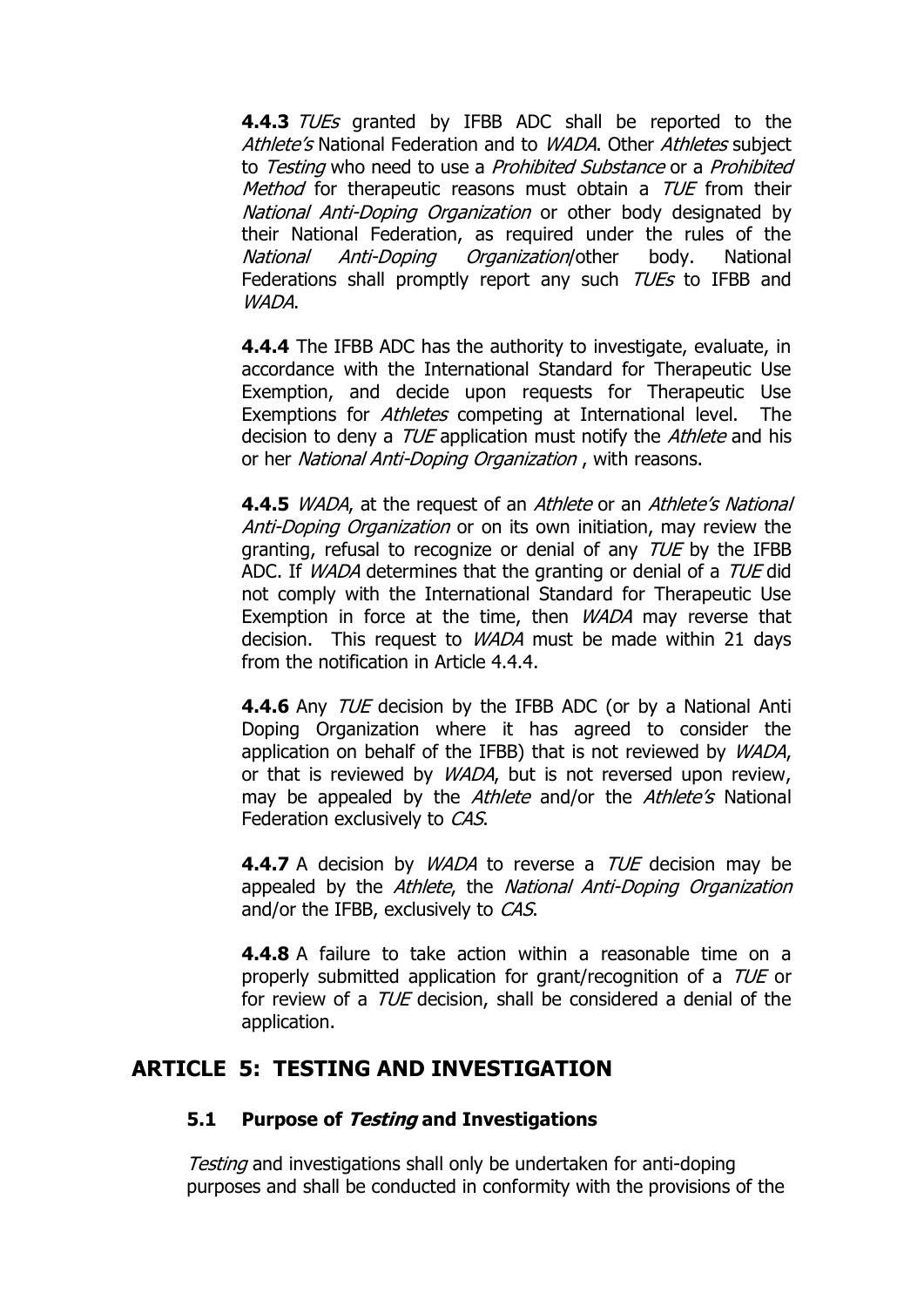International Standard for Testing and Investigations and the specific protocols of the IFBB, if any, supplementing that International Standard.

# **5.2 Authority to conduct Testing**

Subject to the jurisdictional limitations for *Event Testing* set out in Article 5.3 of the *Code*, all *Athletes* under jurisdiction of a National Federation shall be subject to *In-Competition Testing* by the IFBB ADC, the Athlete's National Federation, and any other *Anti-Doping Organization* responsible for Testing at a Competition or Event in which they participate. All Athletes under the jurisdiction of a National Federation, including Athletes serving a period of *Ineligibility* or *Provisional Suspension*, shall also be subject to *Out-of-Competition Testing* at any time or place, with or without advance notice by IFBB Anti Doping Commission, WADA, the Athlete's National Federation, the National Anti-Doping Organization of any country where the *Athlete* is present, the IOC during the Olympic Games and the IPC during Paralympic Games. Target testing will be made a priority.

The IFBB ADC may require any Athlete over whom it has Testing authority (including any Athlete serving a period of *Ineligibility*) to provide a *Sample* at any time and at any place.

WADA shall have In-Competition and Out-of-Competition Testing authority as set out in Article 20.7.8 of the *Code*.

## **5.3 Responsibility for IFBB Testing**

The IFBB ADC shall be responsible for overseeing all testing conducted by the IFBB. Testing may be conducted by members of the IFBB ADC, and/or IFBB Medical Commission, or by other qualified persons so authorized by the IFBB ADC.

The IFBB ADC shall be responsible for drawing up a test distribution plan for the sport of BodyBuilding, Classic BodyBuilding, BodyFitness, Physique, Fitness and Bikini, in accordance with article 4 of the International Standard for Testing and for the implementation of that plan, including overseeing all Testing conducted by or on behalf of the IFBB. Testing may be conducted by members of the IFBB ADC and/or IFBB Medical Commission, or by other qualified persons so authorized by the IFBB ADC.

## **5.4 Testing Standards**

Testing conducted by the IFBB or an affiliated Federation shall be in substantial conformity with the International Standard for Testing in force at the time of testing.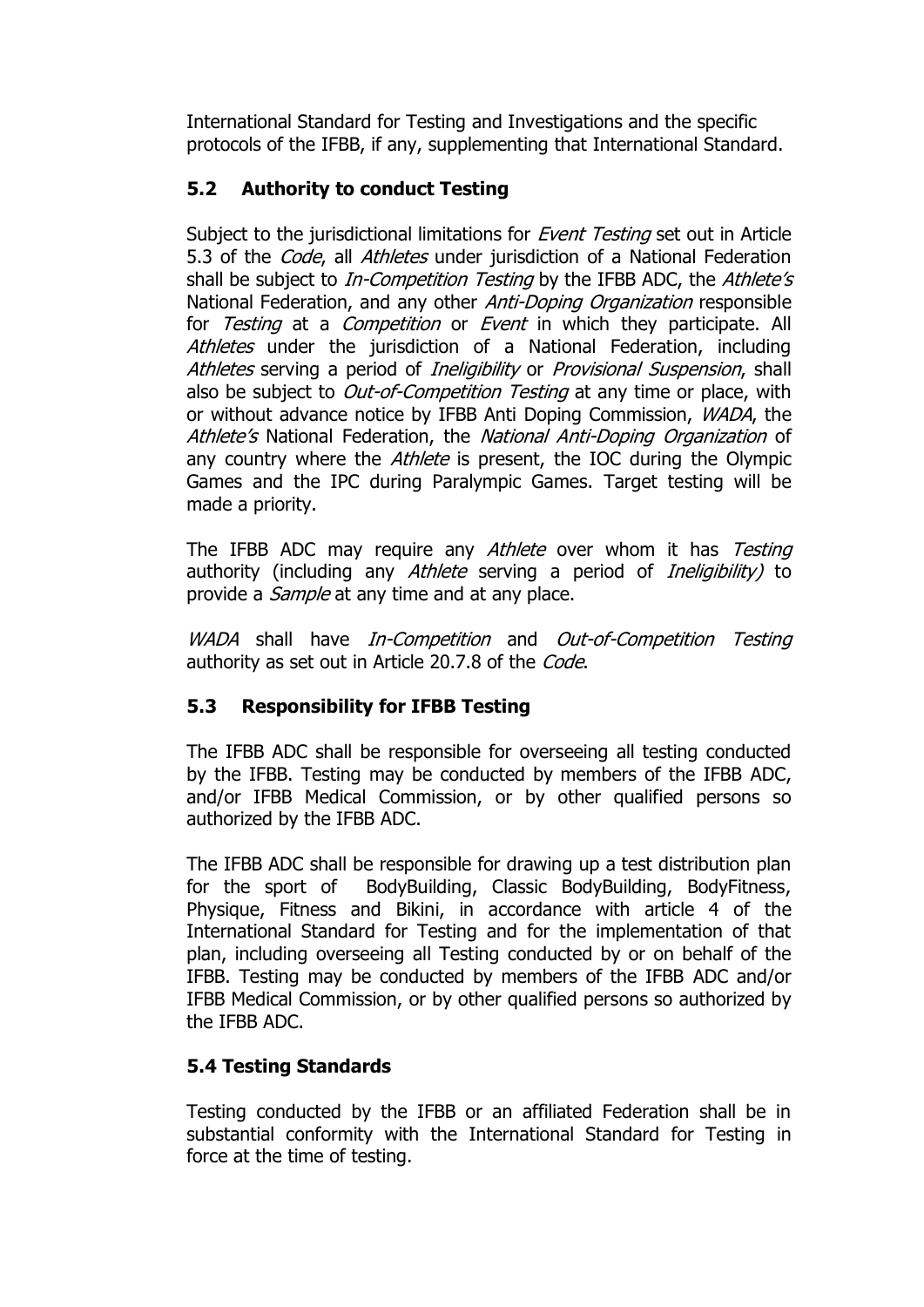Blood (or other non-urine) samples may be used to detect *Prohibited* Substances or Prohibited Methods, for screening procedure purposes or for longitudinal hematological profiling ("the passport"). If the sample is collected for screening only, it will have no consequences for the Athlete other than to identify him/her for a urine test under these Rules. In these circumstances, the IFBB ADC may decide, at its own discretion, which blood parameters are to be measured in the screening sample and what levels of those parameters will be used to indicate that an *Athlete* should be selected for a urine test. If, however, the *Sample* is collected for longitudinal hematological profiling ('the passport') it may be used for anti-doping purposes in accordance with Article 2.1 of these Rules.

### **5.5 Coordination of Testing**

Affiliated Federations shall promptly report completed tests to the IFBB ADC, who shall in turn report such tests, in addition to its own tests, through the WADA clearinghouse to avoid unnecessary duplication in testing.

### **5.6 Whereabouts, Retirement and Return to Competition**

An *Athlete* who has been identified by the IFBB ADC for inclusion in its Registered Testing Pool, shall continue to be subject to these Rules, including the obligation to comply with the whereabouts requirements of the International Standard for Testing, unless and until the Athlete gives written notice to the IFBB ADC that he or she has retired or until he or she no longer satisfies the criteria for inclusion in the IFBB's *Registered* Testing Pool and has been so informed by the IFBB ADC.

**5.6.1** An *Athlete* who has given notice of retirement to the IFBB may not resume competing unless he or she notifies the IFBB at least six months before he or she expects to return to competition and makes him/herself available for unannounced Out-of-Competition Testing, including (if requested) complying with whereabouts requirements of the International Standard for Testing at any time during the period before actual return to competition.

**5.6.2** National Federations and *National AntiDoping Organizations* may establish similar requirements for retirement and returning to competition for *Athletes* in the national registered testing pool.

### **5.7 Selection of Athletes to be Tested**

At the World Championships the IFBB ADC shall determine the number of finishing placement tests, random tests and target tests to be performed. The IFBB ADC shall target a certain number of Athletes not necessarily linked to final placements in order to maximize the diversity of *Athletes* tested.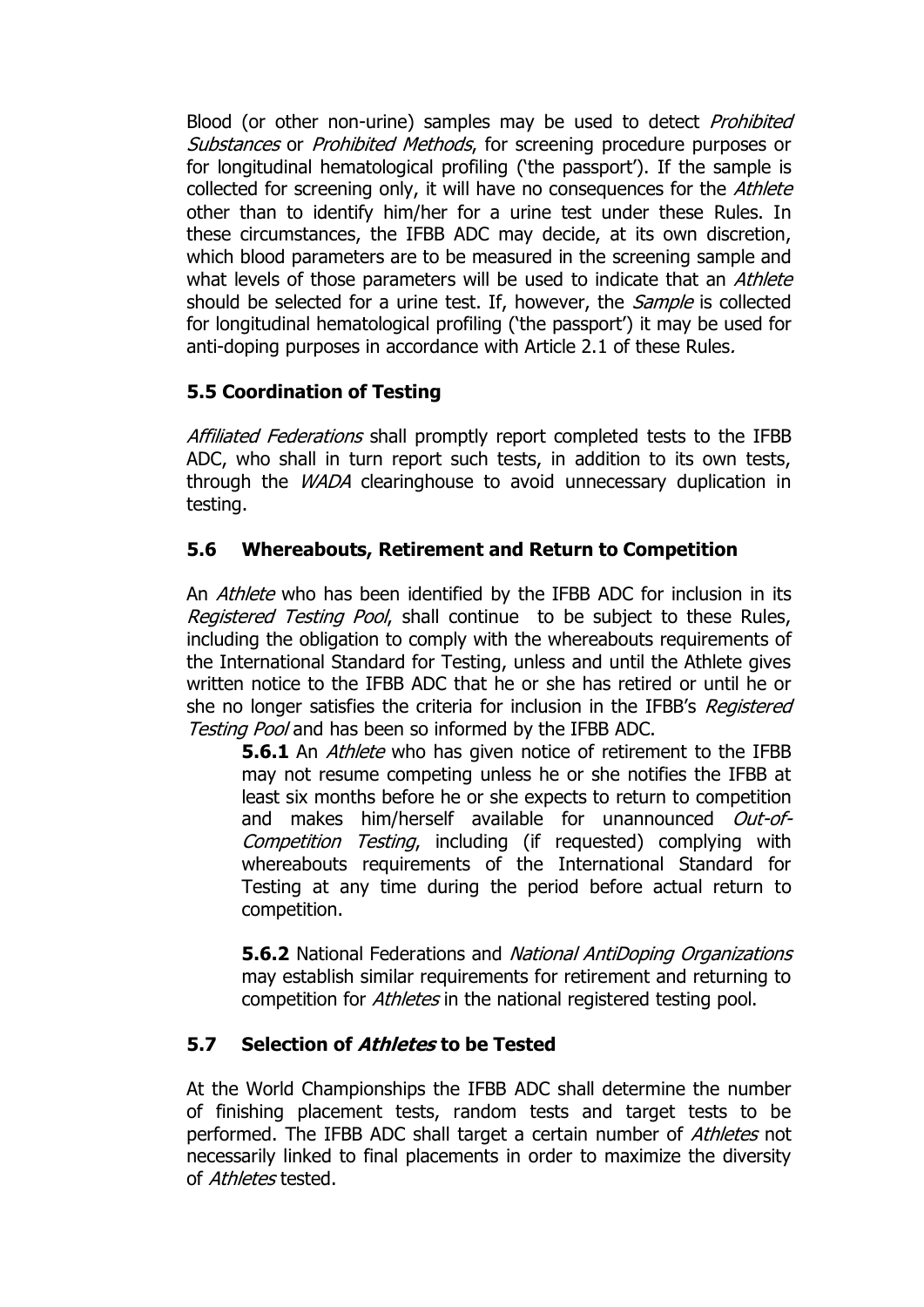**5.7.1** At National, Regional and Continental Championships the Anti Doping Commission of each National, Regional or Continental Federation shall determine the number of *Athletes* selected for testing and the procedures for selecting the *Athletes* for testing.

**5.7.2** In addition to the selection procedures set forth in Articles 5.7.1 and 5.7.2, the IFBB ADC, at the World Championships and the Anti Doping Commissions of each National, Regional and Continental Federation at National, Regional and Continental Championships, may also select *Athletes* for target testing so long as such target testing is not used for any purpose other than legitimate doping control purposes.

**5.7.3** Athletes included by the IFBB in its *Registered Testing Pool* shall be selected for *Out-of-Competition* testing by the IFBB ADC, or Athletes included in the Registered Testing Pool of National, Regional or Continental Federations, shall be selected by the respective Anti Doping Commissions of the National, Regional and Continental Federation, through a process that substantially complies with the International Standard for Testing in force at the time of selection.

**5.7.4** The IFBB, and its recognized and/or affiliated Federations, and the organizing committees of National, Regional, Continental and World Championships, shall provide where applicable, access to *Independent Observers* at these events.

#### **5.8 Investigations and Intelligence Gathering**

The IFBB ADC obtains, assesses and processes anti doping intelligence from all available sources to inform the development of an effective, intelligent and proportionate test distribution plan, plans Target Testing and forms the basis of an investigation into a possible anti-doping rule violation(s) and:

**5.8.1** Investigates Atypical Findings and Adverse Passport Findings in accordance with Articles 7.4 and 7.5 of the Code and:

**5.8.2** Investigates any other analytical or non-analytical information or intelligence that indicates a possible anti-doping rule violation(s) in accordance with Articles 7.6 and 7.7 of the Code, in order either to rule out the possible violation or to develop evidence that would support the initiation of anti-doping rule violation proceedings.

#### **ARTICLE 6: ANALYSIS OF SAMPLES**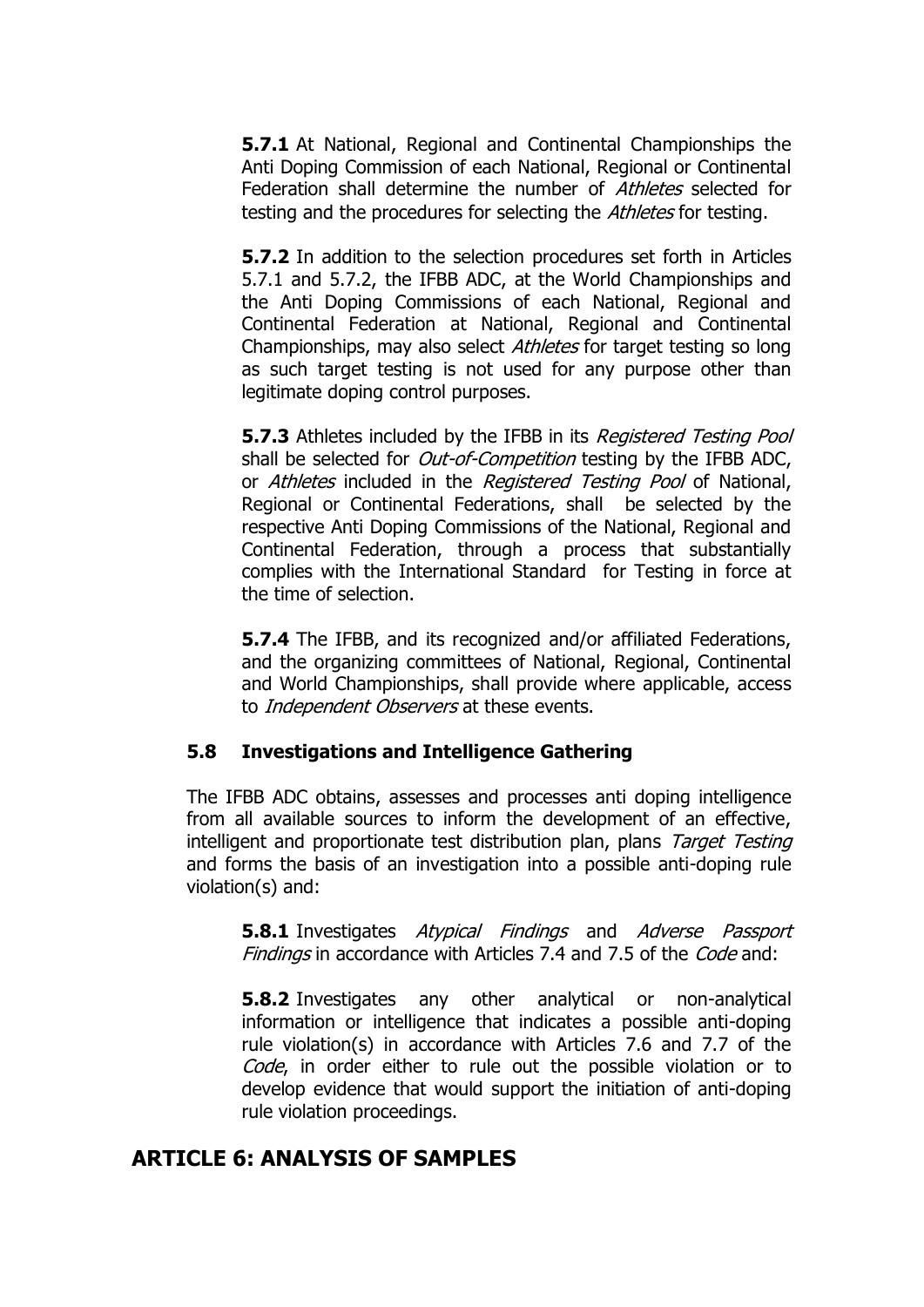Doping Control *Samples* collected under these Rules shall be analyzed in accordance with the following principles:

### **6.1 Use of Accredited and Approved Laboratories**

For purposes of Article 2.1, the IFBB and its Recognized/or affiliated Federations shall send *Doping Control Samples* for analysis only to WADA-accredited laboratories, or laboratories otherwise approved by WADA. The choice of the WADA-accredited or WADA-approved laboratory used for the *Sample* analysis shall be determined exclusively by the IFBB or its Recognized and/or Affiliated Federations, as the case may be.

## **6.2 Purpose of Analysis of Samples**

Samples shall be analyzed to detect Prohibited Substances and Prohibited Methods and other substances as may be directed by WADA, pursuant to the Monitoring Program described in Article 4.5 of the Code; or to assist the IFBB ADC in profiling relevant parameters in an *Athlete's* urine, blood or other matrix, including DNA, or genomic profiling, or for any other legitimate anti-doping purpose. Samples may be collected and stored for future analysis. The IFBB ADC shall ask laboratories to analyze *Samples* in conformity with Article 6.4 of the *Code* and Article 4.7 of the International Standard for Testing and Investigations.

### **6.3 Research on Samples**

No Sample may be used for research without the Athlete's written consent. Samples used for purposes other than Article 6.2 shall have any means of identification removed such that they cannot be traced back to a particular Athlete.

## **6.4 Standard for Sample Analysis and Reporting**

Laboratories shall analyze *Samples* and report results in conformity with the International Standard for Laboratories. To ensure effective Testing, the Technical Document referenced at article 5.4.1 of the *Code* will establish risk assessment-based *Sample* analysis menus appropriate for particular sports and sport disciplines, and laboratories shall analyze Samples in conformity with those menus, except as follows:

**6.4.1** The IFBB ADC may request that laboratories analyze its Samples using more extensive menus than those described in the Technical Document.

**6.4.2** The IFBB Anti-Doping Commission may request that laboratories analyze its *Samples* using less extensive menus than those described in the Technical Document only if it has satisfied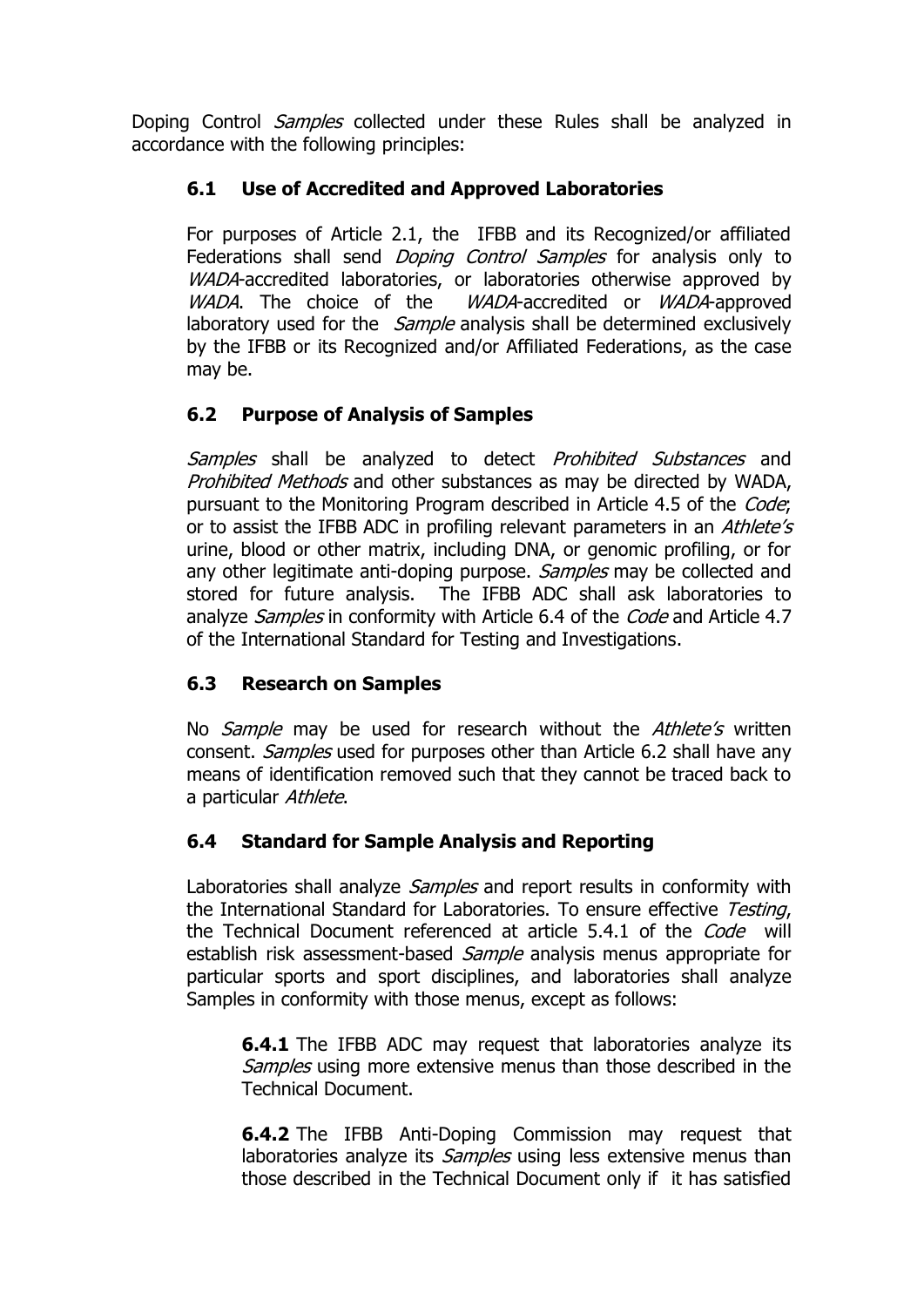WADA that, because on the particular circumstances of sport as set out in its test distribution plan, less extensive analysis would be appropriate.

**6.4.3** As provided in the International Standard for Laboratories, laboratories at their own initiative and expense may analyze Samples for Prohibited Substances or Prohibited Methods not included on the *Sample* analysis menu described in the Technical Document or specified by the Testing authority. Results from any such analysis shall be reported and have the same validity and consequence as any other analytical result.

### **6.5 Further Analysis of Samples**

A *Sample* may be stored and subsequently reanalyzed for the purposes described in Article 6.2 of these Rules at any time, at the direction of the IFBB ADC or WADA. The circumstances and conditions for the further analysis of *Samples* shall conform with the requirements of the International Standard for Laboratories and the International Standard for Testing and Investigations.

# **ARTICLE 7: RESULTS MANAGEMENT**

### **7.1 Results Management for Tests Initiated by the IFBB and Adverse Analytical Findings**

The IFBB ADC shall have responsibility for the result management of all anti-doping rule violations, including the review discussed in Article 7.1.2 and 7.1.8 and to review any potential violations of these Rules. The circumstances in which the IFBB ADC shall assume this responsibility are determined by reference to and in accordance with Article 7 of the *Code*.

Results management for tests initiated by the IFBB (including tests performed by WADA pursuant to agreement with the IFBB), shall proceed as set forth below:

**7.1.1** All analytical results must be sent to the IFBB ADC in encoded form, in a report signed by an authorized representative of the laboratory. All communications must be conducted in such a way that the results are confidential and in conformity with ADAMS, a database management tool developed by WADA. ADAMS is consistent with data privacy statutes and norms applicable to WADA and other organizations using it.

**7.1.2** Upon receipt of an A sample *Adverse Analytical Finding*, the IFBB ADC shall conduct an immediate review to determine whether: (a) the *Adverse Analytical Finding* is consistent with an applicable  $TUE$ , or (b) there is any apparent departure from the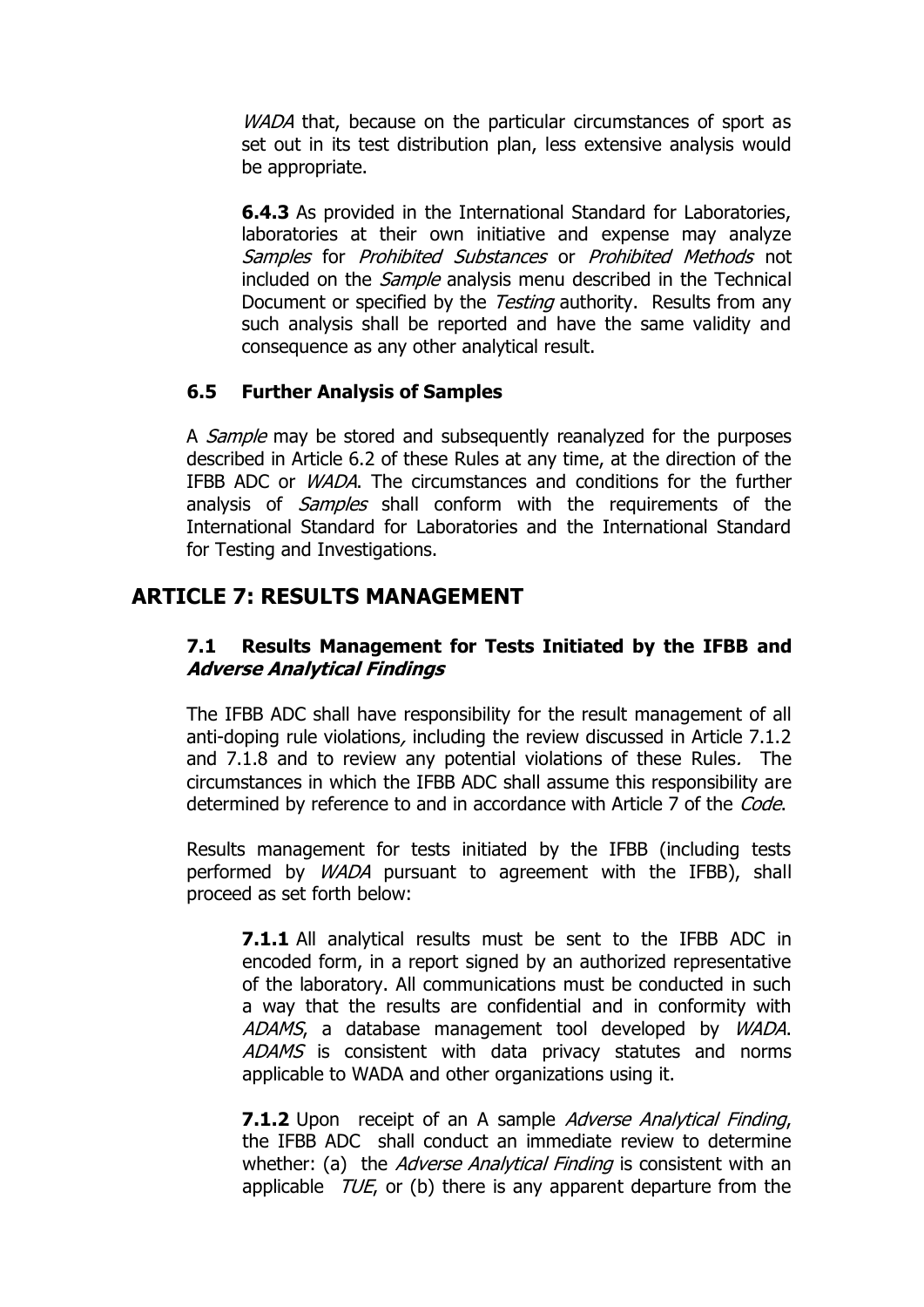International Standards for Testing or International Standard for Laboratories that caused the Adverse Analytical Finding.

**7.1.2.1** If the review of an *Adverse Analytical Finding* under Article 7.2.2 reveals an applicable *TUE* or departure from the International Standard for Testing and Investigations or the International Standard for Laboratories that caused the Adverse Analytical Finding, the entire test shall be considered negative and the Athlete, the Athlete's National Anti-Doping Organization and WADA shall be so informed.

If the initial review under article 7.1.2 does not reveal an applicable TUE, or entitlement to a TUE, as provided in the International Standard for Therapeutic Use Exemption or departure from International Standard for Testing and Investigations or the International Standard for Laboratories in force at the time of testing or analysis that caused the *Adverse Analytical Finding*, the IFBB ADC shall promptly notify the Athlete of: (a) the Adverse Analytical Finding; (b) the anti-doping rule violated, or, in a case under articles 7.1.8, a description of the additional investigation that will be conducted as to wether there is an antidoping rule violation; (c) the *Athlete's* right to promptly request the analysis of the B *Sample* or, failing such request, that the B *Sample* analysis may be deemed waived; (d) the scheduled date, time and place for the B Sample analysis if the *Athlete* or the IFBB ADC chooses to request an analysis of B sample (e) the opportunity for the Athlete and/or the Athlete's representative to attend the B sample opening and analysis within the time period specified in the International Standard for Laboratories if such analysis is requested; and (f) the right of the *Athlete* and/or the Athlete's representative to attend the B Sample opening and analysis if such abalysis is requested; and (f) the Athlete's right to request copies of the A and B sample laboratory documentation package which includes information as required by the International Standard for Laboratoties. The IFBB ADC shall also simultaneously notify the Athlete's National Anti-Doping Organization and WADA. If the IFBB ADC decides not to bring forward the *Adverse Analytical Finding* as an anti-doping rule violation, it shall so notify the Athlete, the Athlete's National Anti Doping Organization and WADA.

Arrangements shall be made for testing the B sample within twenty-one (21) days of the notification described above, and in accordance with the International Standard for Laboratories. An Athlete may accept the A Sample analytical results by waiving the requirement for the B Sample analysis. The IFBB ADC may nonetheless elect to proceed with the B Sample analysis.

> **7.1.3** The *Athlete* and/or his or her representative may be present at the analysis of the B Sample. A representative of the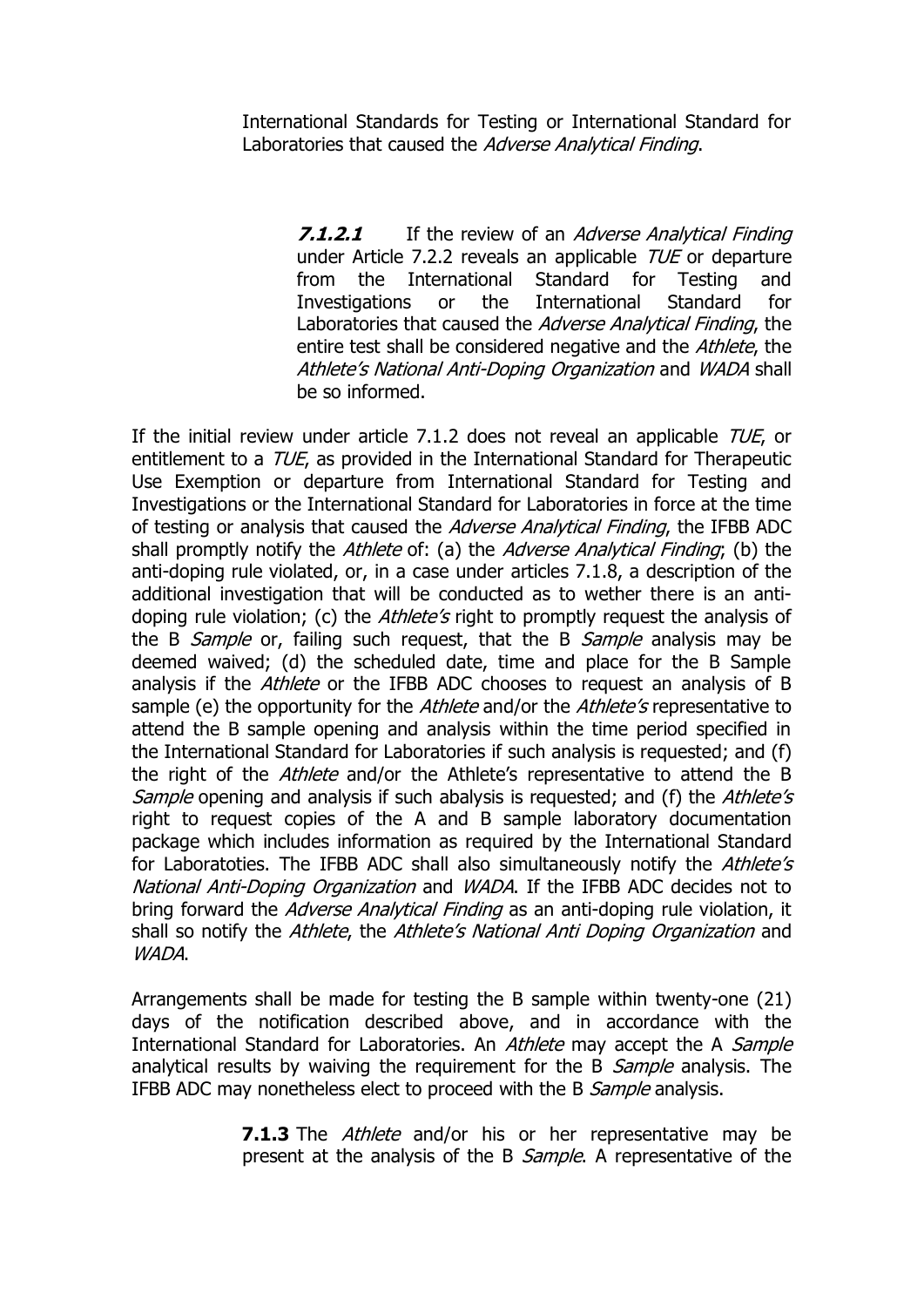Athlete's National Federation as well a representative of the IFBB may also be present.

**7.1.4** If the B *Sample* does not confirm the A *Sample*, the entire test shall be considered negative and the Athlete, his or her National Anti-Doping Organization, National Federation and WADA shall be so informed.

**7.1.5** If a Prohibited Substance or the Use of a Prohibited Method is identified, the findings shall be reported to the Athlete, his or her National Anti-Doping Organization, National Federation, and to WADA.

**7.1.6** The IFBB ADC shall conduct any follow up investigation as may be required by the *Prohibited List*. Upon completion of such follow up investigation, the IFBB ADC shall promptly notify the Athlete regarding the results of the follow-up investigation and whether or not the IFBB ADC asserts that an anti-doping rule was violated.

**7.1.7** For apparent Anti Doping Rule Violation that do not involve Adverse Analytical Findings or that are not covered by Articles 7.2 to 7.6,, the IFBB ADC shall conduct any necessary follow up investigation and shall then promptly notify the Athlete of the anti-doping rule which appears to have been violated, and the basis of the violation.

#### **7.2 Result Management for Atypical Findings**

**7.2.1** As provided in the International Standards for Laboratories, in certain circumstances laboratories are directed to report the presence of *Prohibited Substance*, that may also be produced endogenously, as *Atypical Findings*, i.e., as findings that are subject to further investigation.

**7.2.2** If a laboratory reports an Atypical Finding to the IFBB, the IFBB ADC shall conduct a review to determine whether: (a) the Atypical Finding is consistent with an applicable TUE that has been or will be granted as provided in the International Standard for Therapeutic Use Exemption, or (b) there is any apparent departure from the International Standard for Testing and Investigations or International Standard for Laboratories that caused the Atypical Finding.

**7.2.3** If the initial review of an Atypical Finding under Article 7.2.2 reveals an applicable  $TUE$  or departure from the International Standard for Testing and Investigations or the International Standard for Laboratories that caused the Atypical Finding, the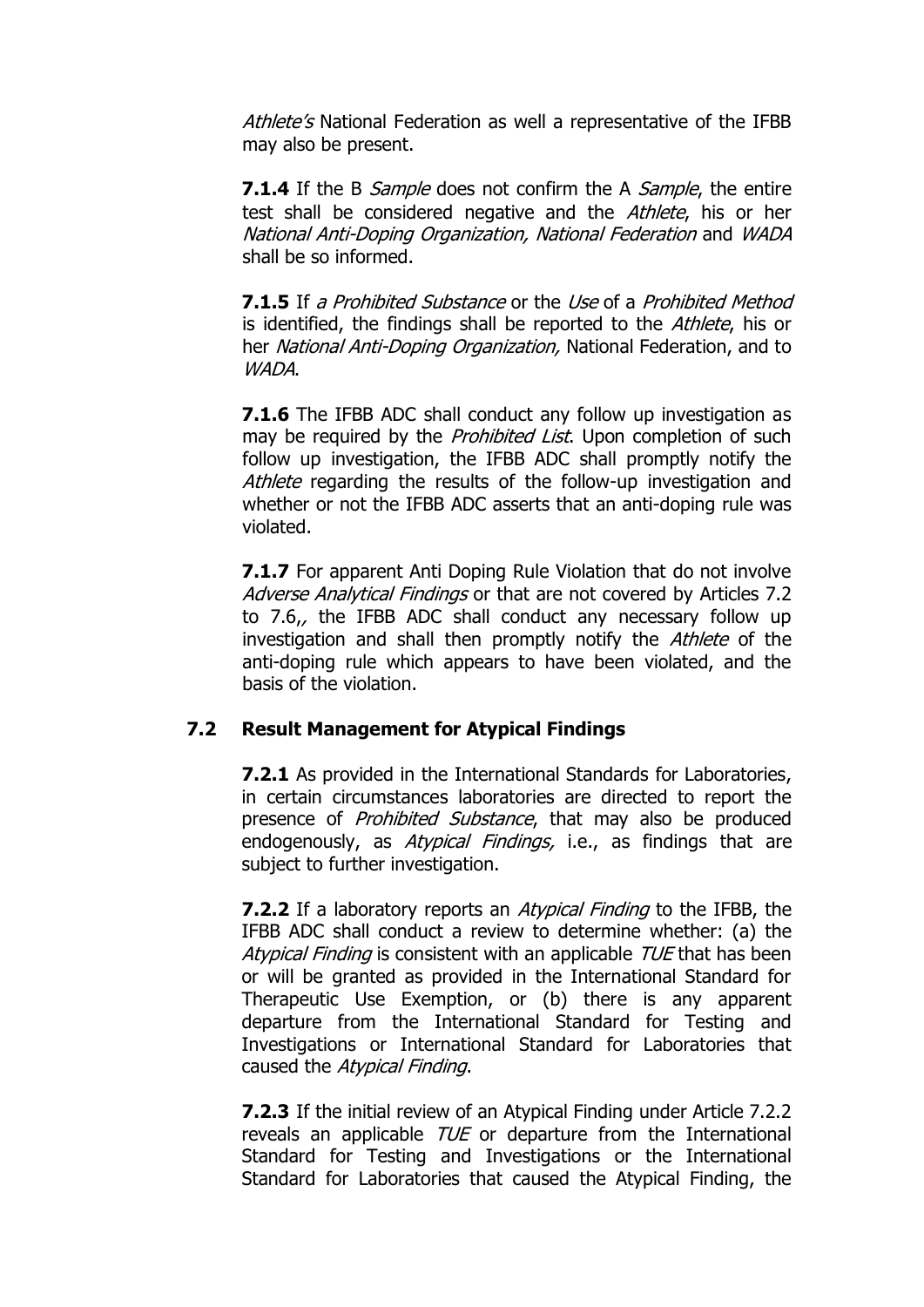entire test shall be considered negative and the Athlete, his or her National Anti-Doping Organization, National Federation and WADA shall be so informed.

**7.2.4** If the initial review of an *Atypical Finding* under the Article 7.2.2 does not reveal an applicable *TUE* or departure from the International Standard for Testing or the International Standard for Laboratories that caused the *Atypical Finding*, the IFBB ADC shall conduct the follow up investigation required by International Standards. If, once, that investigation is completed, it is concluded that the *Atypical Finding* should be considered an *Adverse* Analytical Finding, the IFBB ADC shall pursue the matter, in accordance with Article 7.1.2. The Athlete, the Athlete's National Anti-Doping Organization and WADA shall be notified if the Atypical Finding will not be brought forward as an Adverse Analytical Finding.

**7.2.5** The IFBB ADC will not provide notice of an Atypical Finding until it has completed its investigation and has decided whether it will bring the Atypical Finding forward as an Adverse Analytical Finding, unless one of the following circumstances exists:

**7.2.5.1.** If the IFBB ADC determines the B Sample should be analyzed prior to the conclusion of its follow-up investigation, it may conduct the B Sample analysis after notifying the Athlete, with such notice to include a description of the *Atypical Finding* and the information described in Article 7.3.1 (d)-(f).

**7.2.5.2.** If the IFBB ADC receives a request either from a *Major Event Organization* shortly before one of its International Events or from a sports organization responsible for meeting an imminent deadline for selecting team members for an *International Event*, to disclose whether any *Athlete* identified on a list provided but the Major Event Organization or sports organization has a pending Atypical Finding, the IFBB ADC shall so identify any such athlete after first providing notice of the Atypical Finding of the Athlete.

### **7.3 Results Management for Tests initiated During Other International Events**

Results Management and the conduct of hearings from a test by a Major Event Organization e.g. World Games shall be managed, as far as sanctions beyond disqualification from the event or the results of the event, by the IFBB ADC.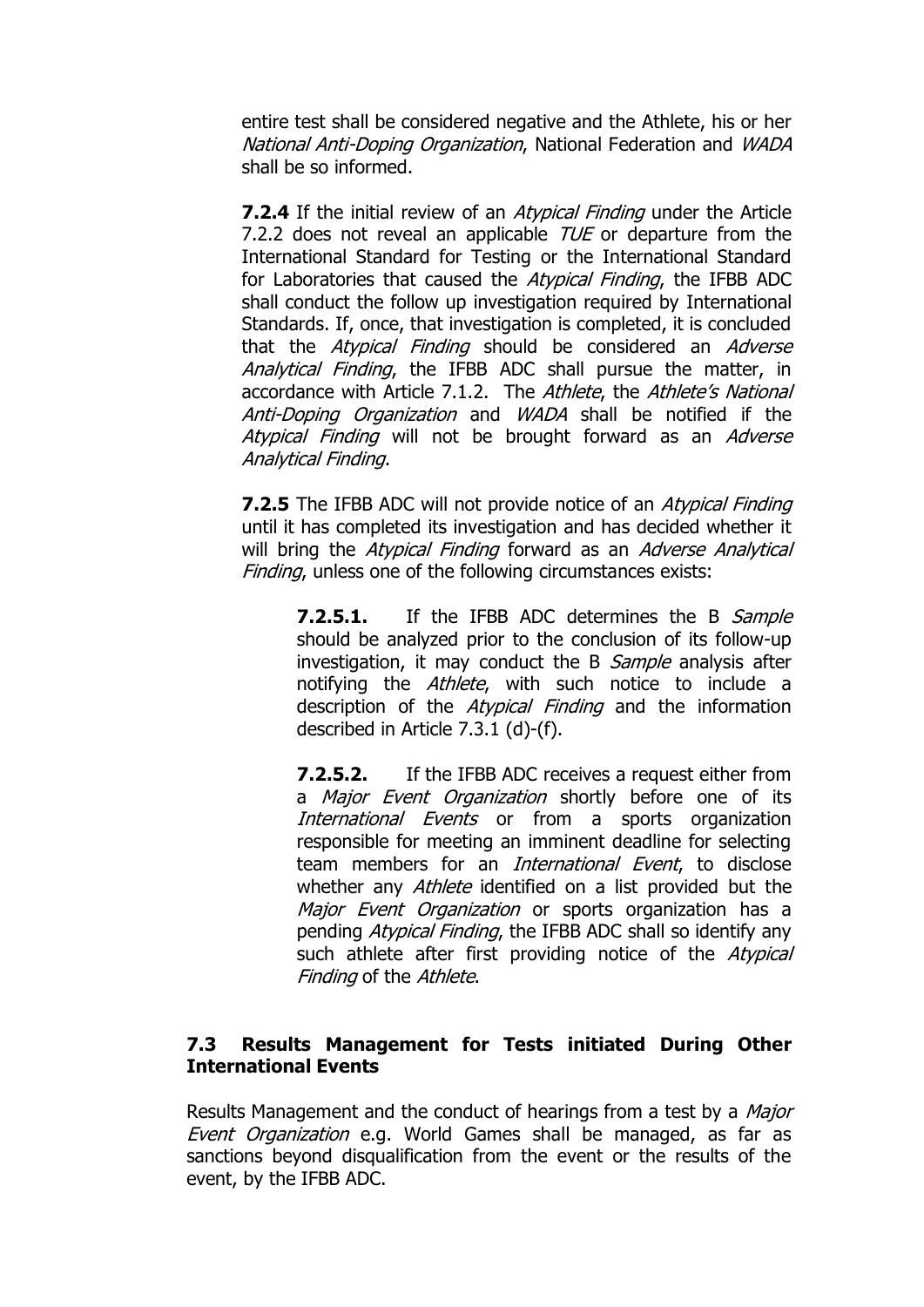#### **7.4 Results Management for Tests Initiated by National, Regional and Continental Federation**

Result management conducted by National, Regional and Continental Federations shall be consistent with the general principles for effective and fair results management which underlie the detailed provisions set forth in Article 7. National, Regional and Continental Federations shall report the results of all doping controls to the IFBB ADC and WADA within 14 days of the conclusion of the National, Regional or Continental Federation's result management process.

**7.4.1** Any apparent anti-doping rule violation by an *Athlete* who is a member of that National Federation shall be promptly referred to an appropriate hearing panel established pursuant to the rules of the National Federation or national law.

**7.4.2** Any apparent anti-doping rule violations by an Athlete who is a member of another National Federation shall be referred to the *Athletes's* National Federation for hearing.

#### **7.5 Results Management for Whereabouts Violations**

**7.5.1** Results management in respect of potential filing failure as defined in the International Standard for Testing and Investigations, Athletes in the IFBB Registered Testing Pool shall be conducted by the IFBB ADC in accordance with Article 11.6.2 of the International Standard for Testing and Investigations (unless it has been agreed in accordance with Article 5.5.4 that the National Federation or National Anti-Doping Organization shall take such responsability).

**7.5.2** Result management in respect of a potential missed test as defined in the International Standard for Testing and Investigations, by an *Athlete* in IFBB's *Registered Pool*, as a result of an attempt to test the *Athlete* by or on behalf IFBB, shall be conducted by the IFBB ADC in accordance with Article 11.6.3 of the International Standard for Testing and Investigations. Results management in respect of an potential missed test, as defined in the International Standard for Testing and Investigations,by such Athlete as a result of an attempt to test the Athlete by or on behalf another *Anti-Doping Organization* shall be conducted by that other *Anti-Doping Organization* in accordance with Article 11.7.6 (c) of the International Standard for Testing and Investigations.

**7.5.3** Where, in any eighteen month period, an *Athlete* in IFBB's Registered Testing Pool is declared to have three filing failures or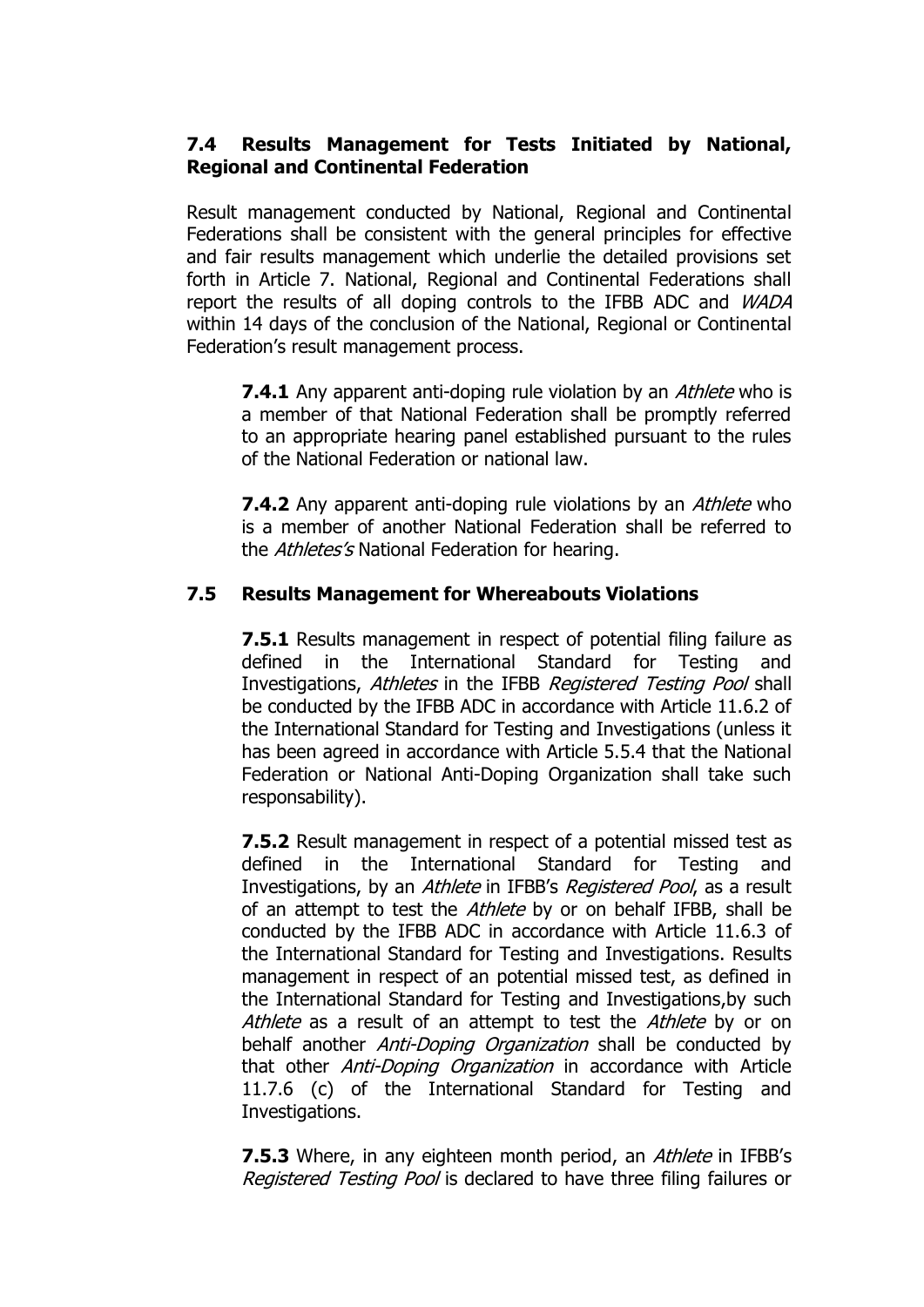three missed test or any combination of filing failures or missed tests adding up to three in total, whether under these Rules or under the rules of any other Anti Doping Organization, the IFBB ADC will bring them forward as an anti-doping rule violation. The IFBB ADC shall promptly give the *Athlete* (and simultaneously the Athlete's National Anti-Doping Organization and WADA) notice that it is asserting an anti-doping rule violation and the basis of that assertion.

### **7.6 Provisional Suspensions**

**7.6.1** If analysis of an A *Sample* has resulted in an *Adverse* Analytical Finding for a Prohibited Substance that is not a Specified Substance and a review in accordance with Article 7.1.2 does not reveal an applicable TUE or departure fom International Standard for Testing and Investigations or the International Standard for Laboratories that caused the Adverse Analytical Finding, the IFBB ADC shall impose a *Provisional Suspension* upon the *Athlete*, pending the hearing panel's determination of whether he or she has committed an anti-doping rule violation.

**7.6.2** In any case not covered by Article 7.6.1, the IFBB ADC may impose a *Provisional Suspension* upon the Athlete or other *Person* against whom the anti-doping rule violation is asserted, pending the hearing panel"s determination of whether he or she has committed an anti-doping rule violation.

**7.6.3** Where a *Provisional Suspension* is imposed, whether pursuant to article 7.6.1 or Article 7.6.2, the Athlete shall be given either: (a) an opportunity for a *Provisional Hearing* before imposition of the *Provisional Suspension* or on a timely basis after imposition of a the *Provisional Suspension*; or (b) an opportunity for an expedited hearing in accordance with Article 8 (Right to a Fair Hearing) on a timely basis after imposition of a *Provisional* Suspension. National Federations shall impose *Provisional* Suspensions in accordance with the principles set forth in this Article 7.6. Furthermore, the Athlete or other Person has a right to appeal from the *Provisional Suspension* in accordance with Article 13.2.

**7.6.4** If a *Provisional Suspension* is imposed based on an *Adverse* Analytical Finding in respect of an A Sample, and any subsequent analysis of the B *Sample* does not confirm the A *Sample* analysis, then the *Athlete* shall not be subject to any further *Provisional* Suspension on account of a violation of Article 2.1 of these Rules. In circumstances where the *Athlete* has been removed from a Competition based on a violation of Article 2.1, and the subsequent B *Sample* analysis does not confirm the A *Sample*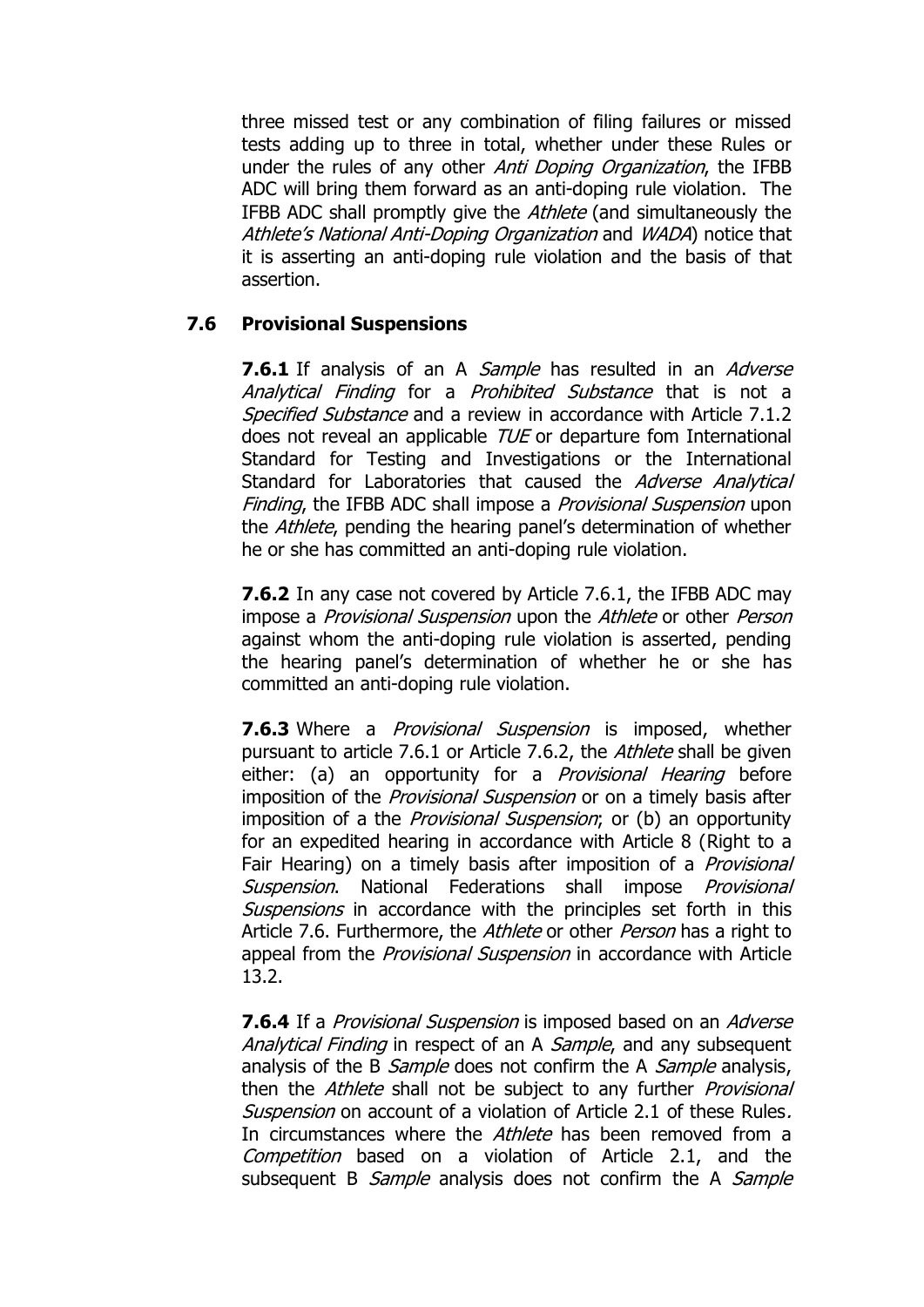finding, if, without otherwise affecting the *Competition*, it is still possible for the Athlete or Team to be reinserted, the Athlete or Team may continue to take part in *Competition*.

### **7.7 Retirement from Sport**

If an *Athlete* or other *Person* retires while a result management process is underway, the IFBB ADC retains jurisdiction to complete its results management process. If an Athlete or other Person retires before any results management process has begun, and the IFBB ADC would have had results management authority over the *Athlete* or other *Person* at the time the *Athlete* or other *Person* committed an anti-doping rule violation, the IFBB ADC has authority to conduct results management in respect of that anti-doping rule violation.

## **ARTICLE 8: RIGHT TO A FAIR HEARING**

#### **8.1 Hearing Arising out of IFBB Testing at International Events**

**8.1.1** When it appears, following the result management process described in Article 7, that these Rules have been violated in connection with IFBB Testing, or Testing at a World Championship, then the IFBB ADC will investigate, will evaluate and will decide the case.

**8.1.2** The IFBB Anti Doping Commisison shall determine the procedure to be followed at the hearing.

**8.1.3** Hearings pursuant to this article shall be completed expeditiously following the completion of the result management process described in Article 7. Hearings held in connection with events may be conducted on an expedited basis.

**8.1.4** The National Federation of the *Athlete* or other *Person* alleged to have violated these Rules, may attend the hearing as an observer. *WADA* shall have the right to attend the IFBB Hearings as an observer.

**8.1.5** The IFBB ADC shall keep *WADA* fully apprised as to the status of pending cases and the results of all hearings.

**8.1.6** An *Athlete* or other *Person* may forego a hearing by acknowledging the anti-doping rule violation and accepting consequences consistent with Articles 9 and 10 as proposed by the IFBB ADC. The right of a hearing may be waived either expressly or by the *Athlete* or other *Persons's* failure to challenge IFBB ADC"s assertion that an anti-doping rule violation has occurred, within the period of one month. Where no hearing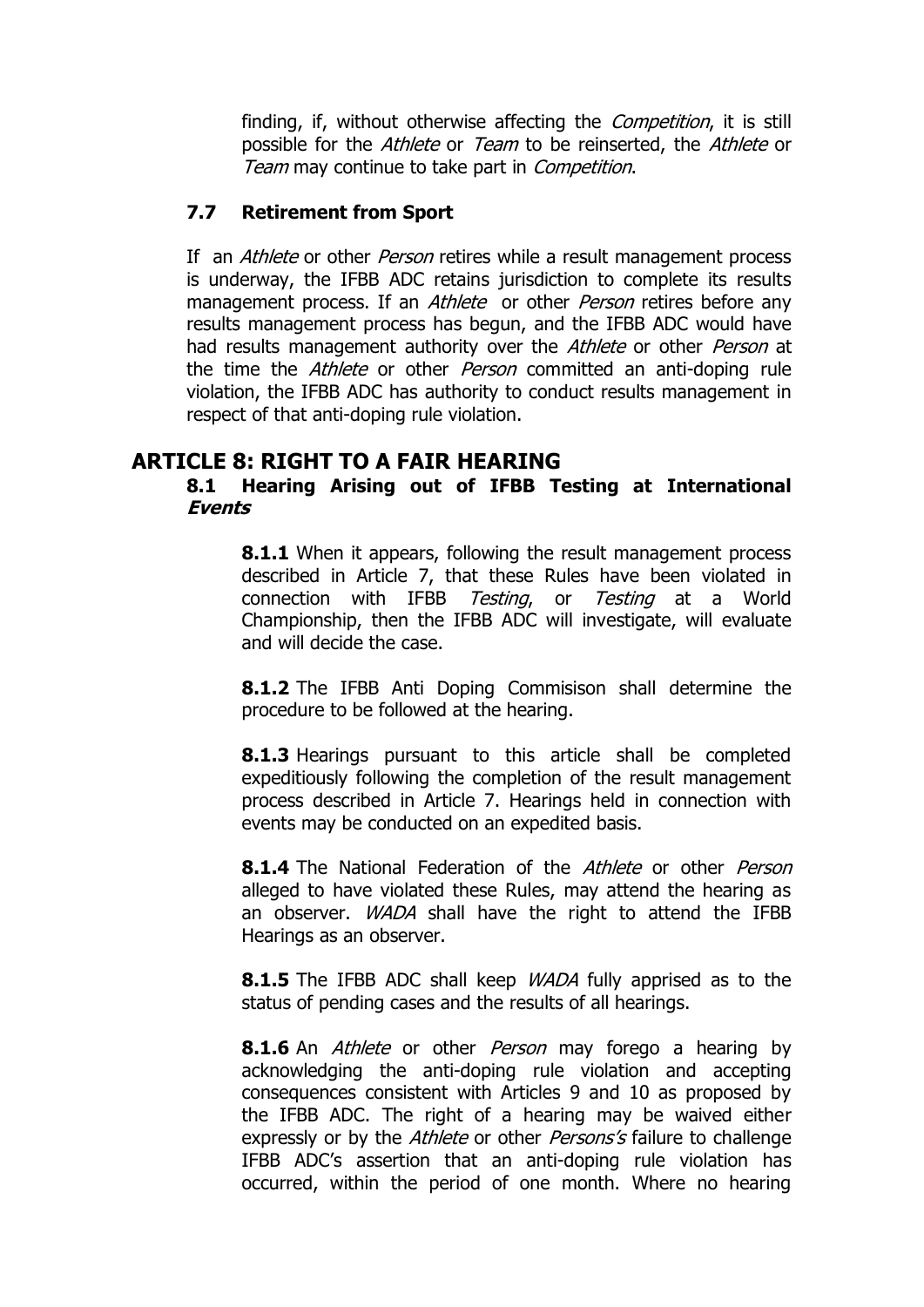occurs, the IFBB ADC shall submit to the persons described in Article 13.2.3 a reasoned decision explaining the action taken.

**8.1.7** Decisions of the IFBB ADC may be appealed pursuant to Article 13.

Every *Athlete* or other *Person* who stands accused and/or convicted of an anti doping rule violation and who elects to exercise his or her right of appeal, shall first exhaust all avenues of appeal available within the IFBB, pursuant to Article 13 of these Rules, before appealing to CAS.

#### **8.2 Hearings Arising Out of National, Regional and Continental Testing**

**8.2.1** When it appears, following the results management process described in Article 7, that these Rules have been violated in connection with *Testing* other than in connection with IFBB Testing or Testing at a World Championship, the Athlete or other Person involved, shall be brought before a anti-doping panel of the Athlete or other Person's National, Regional or Continental Federation for a hearing to adjudicate whether a violation occurred and if so, what *Consequences* should be imposed.

**8.2.2** The anti-doping panel of the Athlete or other Person's National, Regional or Continental Federation shall determine the procedure to be followed at the hearing.

**8.2.3** Hearings pursuant to this Article shall be completed expeditiously and in all cases, within three months of completion of the results management process described in Article 7. Hearings held in connection with events may be conducted by an expedited process. If the completion of the hearing is delayed beyond three months, the IFBB ADC will decide the case.

**8.2.4** National, Regional and Continental Federations shall keep the IFBB ADC and WADA fully apprised as to the status of pending cases and the results of all hearings

**8.2.5** The IFBB and WADA shall have the right to attend National, Regional and Continental Federation hearings as an observer.

**8.2.6** The *Athlete* or other *Person* may forego a hearing by acknowledging the violation and accepting Consequences consistent with Articles 9 and 10 as proposed by the National, Regional and Continental Federations. The right to a hearing may be waived either expressly or by the Athlete's or other Person's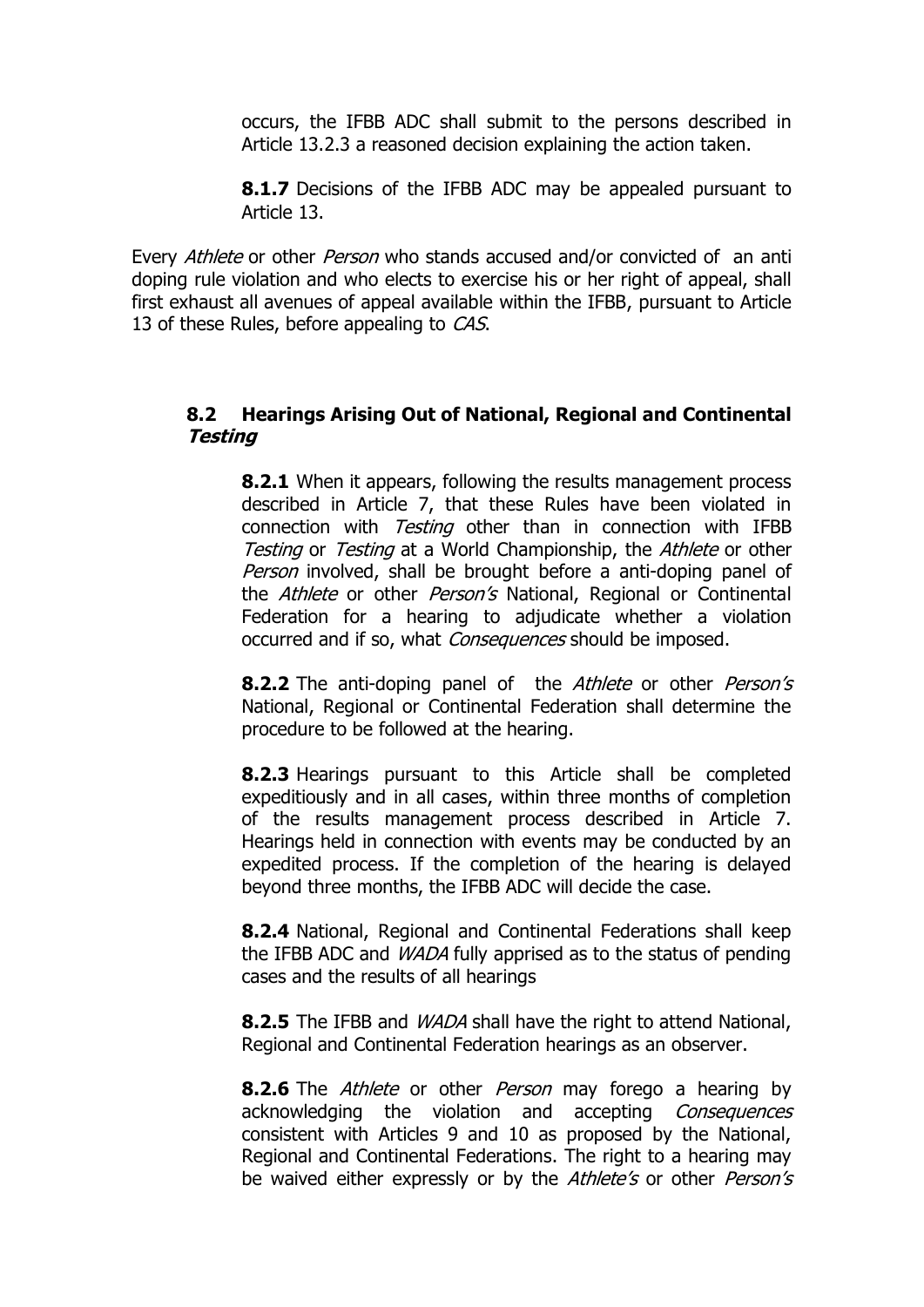failure to challenge National, Regional or Continental Federations' assertion that an anti-doping rule violation has occurred within the period of one month. Where no hearing occurs, the National, Regional or Continental Federations shall submit to the persons described in Article 13.2.3 a reasoned decision explaing the action taken.

**8.2.7** Decisions by National, Regional and Continental Federations, whether as the result of hearing or the Athlete or other Person's acceptance of Consequences may be appealed as provided in Article 13.

**8.2.8** Hearing decisions by the National, Regional or Continental Federations shall not be subject to further administrative review, except as provided in Article 13 or as required by applicable law.

### **8.3 Principles for a Fair Hearing**

All hearings pursuant to either article 8.1 or 8.2 shall respect the following principles:

° a timely hearing;

° a fair and impartial hearing panel;

° the right to be represented by counsel at the person"s own expense:

° the right to be informed in a fair and timely manner of the asserted anti-doping rule violation;

° the right to respond to the asserted anti-doping rule violation and resulting consequences;

° the right of each party to present evidence, including the right to call and question witnesses (subject to the hearing panels' discretion to accept testimony by telephone or written submission);

° the person"s right to an interpreter at the hearing, with the IFBB ADC to determine the identity and responsibility for the cost of the interpreter; and

° a timely written reasoned decision that includes the full reasons for the decision and for any period of *Ineligibility* imposed, including (if applicable) a justification for why the greatest potential *Consequences* were not imposed.

At the discretion of the Anti Doping Review Board, and where circumstances warrant, a hearing may be conducted by written submission so long as the right of the Athlete or other Person as detailed in these Rules are respected.

### **8.4 Single Hearing before CAS**

Anti-doping rule violations asserted *against International Level Athletes* or *National Level Athletes* may, with the consent of the *Athlete*, the IFBB ADC, *WADA* and any other *Anti-Doping Organization* that would have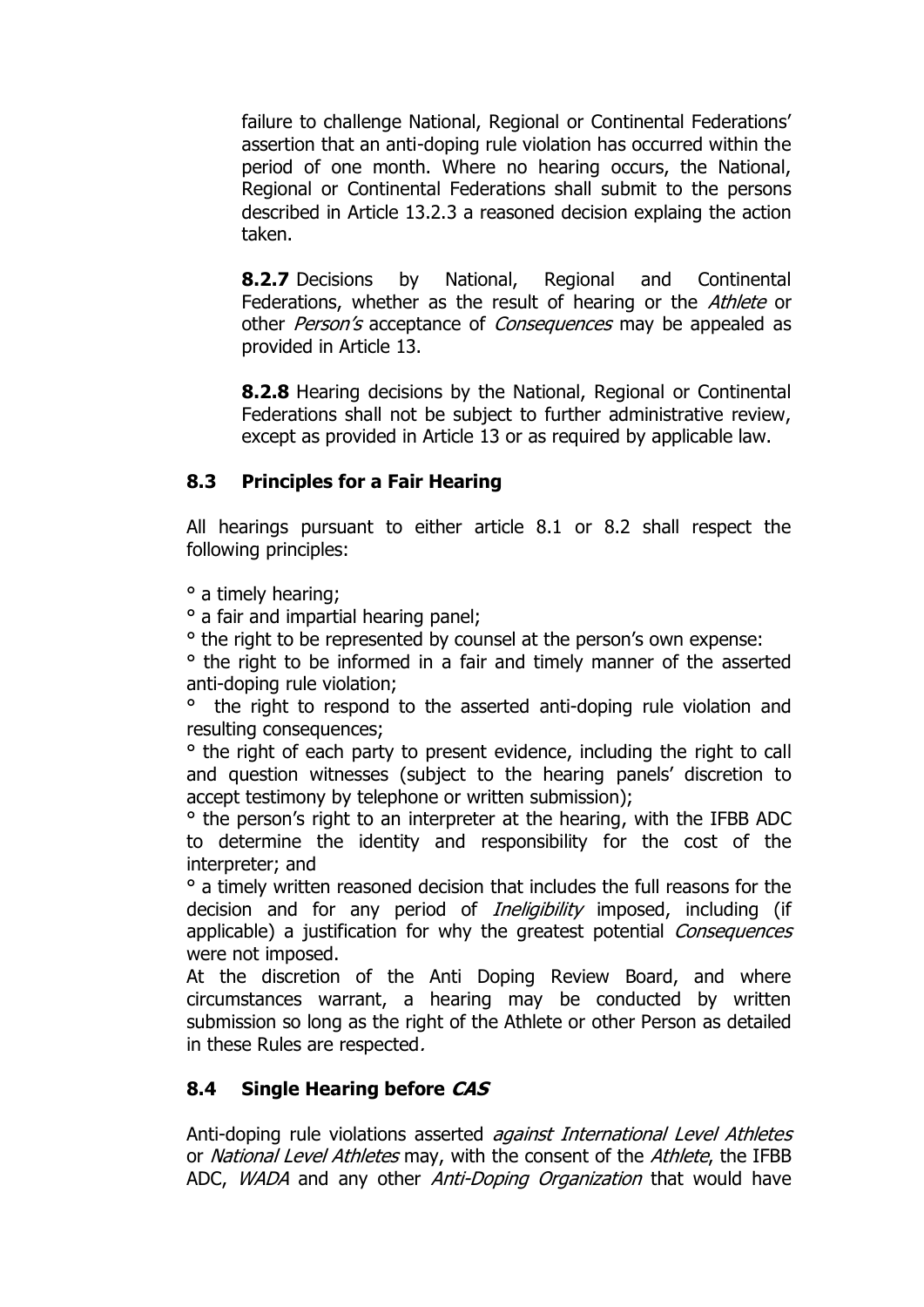had a right to appeal a first instance hearing decision to *CAS*, be heard directly at *CAS*, with no requirement for a prior hearing.

# **ARTICLE 9: AUTOMATIC DISQUALIFICATION OF INDIVIDUAL RESULTS**

An anti-doping rule violation in *Individual Sports* in connection with an *In-*Competition test, automatically leads to Disqualification of the results obtained in that *Competition* with all resulting *Consequences*, including forfeiture of any medals, points and prizes.

### **ARTICLE 10 SANCTIONS ON INDIVIDUALS**

#### **10.1 Disqualification of Results in the Event during which an Anti-Doping Rule Violation Occurs**

An anti-doping rule violation occurring during or in connection with an Event, may, upon decision of the ruling body of the Event, lead to Disqualification of all of the Athlete's individual results obtained in that Event with all Consequences, including forfeiture of all medals, points and prizes, except as provided in the article 10.1.1.

Factors to be included in considering whether to *Disqualify* other results in an *Event*, might include, for example, the seriousness of the Athlete's anti-doping rule violation and whether the *Athlete* tested negative in the other Competitions.

If the Athlete establishes that he or she bears No fault or Negligence for the violation, the *Athlete's* individual results in the other *Competitions* shall not be *Disqualified*, unless the Athlete's results in *Competitions* other than the *Competition* in which the anti-doping rule violation occurred, were likely to have been affected by the Athlete's anti-doping rule violation.

#### **10.2 Ineligibility for Presence, Use or Attempted Use or Possession of a Prohibited Substance or Prohibited Method**

The period of *Ineligibility* for a violation of Articles 2.1, 2.2 or 2.6 shall be as follows, subject to potential reduction or suspension, pursuant to Article 10.4, 10.5 or 10.6:

**10.2.1** The period of *Ineligibility* shall be four years where:

**10.2.1.1** The anti-doping rule violation does not involve a *Specified Substance*, unless the Athlete or other Person can establish that the anti-doping rule violation was not intentional.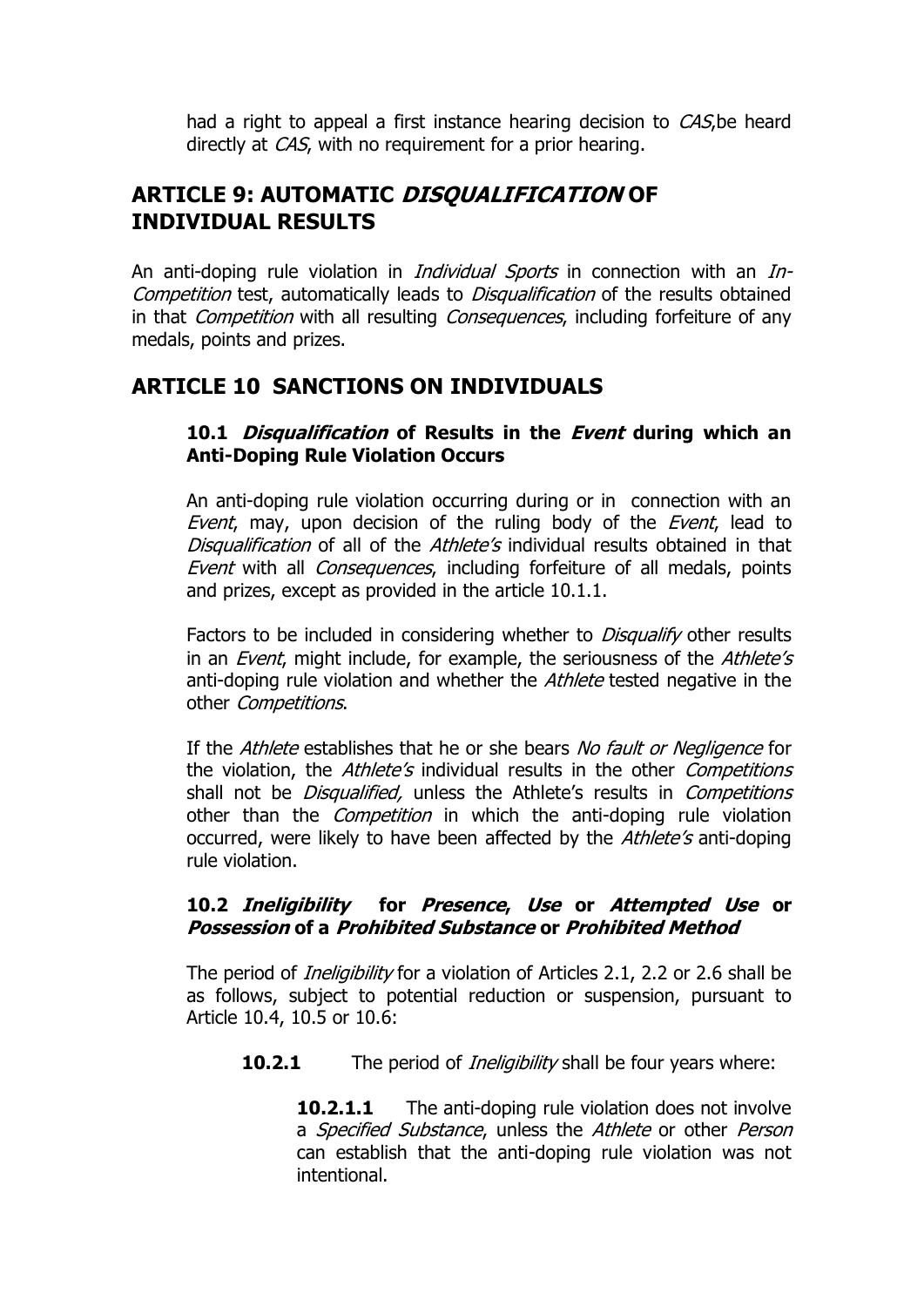**10.2.1.2** The anti-doping rule violation involves a Specified Substance and the IFBB can establish that the anti-doping rule violation was intentional.

**10.2.2** If Article 10.2.1 does not apply, the period of Ineligibility shall be two years.

**10.2.3** As used in Articles 10.2 and 10.3, the term "intentional" is meant to identify those Athletes who cheat. The term, therefore, requires that the Athlete or other Person engaged in conduct which he or she knew constituted an anti-doping rule violation or knew that there was a significant risk that the conduct might constitute or result in an anti-doping rule violation and manifestly disregarded that risk. An anti-doping rule violation resulting from an Adverse Analytical Finding for a substance which is only prohibited *In-Competition* shall be rebuttably presumed to be not "intentional" if the substance is a *Specified Substance* and the *Athlete* can establish that the *Prohibited Substance* was *Used* Out-of-Competition. An anti-doping rule violation resulting from an Adverse Analytical Finding for a substance which is only prohibited In-Competition shall not be considered "intentional" if the substance is not a *Specified Substance* and the Athlete can establish that the *Prohibited Substance* was Used Out-of-Competition in a context unrelated to sport performance.

### **10.3 Ineligibility for Other Anti-Doping Rule violations**

The period of *Ineligibility* for anti-doping rule violations other than as provided in Article 10.2 shall be as follows, unless Article 10.5 or 10.6 are applicable:

**10.3.1** For violations of Article 2.3 or Article 2.5 the period of *Ineligibility* shall be four years unless, in the case of failing to submit to *Sample* collection, the *Athlete* can establish that the commission of the anti-doping rule violation was not intentional [as defined in the Article 10.2.3], in which case the period of Ineligibility shall be two years.

**10.3.2** For violations of Article 2.4 the period of *Ineligibility* shall be two years, subject to reduction down to a minimum of one year, depending on the Athlete's degree of *Fault*. The flexibility between two years and one year of *Ineligibility* in this Article is not avalaible to Athletes where a pattern of last minute whereabouts changes or other conduct raises a serious suspicion that the *Athlete* was trying to avoid being available for Testing.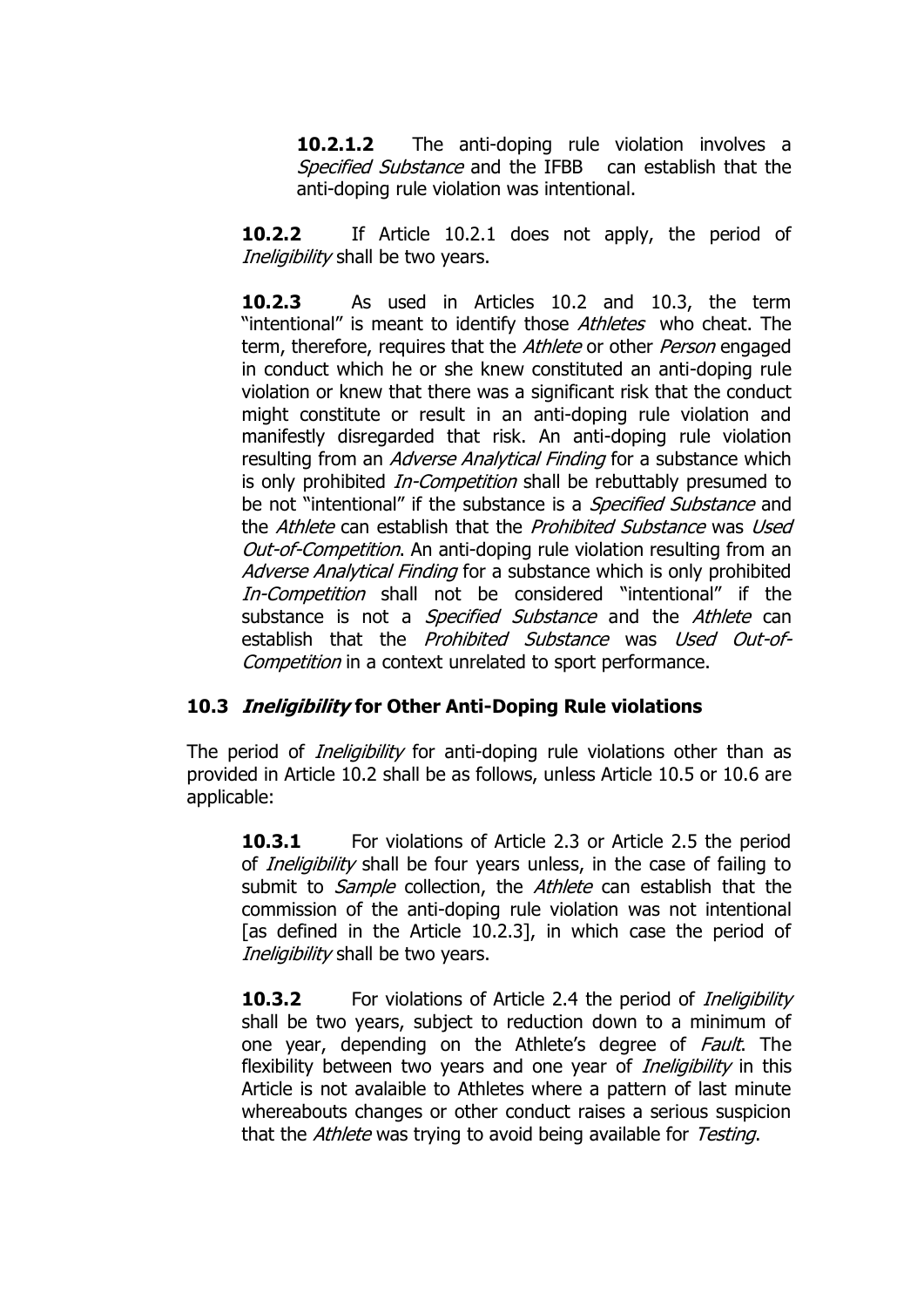**10.3.3** For violations of Article 2.7 or 2.8 the period of Ineligibility shall be a minimum of four years up to lifetime Ineligibility, depending on the seriousness of the violation. An Article 2.7 or 2.8 violation involving a *Minor* shall be considered a particularly serious violation and, if committed by Athlete Support Personnel for violations other than for Specified Substances, shall result in lifetime *Ineligibility* for Athlete Support Personnel. In addition, significant violations of Article 2.7 or 2.8 which may also violate non-sporting laws and regulations, shall be reported to the competent administrative, professional or judicial authorities.

**10.3.4** For violations of Article 2.9, the period of *Ineligibility* imposed shall be a minimum of two years, up to four years, depending on the seriousness of the violation.

**10.3.5** For violations of Article 2.10, the period of Ineligibility shall be two years, subject to reduction down to a minimum of one year, depending on the Athlete or other Person's degree of *Fault* and other circumstances of the case.

#### **10.4 Elimination of the Period of Ineligibility where there is No fault or Negligence**

If an Athlete or other Person establishes in an individual case that he or she bears No fault or Negligence, then the otherwise applicable period of *Ineligibility* shall be eliminated.

### **10.5 Reduction of the Period of Ineligibility based on No Significant Fault or Negligence**

**10.5.1** Reduction of Sanctions for *Specified Substances* or Contaminated Products for Violations of Article 2.2, 2.2 or 2.6.

#### **10.5.1.1** Specified Substances

Where the anti-doping rule violation involves a *Specified* Substance and the Athlete or other *Person* can establish No Significant Fault or Negligence, then the period of Ineligibility shall be, at a minimum, a reprimand and no period of *Ineligibility*, and at a maximum, two years of Ineligibility, depending on the Athlete's or other Person's degree of Fault.

#### **10.5.1.2** Contaminated Products

In cases where the *Athlete* or other *Person* can establish No Significant Fault or Negligence and that the detected Prohibited Substance came from a Contaminated Product,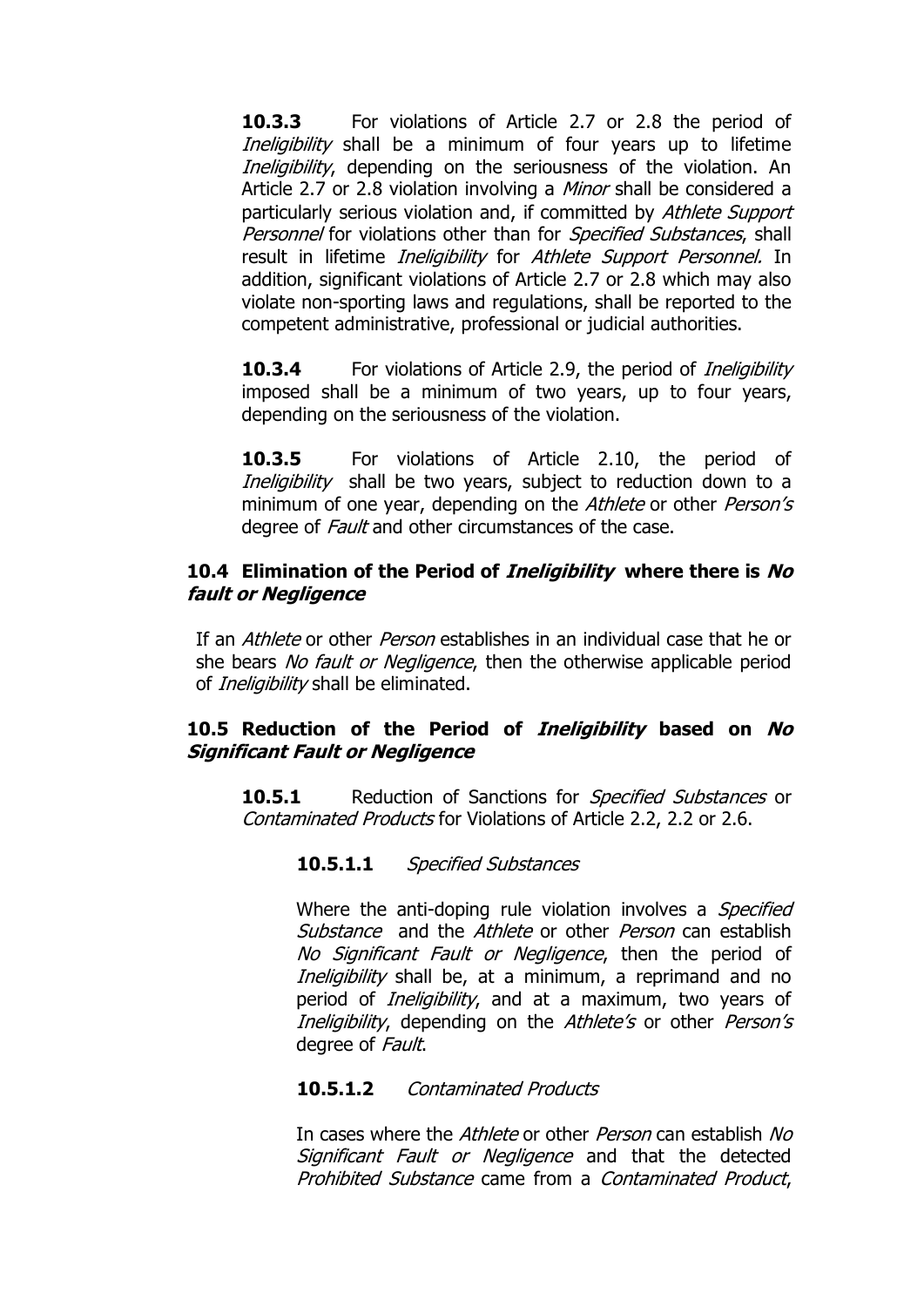then the period of *Ineligibility* shall be, at a minimum, a reprimand and no period of *Ineligibility*, and at a maximum, two years *Ineligibility*, depending on the *Athlete's* or other Person's degree of Fault.

**10.5.2** Application of No Significant Fault or Negligence beyond the Application of Article 10.5.1

If an *Athlete* or other *Person* establishes in an individual case where article 10.5.1 is not applicable, that he or she bears  $N_O$ significant Fault or Negligence, then, subject to further reduction or elimination as provided in Article 10.6, the otherwise applicable period of *Ineligibility* may be reduced based on the Athlete or other *Person's* degree of Fault, but the reduced period of Ineligibility may not be less than one-half of the period of Ineligibility orherwise applicable. If the otherwise applicable period of *Ineligibility* is a lifetime, the reduced period under this article may be no less than eight years.

#### **10.6 Elimination, Reduction or Suspension of Period of Ineligibility or other Consequences for Reasons other than Fault**

**10.6.1** Substantial Assistence in Discovering or Establishing Anti-Doping Rule Violations.

The IFBB ADC, with results management responsability for an anti-doping rule violation may, prior to a final appellate decision under Article 13 or the expiration time to appeal, suspend a part of the period of *Ineligibility* imposed in an individual case where the *Athlete* or other *Person* has provided *Substantial Assistance* to the IFBB ADC, an *Anti-Doping Organization*, criminal authority or professional disciplinary body which results in: (I) the IFBB ADC or an *Anti-Doping Organization* discovering or bringing forward an anti-doping rule violation by another *Person*, or (II) which results in a criminal or disciplinary body discovering or bringing forward a criminal offense or the breach of professional rules committed by another *Person* and the information provided by the *Person* providing *Substantial Assistance* is made available to the IFBB ADC with results management responsability. After a final appellate decision under Article 13 or the expiration of time to appeal, the IFBB ADC may only suspend a part of the otherwise applicable period of *Ineligibility* with the approval of *WADA*. The extent to which the otherwise applicable period of *Ineligibility* may be suspended shall be based on the seriousness of the anti-doping rule violation committed by the Athlete or other Person and the significance of the *Substantial Assistance* provided by the Athlete or other *Person* to the effort to eliminate doping in sport. No more than three-quarters of the otherwise applicable period of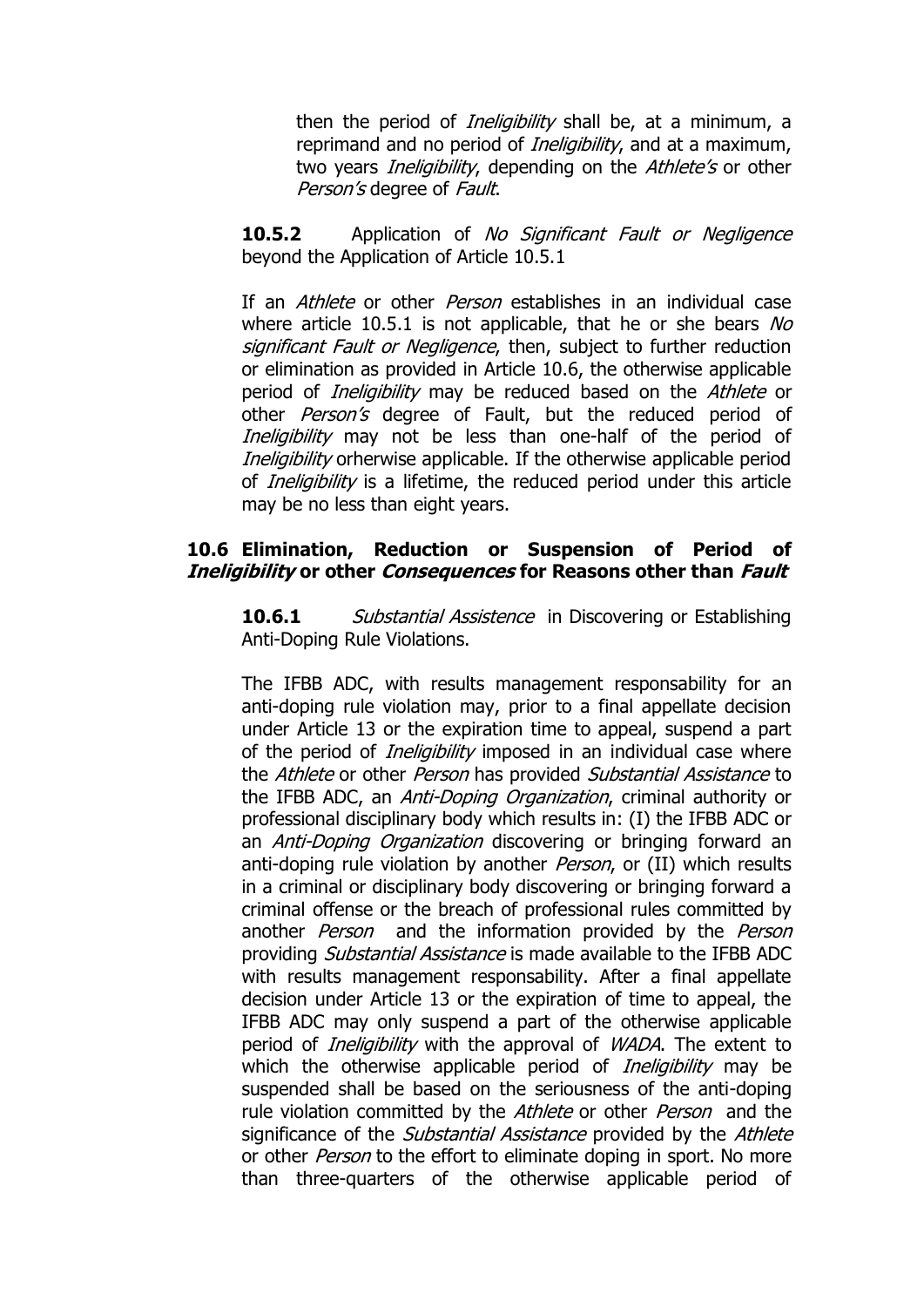Ineligibility may be suspended. If the otherwise applicable period of *Ineligibility* is a lifetime, the non-suspended period under this Article must be no less than eight years. If the *Athlete* or other Person fails to continue to cooperate and to provide the complete and credible *Substantial Assistance* upon which a suspension of the period of *Ineligibility* was based, the IFBB ADC shall reinstate the original period of *Ineligibility*. If the IFBB ADC decides to reinstate a suspended period of *Ineligibility* or decides not to reinstate a suspended period of *Ineligibility*, that decision may be appealed by any Person entitled to appeal under Article 13.

To further encourage Athletes and other Persons to provide Substantial Assistance to the IFBB Anti-Doping Commission and Anti-Doping Organizations, at the request of the IFBB ADC, conducting results management, or at the request of the Athlete or other *Person* who has, or has been asserted to have committed an anti-doping rule violation, WADA may agree at any stage of the results management process, including after a final appellate decision under article 13, to what it considers to be an appropriate suspension of the otherwise applicable period of *Ineligibility* and other *Consequences*. In exceptional circumstances *WADA* may agree to suspensions of the period of *Ineligibility* and other Consequences for Substantial Assistance greater than those otherwise provided in this Article or even no period of *Ineligibility* and/or no return of prize money or payment of fines or costs. WADA's approval shall be subject to reinstatement of sanction as otherwise provided in this article. Notwithstanding Article 13, WADA's decisions in the context of this Article may not be appealed by any other Anti-Doping Organization.

If the IFBB ADC suspends any part of an otherwise applicable sanction because of *Substantial Assistance*, then notice providing justification for the decision shall be provided to the other Anti-Doping Organizations with a right to appeal under Article 13.2.3 as provided in Article 14.2. In unique circumstances, where WADA determines that it would be in the best interest of anti-doping, WADA may authorize the IFBB ADC to enter into appropriate confidentiality agreements limiting or delaying the disclosure of the *Substantial Assistence* agreement or the nature of *Substantial* Assistance being provided.

**10.6.2** Admission of An Anti-Doping Rule Violation in the Absence of Other Evidence.

Where an *Athlete* or other *Person* voluntarily admits the commission of an anti-doping rule violation before having received notice of a *Sample* collection which could establish an anti-doping rule violation [or, in the case of an anti-doping rule violation other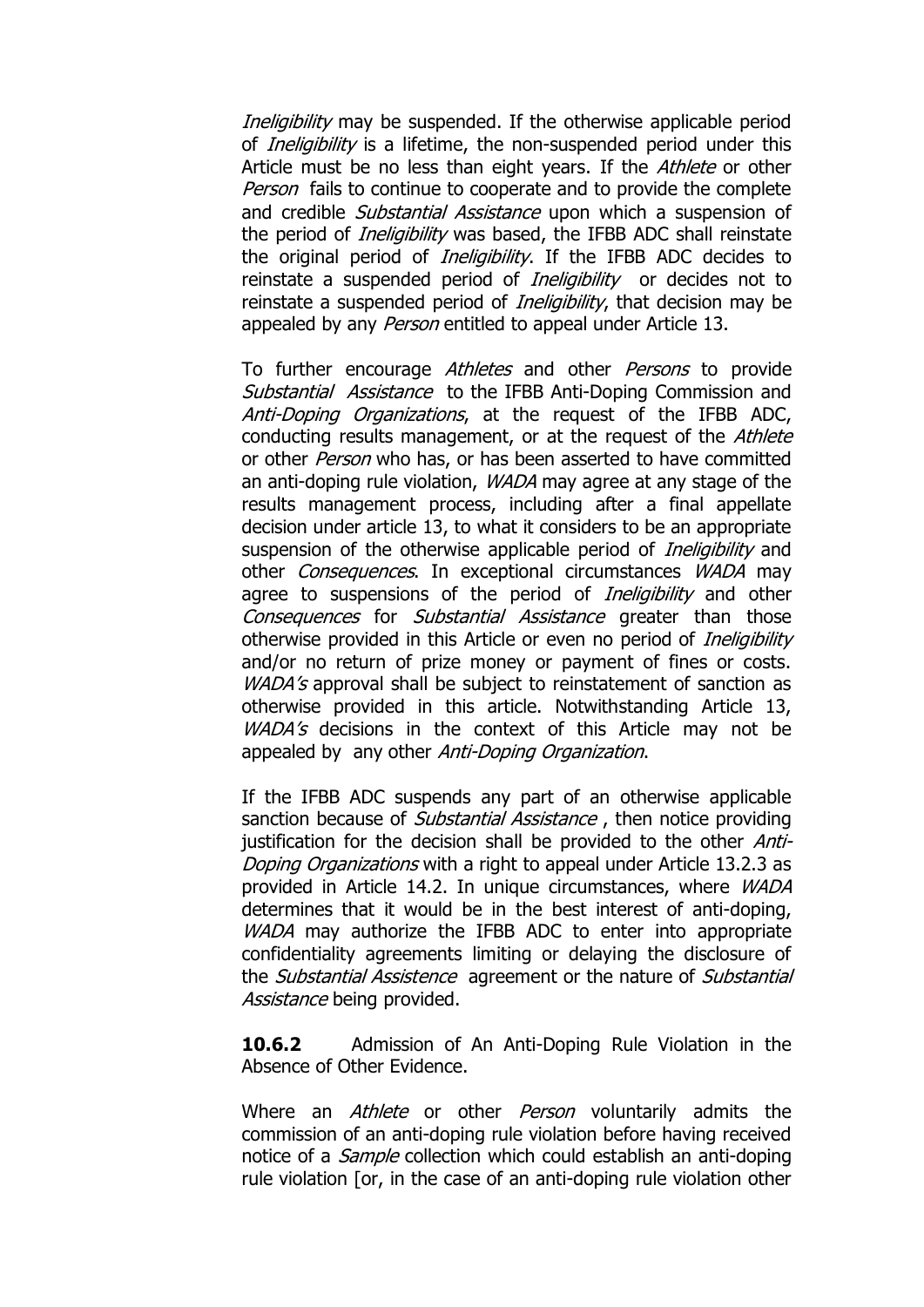than Article 2.1, before receiving first notice of the admitted violation pursuant to Article 7] and that admission is the only reliable evidence of the violation at the time of admission, then the period of *Ineligibility* may be reduced, but not below one-half of the period of *Ineligibility* otherwise applicable.

**10.6.3** Prompt Admission of an Anti-Doping Rule Violation after being confronted with a violation sanctionable under Article 10.2.1 or Article 10.3.1

An Athlete or other Person potentially subject to a four year sanction under Article 10.2.1 or 10.3.1 [for evading or refusing Sample Collection or Tampering with Sample Collection], by promptly admitting the asserted anti-doping rule violation after being confronted by the IFBB ADC, and also upon the approval and at the discretion of both *WADA* and the IFBB ADC with results management responsibility, may receive a reduction in the period of *Ineligibility* down to a minimum of two years, depending on the seriousness of the violation and the Athlete or other Person's degree of *Fault*.

**10.6.4** Application of Multiple Grounds for Reduction of a Sanction

Where an *Athlete* or other *Person* establishes entitlement to reduction in sanction under more than one provision of Article 10.4, 10.5 or 10.6, before applying any reduction or suspension under article 10.6, the otherwise applicable period of *Ineligibility* shall be determined in accordance with Articles 10.2, 10.3, 10.4 and 10.5. If the *Athlete* or other *Person* establishes entitlement to a reduction or suspension of the period of *Ineligibility* under Article 10.6, then the period of *Ineligibility* may be reduced or suspended, but not below one-fourth of the otherwise applicable period of *Ineligibility*.

#### **10.7 Multiple Violations**

**10.7.1** For an *Athlete* or other *Person's* second anti-doping rule violation, the period of *Ineligibility* shall be greater of:

- (a) six months;
- (b) one-half of the period of *Ineligibility* imposed for the first anti-doping rule violation without taking into account any reduction under Article 10.6 or
- (c) twice the period of Ineligibility otherwise applicable to the second anti-doping rule violation treated as if it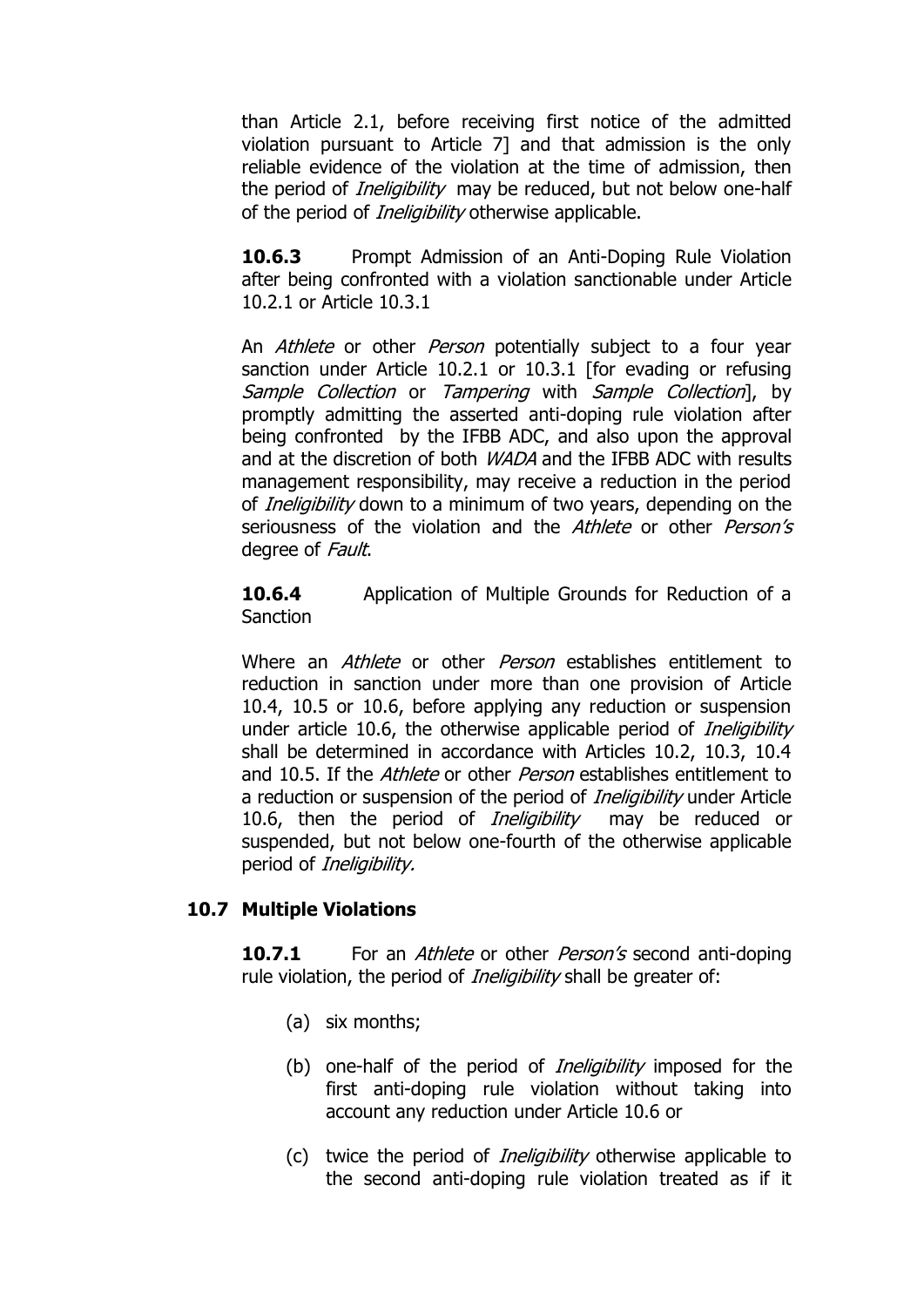were a first violation, without taking into account any reduction under article 10.6

The period of *Ineligibility* established above, may then be further reduced by the application of Article 10.6.

**10.7.2** A third anti-doping rule violation will always result in a lifetime period of *Ineligibility* except if the third violation fulfills the condition for elimination or reduction of the period of Ineligibility under Article 10.4 or 10.5, or involves a violation of Article 2.4. In these particular cases, the period of *Ineligibility* shall be from eight years to lifetime *Ineligibility*.

**10.7.3** An anti-doping rule violation for which an Athlete or other Person has established No Fault or Negligence shall not be considered a prior violation for purposes of this Article.

**10.7.4** Additional Rules for Certain Potential Multiple Violations

For purposes of imposing sanctions under article 10.7, an antidoping rule violation will only be considered a second violation if the IFBB ADC can establish that the *Athlete* or other *Person* committed the second anti-doping rule violation after the Athlete or other *Person* received notice pursuant to Article 7, or after the IFBB ADC made reasonable efforts to give notice of the first antidoping rule violation. If the IFBB ADC cannot establish this, the violations shall be considered together as one single first violation, and the sanction imposed shall be based on the violation that carries the more severe sanction.

If, after the imposition of a sanction for a first anti-doping rule violation, the IFBB ADC discovers facts involving an anti-doping rule violation by the *Athlete* or other *Person* which occurred prior to notification regarding the first violation, then the IFBB ADC shall impose an additional sanction based on the sanction that could have been imposed if the two violations had been adjudicated at the same time. Results in all *Competitions* dating back to the earlier anti-doping rule violation will be *Disqualified*, as provided in Article 10.8

**10.7.5** For purposes of Article 10.7, each anti-doping rule violation must take place within the same ten (10) year period in order to be considered multiple violations.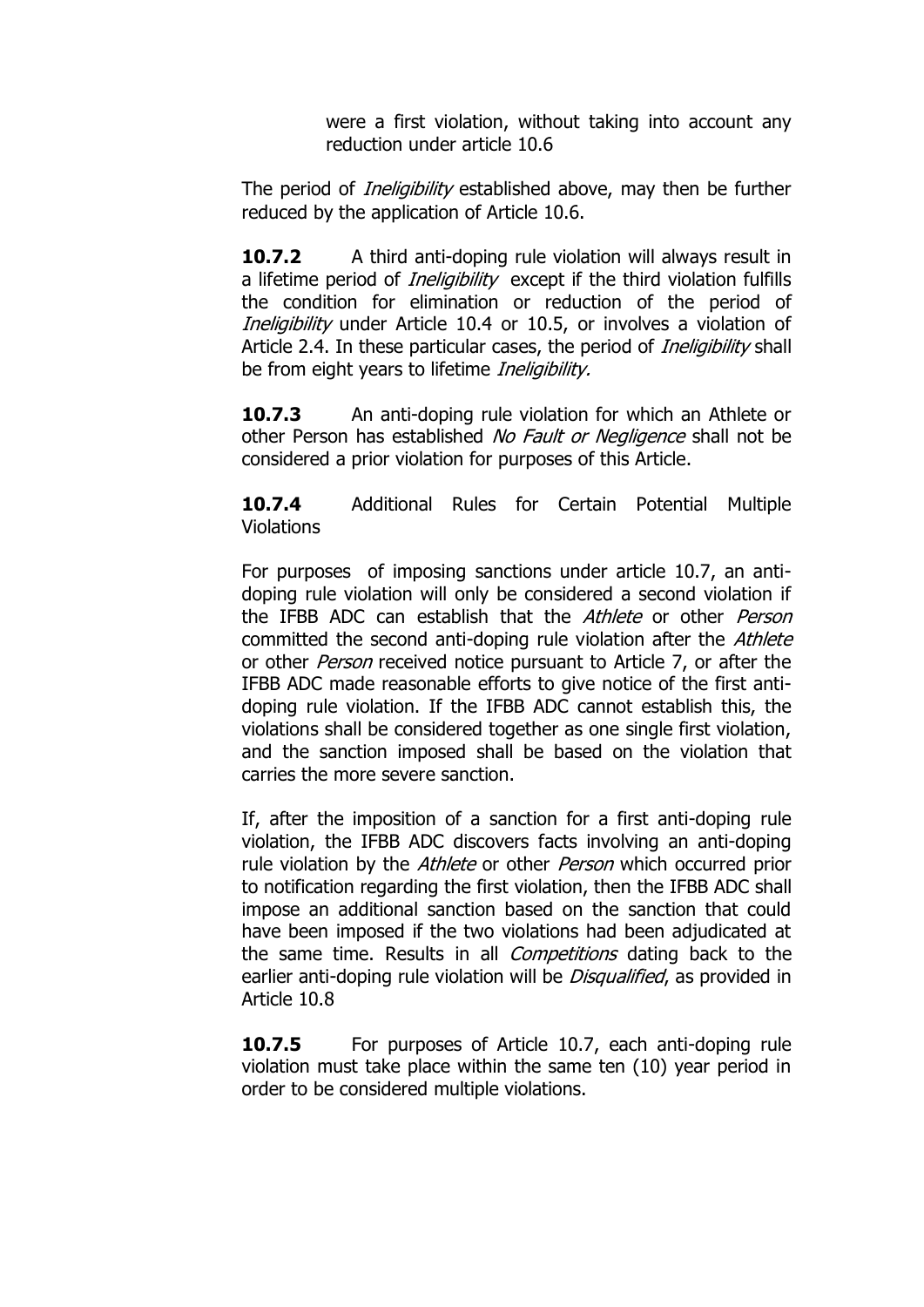#### **10.8 Disqualification of Results in Competitions Subsequent to Sample Collection or Commission of an Anti-Doping Rule Violation**

In addition to the automatic *Disqualification* of the results in the Competition which produced the positive Sample under Article 9, all other competitive results of the *Athlete* obtained from the date a positive Sample was collected (whether In-Competition or Out-of-Competition), or other anti-doping rule violation occurred, through the commencement of any Provisional Suspension or Ineligibility period, shall, unless fairness requires otherwise, be *Disqualified* with all of the resulting *Consequences* including forfeiture of any medals, points ans prizes.

### **10.9 Allocation of CAS Cost Awards and Forfeited Prize Money**

The priority for repayment of CAS cost awards and forfeited prize money shall be: first, payment, of costs awarded by CAS; second, reallocation of forfeited prize money to other Athletes; and third reimbursement of the expenses of the IFBB or *Anti-Doping Organization* that conducted results management in the case.

### **10.10Financial Consequences**

The IFBB may, in its own rules, provide for proportionate recovery of costs or financial sanctions on account of anti-doping rule violations. However, anti-doping organizations may only impose financial sanctions in cases where the maximum period of *Ineligibility* otherwise applicable has already been imposed. Financial sanctions may only be imposed where the principle of proportionality is satisfied. No recovery costs or financial sanction may be considered a basis for reducing the *Ineligibility* or other sanction which would otherwise be applicable under these Rules or the Code.

#### **10.11 Commencement of Ineligibility Period**

Except as provided below, the period of *Ineligibility* shall start on the date of the final hearing decision providing for *Ineligibility*, or if the hearing is waived or there is no hearing, on the date *Ineligibility* is accepted or otherwise imposed.

#### **10.11.1** Delays not attributable to the *Athlete* or other *Person*

Where there have been substantial delays in the hearing process or other aspects of *Doping Control* not attributable to the Athlete or other *Person*, the IFBB Anti Doping Commission or the *Anti-*Doping Organization imposing the sanction may start the period of Ineligibility at an earlier date commencing as early as the date of Sample Collection or the date on which another anti-doping rule violation last occurred. All competitive results achieved during the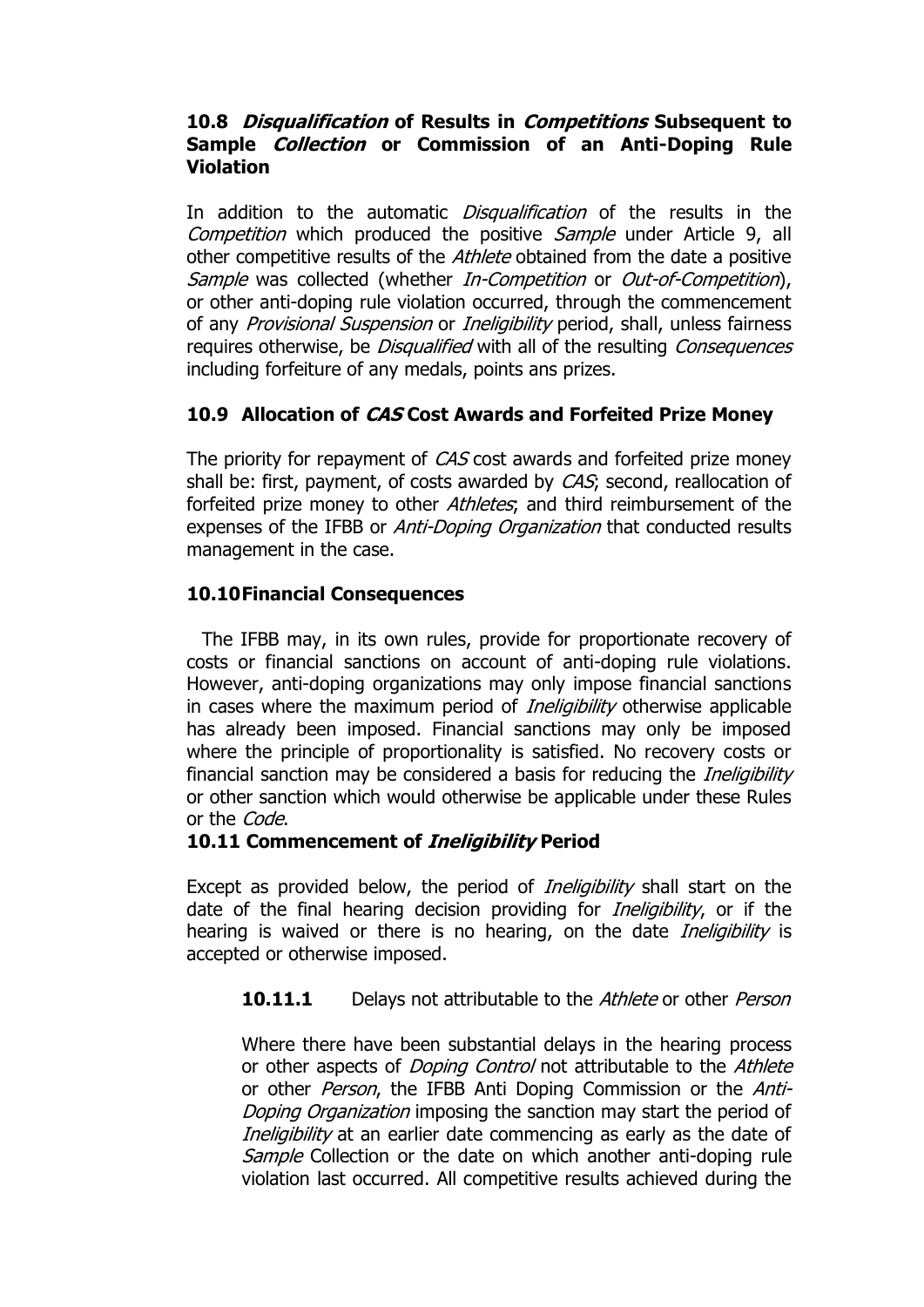period of *Ineligibility*, including retroactive *Ineligibility*, shall be Disqualified.

#### **10.11.2** Timely Admission

Where the *Athlete* or other *Person* promptly (which, in all events, for an *Athlete* means before the *Athlete* competes again) admits the anti-doping rule violation after being confronted with the antidoping rule violation by the IFBB ADC, the period of *Ineligibility* may start as early as the date of *Sample* collection or the date on which another anti-doping rule violation last occurred. In each case, however, where this Article is applied, the Athlete or other Person shall serve at least one-half of the period of *Ineligibility* going forward from the date the Athlete or other Person accepted the imposition of a sanction, the date of a hearing decision imposing a sanction, or the date the sanction is otherwise imposed. This Article shall not apply where the period of Ineligibility already has been reduced under Article 10.6.3.

10.11.3 Credit for *Provisional Suspension* or Period of Ineligibility Served

10.11.3.1 If a *Provisional Suspension* is inposed and respected by the *Athlete* or other *Person*, then the *Athlete* or other *Person* shall receive a credit for such period of Provisional Suspension against any period of *Ineligibility* which may ultimately be imposed. If a period of *Ineligibility* is served pursuant to a decision that is subsequently appealed, then the *Athlete* or other *Person* shall receive a credit for such period of *Ineligibility* served against any period which may ultimately be imposed on appeal.

**10.11.3.2** If an *Athlete* ot other *Person* voluntarily accepts a *Provisional Suspension* in writing from the IFBB ADC, and thereafter respects the *Provisional Suspension*, the *Athlete* or other *Person* shall receive a credit for such period of voluntary *Provisional Suspension* against any period of *Ineligibility* which may be ultimately imposed. A copy of the Athlete ot other Person's voluntary acceptance of a *Provisional Suspension* shall be provided promptly to each party entitled to receive notice of an asserted antidoping rule violation.

**10.11.3.3** No credit against a period of *Ineligibility* shall be given for any time period before the effective date of the Provisional Suspension or voluntary Provisional Suspension, regardless of whether the Athlete elected not to compete, or was suspended by his or her team.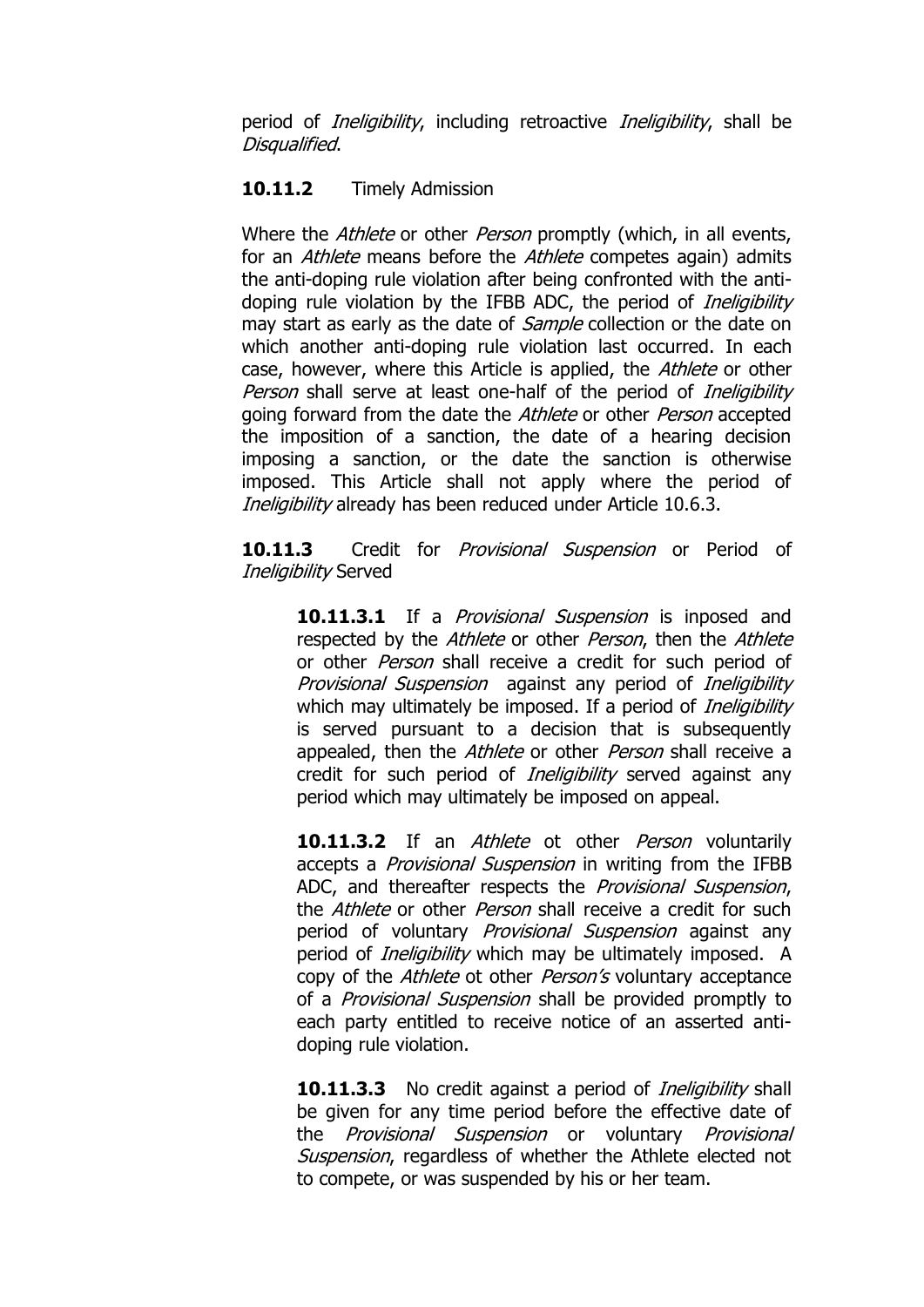**10.11.3.4** In Team Sports, where a period of *Ineligibility* is imposed upon a team, unless fairness requires otherwise, the period of *Ineligibility* shall start on the date of the final hearing decision providing for *Ineligibility* or, if the hearing is waived, on the date *Ineligibility* is accepted or otherwise imposed. Any period of team Provisional Suspension (whether imposed or voluntary accepted) shall be credited against the total period of *Ineligibility* to be served.

#### **10.12Status during Ineligibility**

### **10.12.1** Prohibition Against Participation during *Ineligibility*

No Athlete or other Person who has been declared Ineligible may, during the period of *Ineligibility*, participate in any capacity in a Competition, Event, or activity (other than authorized anti-doping education or rehabilitation programs) authorized or organized by IFBB or by any of its recognized and/or affiliated Continental, Regional, National Federations, or a club, or other member organization of IFBB or any Continental, Regional, National Federation, or in *Competitions* authorized or organized by any professional league or any international or national level Event organization or any elite or national-level sporting activity funded by a governmental agency.

An *Athlete* or other *Person* subject to a period of *Ineligibility* longer than four years, may, after completing four years of the period of *Ineligibility* participate as an *Athlete* in local sport events in a sport other than sports subject to the jurisdiction of IFBB and its recognized and/or affiliated Continental, Regional, National Federations or other *Signatories* or members of *Signatories*, but only so long as the local sport event is not at a level that could otherwise qualify such *Athlete* or other *Person*, directly or indirectly, to compete in (or accumulate points toward) a national championship or *International Event*, and does not involve the Athlete or other Person working in any capacity with Minors.

An Athlete or other Person subject to a period of *Ineligibility* shall remain subject to Testing.

#### **10.12.2** Return to Training

As an exception to article 10.12.1, an Athlete may return to train with a team or to use the facilities of a club or other member organization of a *Signatory's* member organization during the shorter of: (1) the last two months of the Athlete's period of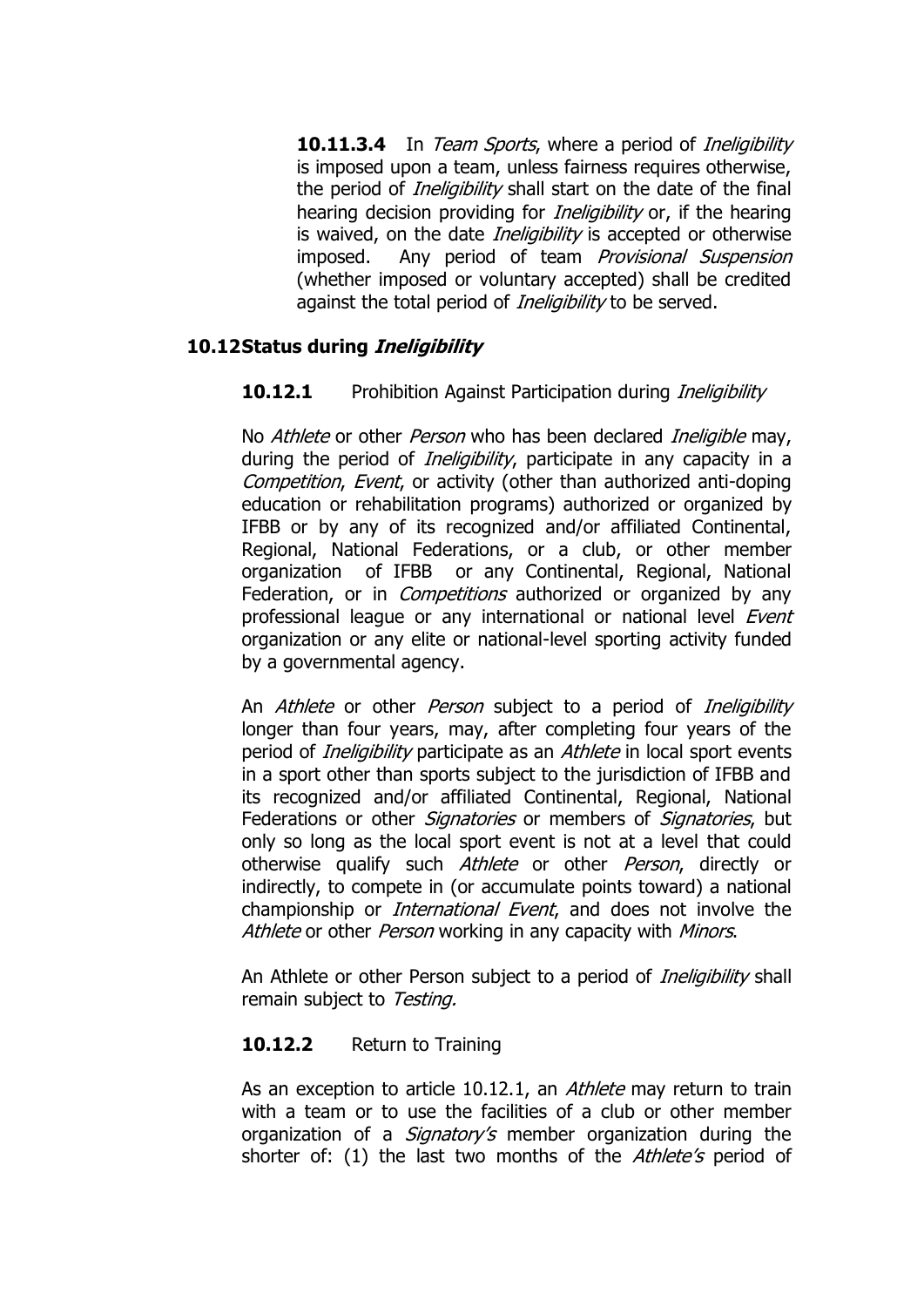Ineligibility, or (2) the last one-quarter of the period of *Ineligibility* imposed.

**10.12.3** Violation of the Prohibition of Participation during **Ineligibility** 

Where an *Athlete* or other *Person* who has been declared Ineligible violates the prohibition against participation during Ineligibility described in Article 10.12.1, the results of such participation shall be *Disqualified* and a new period of *Ineligibility* equal in length to the original period of *Ineligibility* shall be added to the end of the original period of *Ineligibility*. The new period of Ineligibility may be adjusted based on the Athlete or other Person's degree of Fault and other circumstances of the case. The determination of whether an *Athlete* or other *Person* has violated the prohibition against participation and whether an adjustment is appropriate, shall be made by the IFBB ADC and/or the Anti-Doping Organization, whose results management led to the imposition of the initial period of *Ineligibility*. This decision may be appealed under Article 13.

Where *Athlete Support Personnel* or another *Person* assists a Person in violating the prohibition against a participation during Ineligibility, the IFBB ADC and/or the Anti-Doping Organization with jurisdiction over such Athlete Support Personnel or other Person shall impose sanctions for a violation of Article 2.9 for such assistance.

#### **10.12.4** Witholding of Financial Support During *Ineligibility*

In addition for any anti-doping rule violation not involving a reduced sanction as described in Article 10.4 or 10.5, some or all sport-related financial support or other sport-related benefits received by such Person will be witheld by Signatories, Signatories member organizations and governments.

#### **10.13 Automatic Publication of Sanction**

A mandatory part of each sanction shall include automatic publication, as provided in Article 14.4.

### **ARTICLE 11: CONSEQUENCES TO TEAMS**

#### **11.1 Testing of Team Sports**

When more than one member of a team in a Team Sport has been notified of an anti-doping rule violation under Article 7 in connection with an *Event*, the IFBB ADC or other ruling body for the *Event* shall conduct appropriate Target Testing of the team during the Event Period.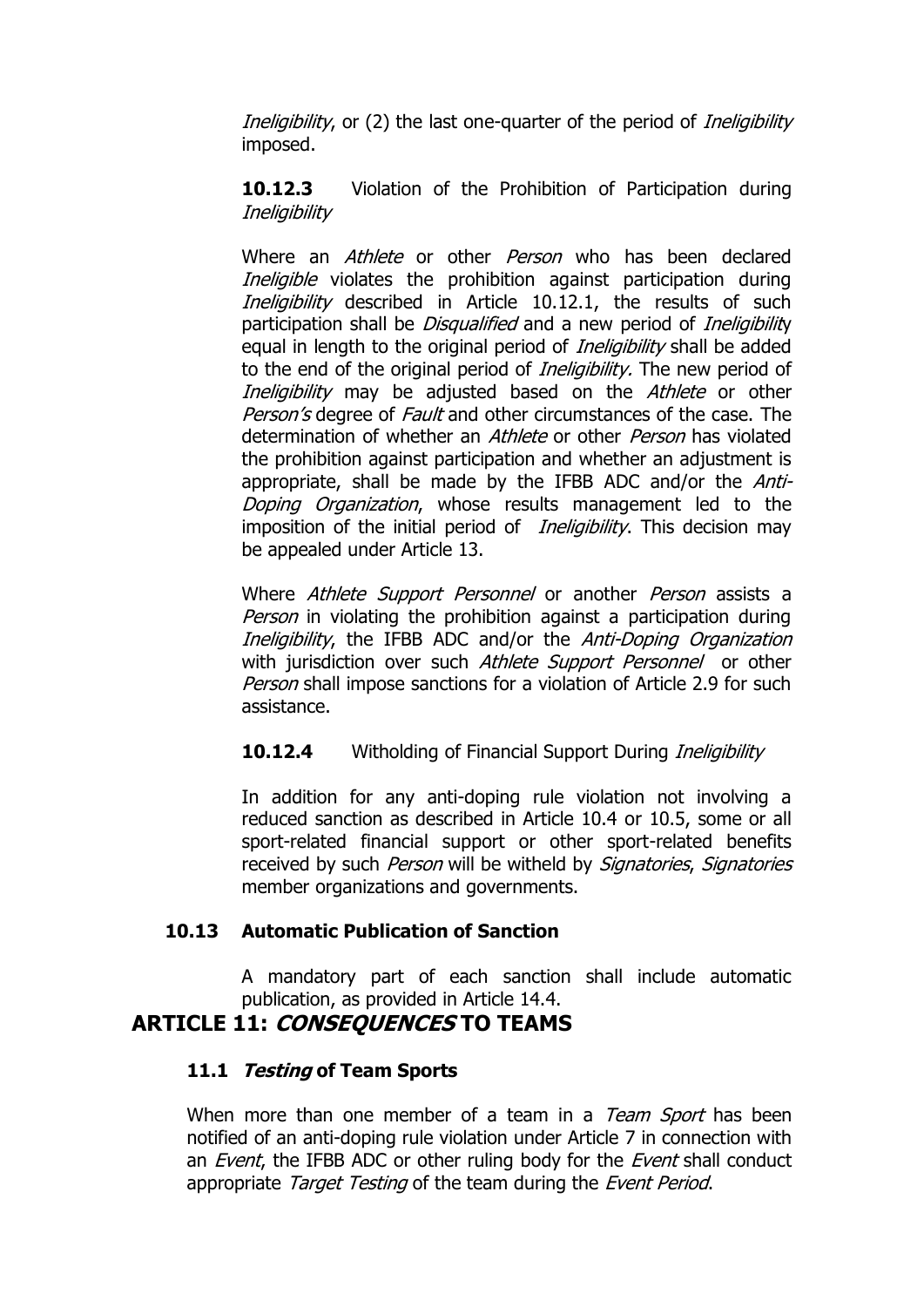### **11.2 Consequences for Team Sports**

If more than two members of a team, in a *Team Sport* are found to have committed an anti-doping rule violation during an Event Period, the IFBB ADC, or other ruling body for the *Event* shall declare the results of the entire team invalid or impose another appropriate sanction to the team, in addition to any *Consequences* imposed upon the individual Athletes committing the anti-doping rule violation.

### **11.3 IFBB or Event Ruling Body may Establish Stricter Consequences for Team Sports**

The IFBB ADC or other ruling body for the *Event* may elect to establish rules for the *Event* which impose *Consequences* for *Team Sports* stricter than those in Article 11.2 for purposes of the *Event*.

# **ARTICLE 12: SANCTIONS & COSTS ASSESSED AGAINST SPORTING BODIES AND AFFILIATED FEDERATIONS**

**12.1** The IFBB Executive Council has the authority to withold some or all funding or other non-financial support to affiliated federations that are not in compliance with these Rules.

**12.2** affiliated federations shall be obliged to reimburse the IFBB for all costs (including but not limited to laboratory fees, hearing expenses and travel) related to a violation of these Rules committed by an Athlete or other *Person* affiliated with that federation.

**12.3** The IFBB ADC may elect to take additional disciplinary action against a National, Regional or Continental Federation, with respect to recognition, the eligibility of its officials and Athletes to participate in International Events, and fines based on the following:

**12.3.1** If four or more violations of these Rules (other than violations involving Article 2.4) are committed by Athletes or other Persons affiliated with a National Federation within a 12-month period in *Testing* conducted by the IFBB ADC or *Anti-Doping* Organizations other than the National Federation or its national Anti Doping Organization, then, the IFBB ADC, may, in its discretion elect to: (a) ban all officials from that National Federation for participation in IFBB activities (including at the national, regional, and continental levels) for a period of up to two years and/or (b) fine the National Federation in an amount as determined from time to time by the IFBB Executive Council (for purposes of this rule, any fine paid pursuant to Rule 12.3.2 shall be credited against any fine assessed).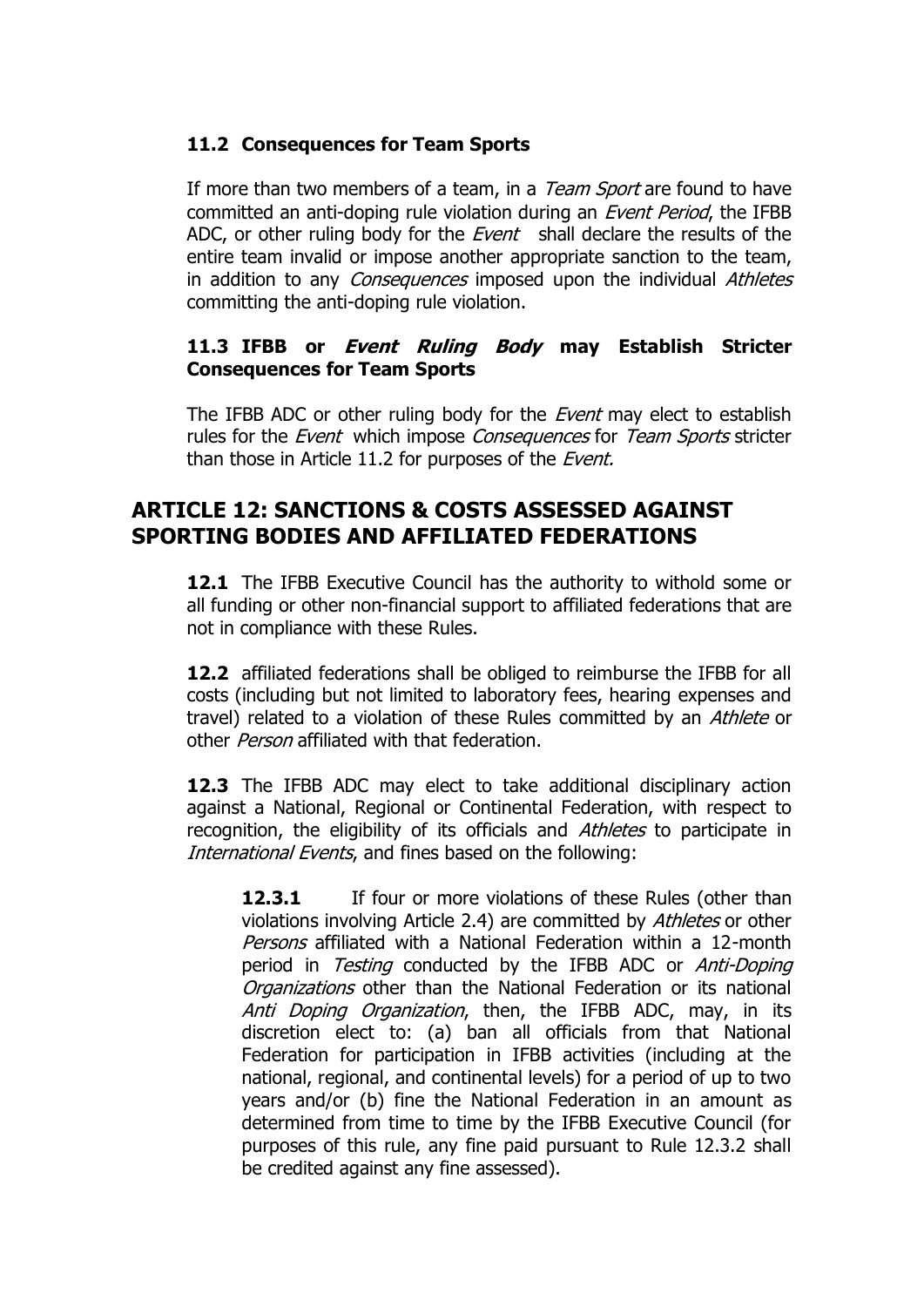**12.3.2** If four or more violations of these Rules (other than violations involving Article 2.4) are committed in addition to the violations described in Article 12.3.1 by Athletes or other person affiliated with a National Federation within a 12 month period in Testing conducted by the IFBB ADC or Anti-Doping organizations other than the National Federation or its National Anti-Doping Organization, then the IFBB ADC may suspend that National Federation's membership for a period up to four (4) years.

**12.3.3** If an *Athlete* or other *Person* from a National Federation commits an anti-doping rule violation during a World Championship or *International Event*, then the IFBB ADC may fine that National Federation in an amount as determined from time to time by the IFBB Executive Council.

**12.3.4** If a National Federation fails to make diligent efforts to keep the IFBB ADC informed about an *Athlete's* whereabouts after receiving the IFBB ADC"s request for that information, then the IFBB ADC may fine the National Federation in an amount as determined from time to time by the IFBB Executive Council per Athlete, in addition to all IFBB costs incurred in Testing that National Federation's Athletes.

## **ARTICLE 13: APPEALS**

#### **13.1 Decisions Subject to Appeal**

Decisions made under these Rules may be appealed as set forth below in Articles 13.2 through 13.7 or as otherwise provided in these Rules, the Code or *International Standards*. Such decisions shall remain in effect while under appeal unless the appellate body orders otherwise. Before an appeal is commenced, any post-decision review provided in these Rules must be exhausted, provided that such review respects the principles set forth in Article 13.2.2. (except as provided in Article 13.1.3).

#### 13.1.1 Scope of Review Not Limited

The scope of review on appeal includes all issues relevant to the matter and is expressly not limited to the issues or scope of review before the initial decision maker.

#### **13.1.2** CAS Shall not Defer to the Findings Being Appealed

In making its decision, CAS need not give deference to the discretion exercised by the body whose decision is being appealed.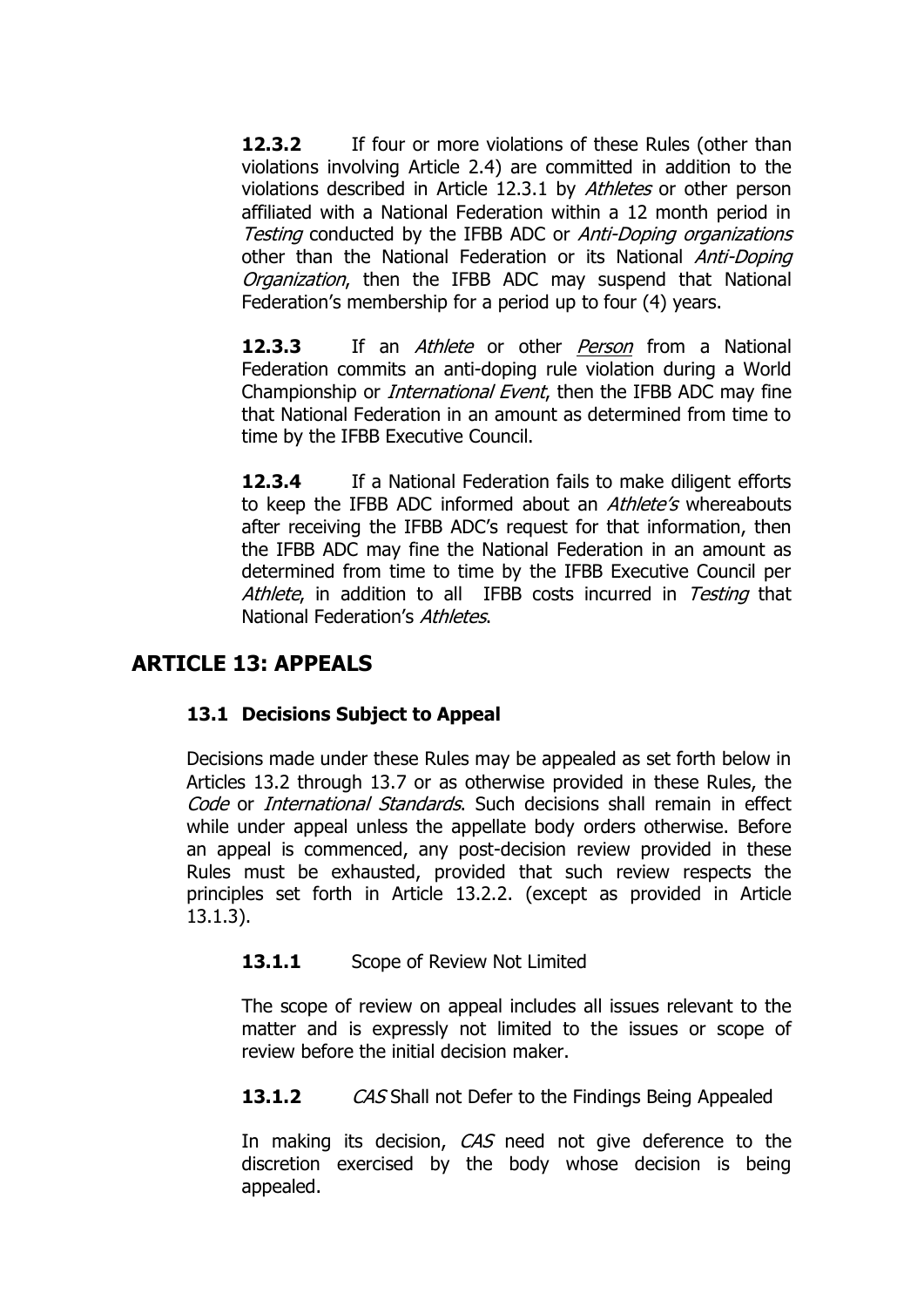### **13.1.3** WADA not Required to Exaust Internal Remedies

Where *WADA* has a right to appeal under article 13 and no other party has appealed a final decision within the IFBB or its Continental, Regional, National Federation's process, *WADA* may appeal such decision directly to CAS without having to exhaust other remedies in the IFBB or its Continental, Regional, National Federation process

#### **13.2 Appeals from Decision Regarding Anti-Doping Rule Violations, Consequences, Provisional Suspensions, Recognition of Decisions and Jurisdiction**

A decision that an anti-doping rule violation was committed, a decision imposing *Consequences* or not imposing *Consequences* for an antidoping rule violation, or a decision that no anti-doping rule violation was committed; a decision that an anti-doping rule violation proceeding cannot go forward for a procedural reasons (including, for example, prescription); a decision by WADA not to grant an exception to the six months notice requirement for *Athlete* to return to *Competition* under Article 5.7.1 of the *Code;* a decision by *WADA* assigning results management under article 7.1 of the *Code;* a decision by IFBB or its Continental, Regional, National Federations or any National Federation not to bring forward an Adverse Analytical Finding or an Atypical Finding as an anti-doping rule violation, or a decision not to go forward with an anti-doping rule violation after an investigation under Article 7 of these Rules; a decision to impose a *Provisional Suspension* as a result of a Provisional Hearing; the IFBB and its Continental, Regional, National Federations' failure to comply with Article 7.6 of these Rules; a decision that the IFBB and its Continental, Regional, National Federations lacks jurisdiction to rule on alleged anti-doping rule violation or its Consequences; a decision to suspend or not suspend a period of Ineligibility or to reinstate, or not reinstate a suspended period on Ineligibility under article 10.6.1 of these Rules; a decision under Article 10.12.3 of these Rules; and a decision by the IFBB or another *Anti-*Doping Organization not to recognize another Anti-Doping Organization's decision under Article 15 may be appealed exclusively as provided in Articles 13.2 to 13.7.

#### 13.2.1 Appeals Involving *International-Level Athletes* or International Events

In cases arising from participation in an *International Event* or in case involving International Level Athletes, the decision may be appealed exclusively to CAS.

**13.2.2** Appeals Involving Other Athletes or Other Persons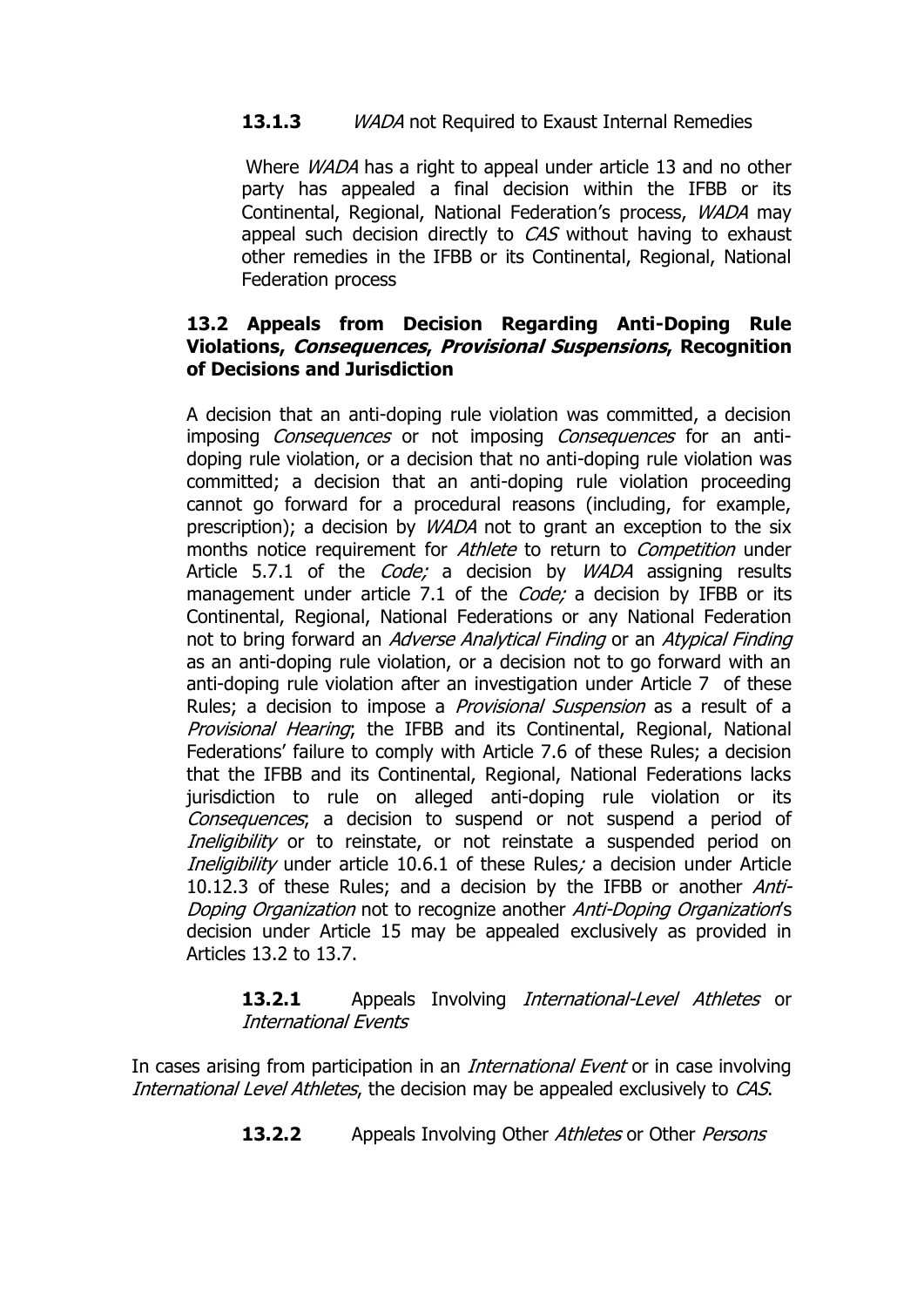In cases where article 13.2.1 is not applicable, each of the IFBB"s Continental, Regional and National Federations shall have in place an appeal procedure that respects the following principles: a timely hearing, a fair impartial hearing panel; the right to be represented by a counsel at the person's expenses; and a timely, written reasoned decision. If the Continental, Regional, National Federations do not establish such a procedure, the decision may be appealed to *CAS*, in accordance with the provisions applicable before such court. The IFBB"s right of appeal with respect to these cases, are set forth in Article 13.2.3 below.

#### **13.2.3** Persons Entitled to Appeal

In cases under Article 13.2.1 the following parties shall have the right to appeal to *CAS*: (a) the *Athlete* or other *Person* who is the subject of the decision being appealed; (b) the other party to the case in which the decision was rendered; (c) IFBB and any other Anti-Doping Organization under whose rules a sanction could have been imposed: (d) the *National Anti-Doping Organization* of the Person's country of residence or countries where the Person is a national or license holder; (e) the International Olympic Committee or International Paralympic Committee, as applicable, where the decision may have an effect in relation to the Olympic Games or Paralympic Games, including decisions affecting eligibility for the Olympic Games or Paralympic Games, and (f) WADA.

In cases under Article 13.2.2 the parties having the right to appeal to the IFBB"s Continental, Regional and National Federation"s appeal body shall be as provided in the National Anti-Doping Organization's rules, but at a minimum, shall include the following parties: (a) the *Athlete* or other *Person* who is the subject of the decision being appealed; (b) the other party to case in which rhe decision was rendered; (c) IFBB; (d) the National Anti Doping Organization of the Person's country of residence; (e) the International Olympic Committee or International Paralympic Committee, as applicable where the decision may have an effect in relation to the Olympic Games or Paralympic Games, including decisions affecting eligibility for the Olympic Games or Paralympic Games, and (f) WADA. For cases under Article 13.2.2 WADA, the International Olympic Committee, the International Paralympic Committee and the IFBB shall also have the right to appeal to CAS with respect to the decision of the IFBB's Continental, Regional and National Federation's appeal body. Any party filing an appeal shall be entitled to assistance from CAS to obtain all relevant information from the *Anti-Doping Organization* whose decision is being appealed and the information shall be provided if CAS so directs.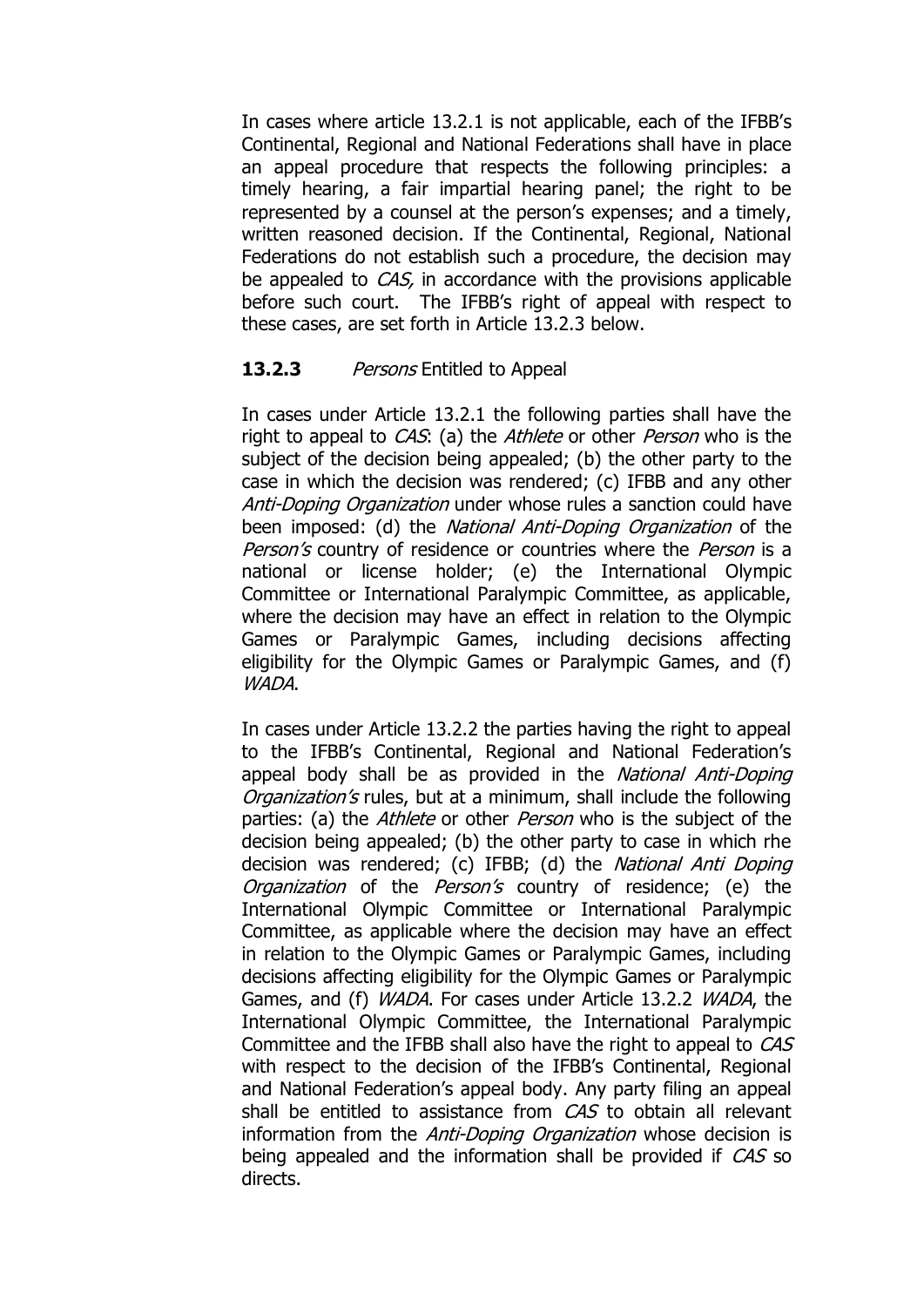Notwhitstanding, any other provision herein, the only Person who may appeal from a *Provisional Suspension* is the Athlete or other Person upon whom the Provisional Suspension is imposed.

**13.2.4** Cross Appeals and other Subsequent Appeals Allowed

Cross Appeals and other subsequent appeals by any respondent named in cases brought to CAS under the Code are specifically permitted. Any party with a right to appeal under this Article 13 must file a cross appeal or subsequent appeal at the latest with the party's answer.

### **13.3 Failure to Render a Timely Decision by the IFBB**

Where, in a particular case, IFBB or its Continental, Regional National Federations fail to render a decision with respect to whether an antidoping rule violation was committed within a reasonable deadline set by WADA, WADA may elect to appeal directly to CAS, as if the IFBB or its Continental, Regional and National Federation had rendered a decision finding no anti-doping rule violation. If CAS determines that an antidoping rule violation was committed and that WADA acted reasonably in electing to appeal directly to  $CAS$ , then  $WADA's$  costs and attorneys fees in prosecuting the appeal shall be reimbursed to *WADA* by IFBB or its Continental, Regional, National Federation.

### **13.4 Appeals Relating to TUEs**

TUE decisions may be appealed exclusively as provided in Articles 4.4.6, 4.4.7 of these Rules.

### **13.5 Notification of Appeal Decisions**

Any *Anti-Doping Organization* that is a party to an appeal shall promptly provide the appeal decision to the *Athlete* or other *Person* and to the other *Anti-Doping Organizations* that would have been entitled to appeal, under Article 13.2.3 of these Rules, as provided under Article 14.2 of the Code.

### **13.6 Appeals Avenues within the IFBB**

Notwhitstanding the right of the appeal granted pursuant to this Article, Athletes and/or other *Persons* and recognized/affiliated Federations shall first exhaust all avenues of appeal available within the IFBB before appealing to CAS as provided in this Article.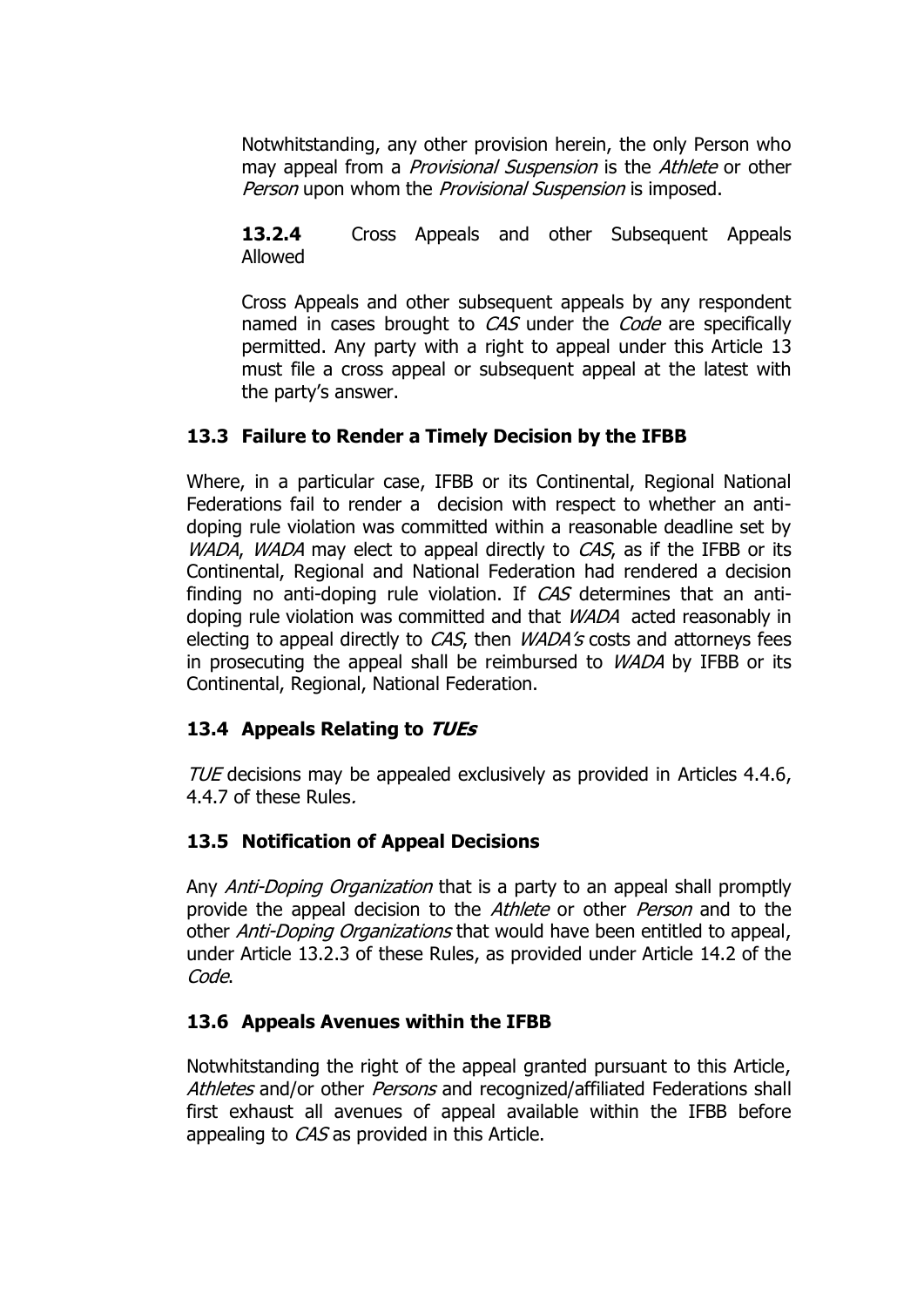### **13.7 Time for Filing Appeals**

#### **13.7.1** Appeals to CAS

The time to file an appeal to CAS shall be twenty-one (21) days from the date of receipt of the decision by the appealing party. The above notwithstanding, the following shall apply in connection with appeals filed by a party entitled to appeal but which was not a party to the proceedings having lead to the decision subject to appeal:

- a) Within fifteen (15) days from notice of the decision, such party/ies shall have the right to request from the body having issued the decision a copy of the case file ;
	- b) If such request is made within the fifteen (15) day period, then the party making such request shall have twenty one days from receipt of file to file an Appeal to CAS

The above notwithstanding, the filing deadline for an appeal filed by WADA shall be later of:

- (a) Twenty-one (21) days after the last day on which any other party in the case would have appealed, or
- (b) Twenty one  $(21)$  days after *WADA's* receipt of the complete file relating to the decision
- 13.7.2 Appeals under Article 13.2.2

The time to file an appeal to the IFBB"s Continental, Regional and National Federation"s appeal body established in accordance with rules of the *National Anti-Doping Organization* shall be indicated by the same rules of the National Anti-Doping Organization.

The above notwithstanding, the filing deadline for an appeal filed by WADA shall be later of:

- (a) Twenty-one days after the last day on which any other party in the case would have appealed, or
- (b) Twenty one days after *WADA's* receipt of the complete file relating to the decision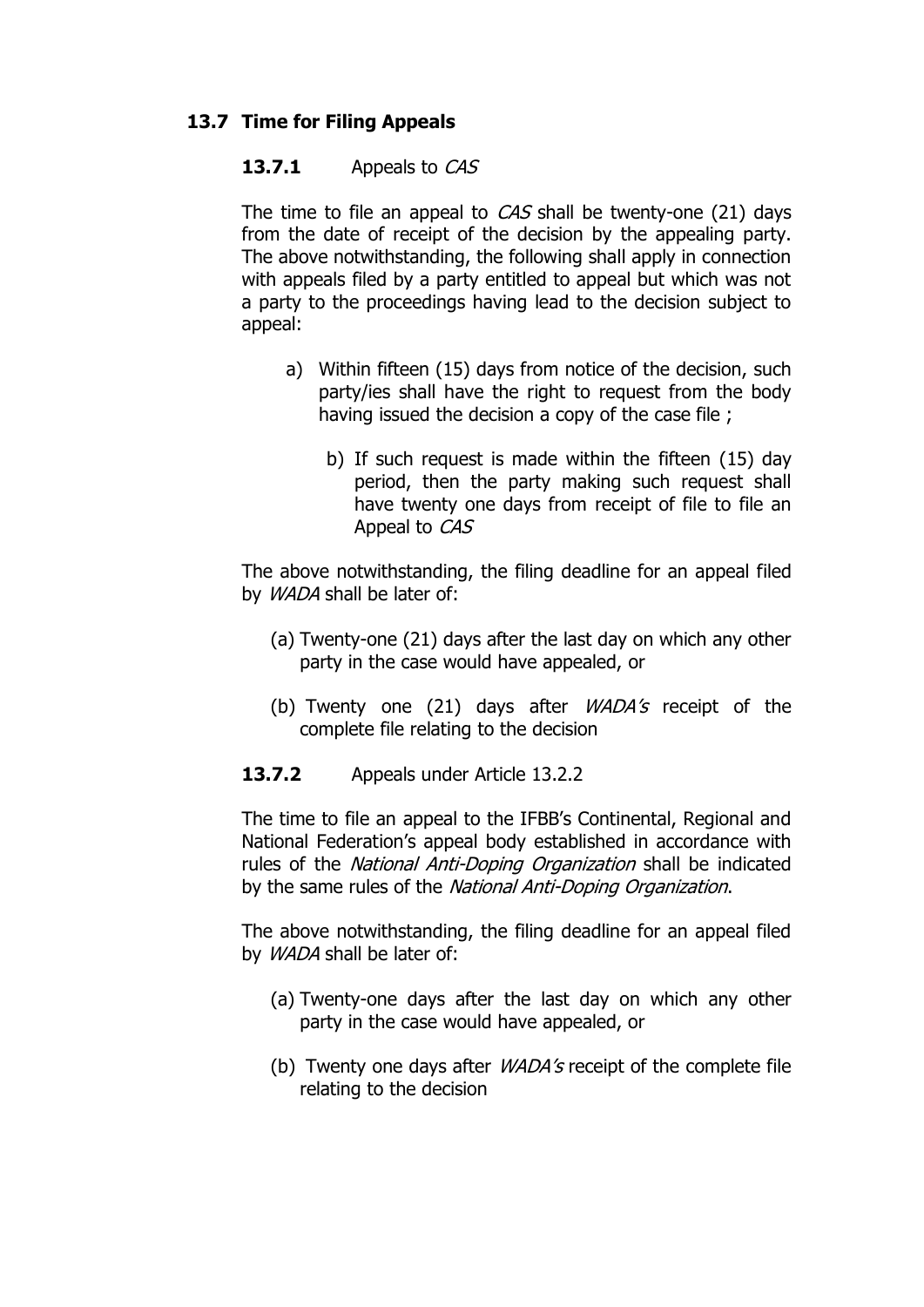# **ARTICLE 14: AFFILIATED NATIONAL FEDERATION"S INCORPORATION OF THESE RULES, REPORTING AND APPLICATION AND RECOGNITION OF DECISIONS**

#### **14.1 Incorporation of these Rules**

The IFBB and all its National, Regional and Continental Federations shall comply with these Rules. All National, Regional and Continental Federations shall include in their regulations the provisions necessary to ensure that the IFBB may enforce these Rules directly as against *Athletes* under their anti-doping jurisdiction (including National-Level Athletes). These Rules shall be incorporated either directly or by reference into the rules of each National, Regional and Continental Federation so that they may each enforce these Rules themselves directly as against Athletes under their anti-doping jurisdiction (including National-Level Athletes).

All National, Regional and Continental Federations shall include in their regulations the procedural rules necessary to effectively implement these Rules.

The IFBB and each National, Regional and Continental Federation shall obtain the written acknowledgement of all *Athletes* subject to doping control. For greater certainty, all National, Regional and Continental Federations shall establish rules requiring all Athletes and each Athlete Support Personnel who participates as coach, trainer, manager, team staff, official, medical or paramedical personnel in a *Competition* or activity authorized or organized by a National, Regional and Continental Federation or one of their member organizations to agree to be bound by these Rules and to submit to the results management authority of the Anti-Doping Organization responsible under the Code as a condition of such participation.

Notwhitstanding whether or not the required form has been signed, the rules of each National, Regional and Continental Federation shall specifically provide that all Athletes, Athlete Support Personnel and other Persons under the jurisdiction of the IFBB or its National, Regional and Continental Federations shall be bound by these Rules.

All National, Regional and Continental Federations shall report any information suggesting or relating to an anti-doping rule violation to the IFBB and to their National Anti-Doping Organizations, and shall cooperate with investigations conducted by any Anti-Doping Organization with authority to conduct the investigation.

All National, Regional and Continental Federations shall have disciplinary rules in place to prevent Athlete Support Personnel who are Using Prohibited Substances or Prohibited Methods without valid justification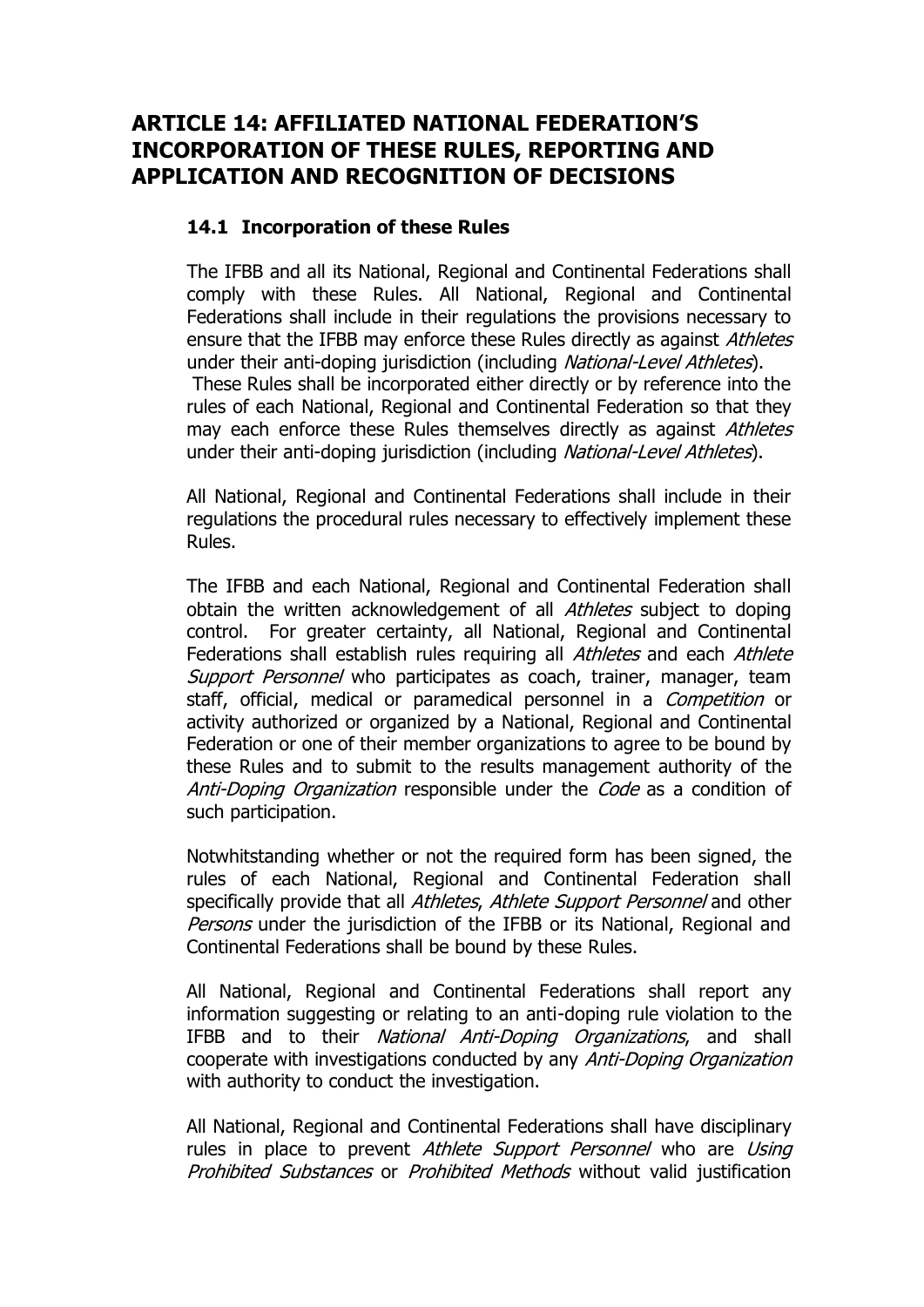from providing support to *Athletes* under the jurisdiction of the IFBB or of the National, Regional and Continental Federations.

All National, Regional and Continental Federations shall be required to conduct anti-doping education in coordination with their National Anti-Doping Organizations.

### **14.2 Statistical Reporting**

Affiliated National Federations shall report to the IFBB ADC, at the end of each year (December, 31) the results of all *Doping Controls* within their jurisdiction sorted by Athlete and identifying each date on which the Athlete was tested, the entity conducting the test, and whether the test was *In-Competition* or *Out-of-Competition*. The IFBB ADC may periodically publish testing data received from affiliated Federations as well as comparable data from testing under the IFBB"s jurisdiction. The IFBB ADC shall publish annually a general statistical report of its Doping Control activities during the calendar year with a copy provided to WADA.

### **14.3 Doping Control Information ClearingHouse**

When an affiliated Federation has received an Adverse Analytical Finding on one of its *Athletes* it shall report the following information to the IFBB within fourteen (14) days of the process described in the Article 7.1.2 and 7.1.3: the *Athlete's* name, country, sport and discipline within the sport, whether the test was *In-Competition* or *Out-of Competition*, the date of sample collection and the analytical result reported by the laboratory. The affiliated Federation shall also regularly update the IFBB ADC on the status and findings of any review or proceedings conduct pursuant to Article 7 (Result Management), Article 8 (Right to a Fair Hearing) or Article 13 (Appeals) and comparable information shall be provided to the IFBB ADC within fourteen (14) days of the notification described in Article 7.1.9 with respect to other violations. In any case which the period of *Ineligibility* is eliminated under Article 10.4 (No Fault or Negligence) or reduced under Article 10.5 (No significant Fault or Negligence) the IFBB ADC shall be provided with a written reasoned decision explaining the basis for elimination or reduction. The IFBB ADC shall then report this information to *WADA*. Neither IFBB nor *WADA* shall disclose this information beyond those persons within their organizations with a need to know until the affiliated Federation has made public disclosure or has failed to make public disclosure as required in Article 14.4 below.

This information will be made accessible, where appropriate and in accordance with the applicable rules, to the Athlete, the Athlete's National Anti-Doping Organization and any other National Anti-Doping Organization with testing authority over the Athlete.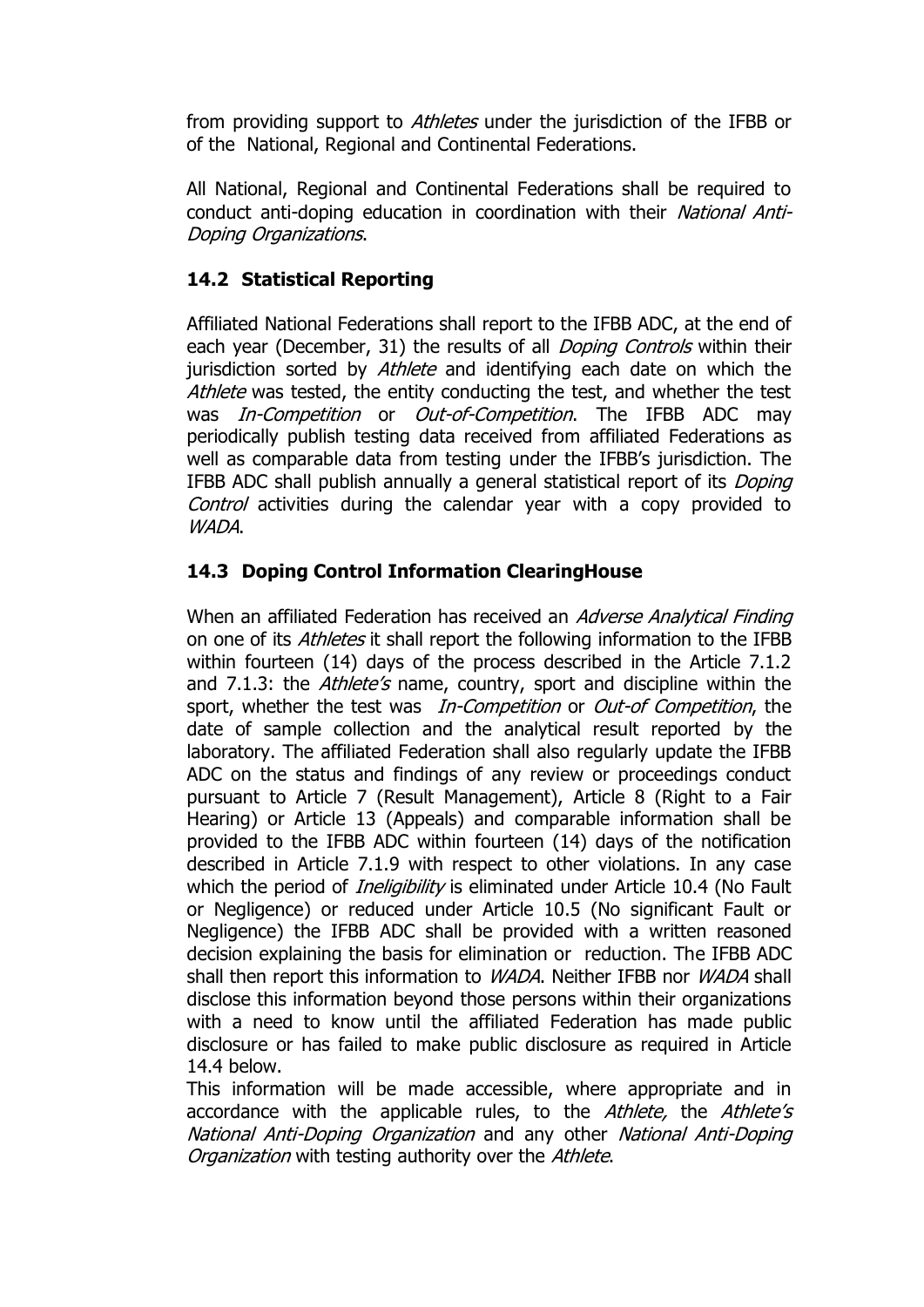### **14.4 Public Disclosure**

Neither the IFBB nor its National, Regional or Continental Federations shall publicly identify Athletes whose Samples have resulted in Adverse Analytical Findings or who were alleged to have violated other Articles of these Rules until it has been determined that an antidoping rule violation occurred in a final appellate decision under Article 13.2.1 or 13.2.2 or such appeal has been waived, or a hearing in accordance with Article 8 has been waived,or the assertion of an anti-doping rule violation has not been timely challenged, or a determination has been made that the *Athlete* is provisionally suspended. Once a violation has been so established, it shall be publicly reported within twenty one (21) days. IFBB or its National Federation must also report within twenty one (21) days the results of the appeal decision of an anti-doping rule violation. IFBB or its National, Regional or Continental Federation shall also, within the time period for publication, send all hearing and appeal decisions to WADA.

#### **14.5 Recognition of Decision by the IFBB and Affiliated/Recognized Federations**

Any decision of the IFBB ADC, or an recognized/affiliated Continental, Regional, National Federation regarding a violation of these Rules shall be recognized by all recognized/affiliated Continental, Regional, National Federations, which shall take all necessary action to render such result effective.

#### **14.6 Data Privacy**

The IFBB ADC and its recognized/affiliated Federations may collect, store, process or disclose personal information relating to Athletes or other *Persons* where necessary and appropriate to conduct their antidoping activities under these Rules, the Code and International Standards (including specifically the International Standard for the Protection of Privacy and Personal Information) and in compliance with applicable law.

### **ARTICLE 15: APPLICATION AND RECOGNITION OF DECISIONS**

**15.1** Subject to the right to appeal provided in Article 13, Testing, hearing results or other final adjudications of any *Signatory* which are consistent with the *Code* and are within that *Signatory's* authority, shall be applicable worldwide and shall be recognized and respected by the IFBB and its recognized and/or affiliated Continental, Regional, National Federations.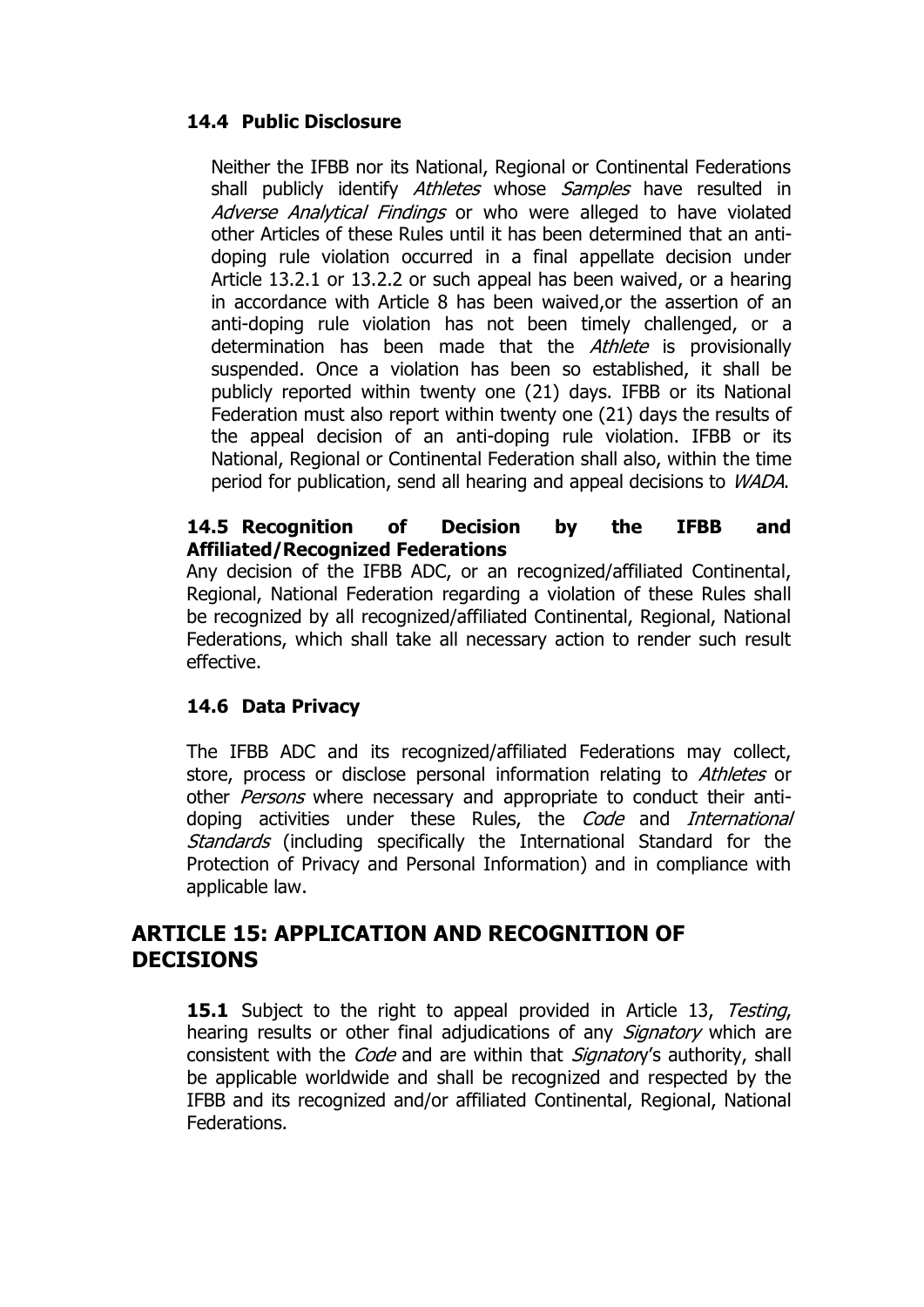**15.2** The IFBB and its recognized and/or affiliated Continental, Regional, National Federations shall recognize the measures taken by other bodies which have not accepted the *Code*, if the rules of those bodies are otherwise consistent with the Code.

# **ARTICLE 16: STATUTE OF LIMITATIONS**

No anti-doping rule violation proceeding may be commenced against an *Athlete* or other *Person* unless he or she has been notified of the anti-doping rule violation as provided in Article 7, or notification has been reasonably attempted, within ten (10) years from the date the violation is asserted to have occurred.

# **ARTICLE 17: IFBB COMPLIANCE REPORTS TO WADA**

The IFBB will report to *WADA* on the IFBB's compliance with the *Code* in accordance with Article 23.5.2.every second year and shall explain the reasons for any non-compliance.

# **ARTICLE 18: INTERPRETATION OF THESE RULES**

**18.1** The official text of these Rules shall be maintained by the IFBB and shall be published in English. They may be amended from time to time by the IFBB.

**18.2** The Rules shall be interpreted as an independent and autonomous text and not by reference to the existing law or statutes of the Signatories or governments.

**18.3** The headings used for the various Parts and Articles of these Rules are for convenience only and shall not be deemed part of the substance of these Rules, or to affect in any way the language of the provision to which they refer.

**18.4** The *Code and International Standards* shall be considered integral parts of these Rules and shall prevail in case of conflict.

**18.5** The comments annotating various provisions of the *Code* are incorporated by reference into these Rules and shall be treated as if set out in full herein, and shall be used to interpret these Rules.

**18.6** These Rules shall not apply retroactively to matters pending before the date they enter in force. However, pre-Rules anti-doping rule violations would continue to count as "First violations" or "Second violations" for purposes of determining sanctions under Article 10 for subsequent post-Rules violations.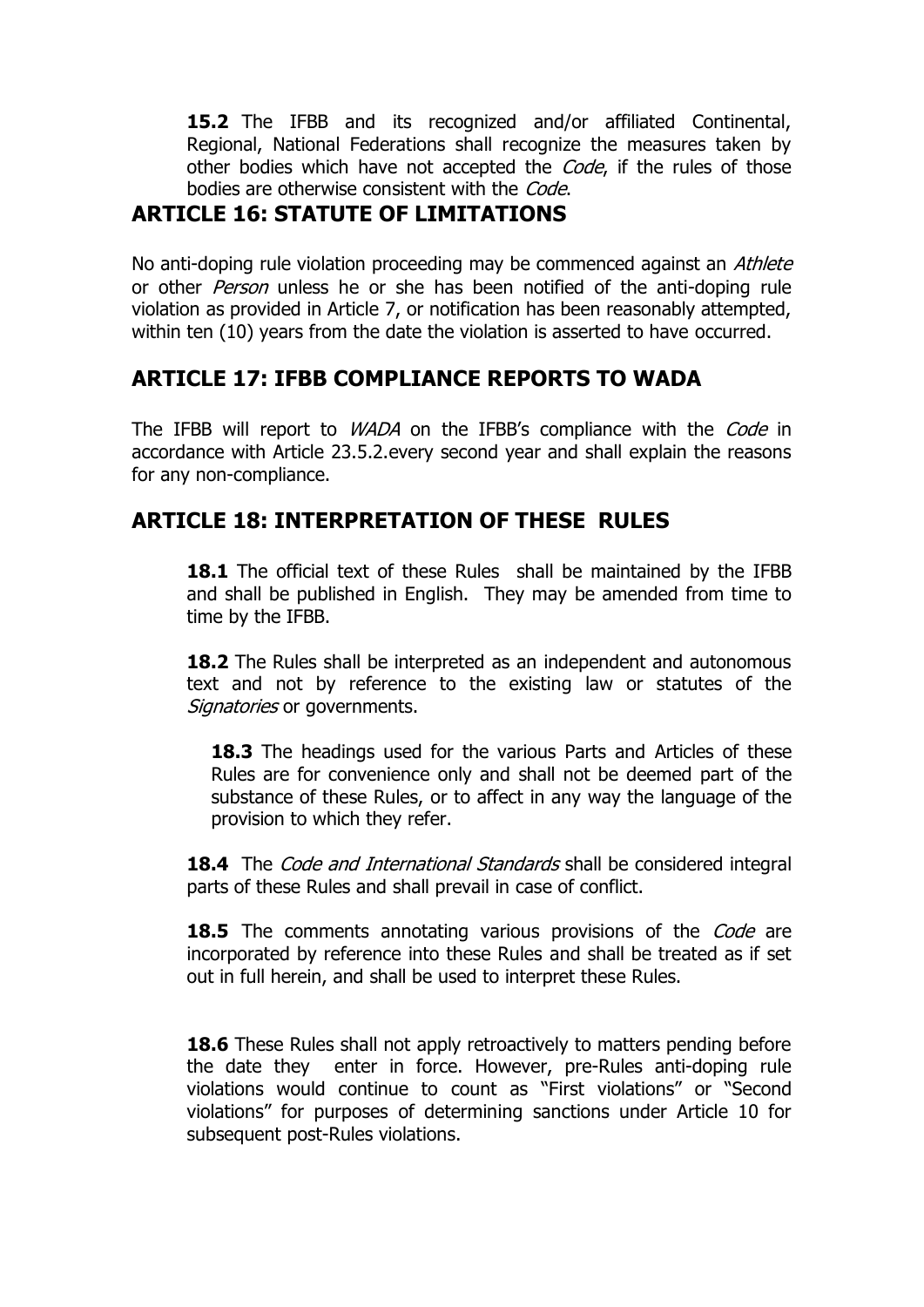18.7 The Purpose, Scope and Organization of the World Anti-Doping Program, and the Appendix 1 of these Rules: Definitions, shall be considered integral parts of these Rules.

# **ARTICLE 19: TRANSITIONAL PROVISIONS**

### **19.1 General Application of the 2015 Rules**

These 2015 IFBB Anti Doping Rules shall apply in full as of 1st January 2015 (the 'Effective Date').

### **19.2 Non-Retroactive except for Articles 10.7.5 and 17 or Unless Principle of "Lex Mitior" Applies**

The retrospective periods in which prior violations can be considered for purposes of multiple violations under article 10.7.5 and the statute of limitations set forth in Article 16 are procedural rules and should be applied retroactively; provided, however, that Article 16 shall only be applied retroactively if the statute of limitation period has not already expired by the Effective Date. Otherwise, with respect to any anti-doping rule violation case which is pending as of the Effective Date and any antidoping rule violation case brought after the Effective Date based on an anti-Doping rule violation which occurred prior to the effective date, the case shall be governed by the substantive anti-doping rules in effect at the time the alleged anti-doping violation occurred, unless the panel hearing the case determines the principle of  $\text{C}$  lex mitior appropriately applies under the circumstances of the case.

#### **19.3 Application to Decision Rendered Prior to the 2015 Rules**

With respect to cases where a final decision finding an anti-doping rule violation has been rendered prior to the Effective Date, but the Athlete or other *Person* is still serving the period of *Ineligibility* as of the Effective Date, the Athlete or other Person may apply to the IFBB ADC, or other Anti-Doping Organization which had results management responsibility for that anti-doping rule violation, to consider a reduction in the period of *Ineligibility* in light of these Rules. Such application must be made before the period of *Ineligibility* has expired. The decision rendered by the IFBB ADC may be appealed pursuant to Article 13.2. These Rules shall have no applications to any anti-doping rule violation case where a final decision finding an anti-doping rule violation has been rendered and the period of *Ineligibility* has expired.

#### **19.4 Multiple Violations Where the First Violation Occurs prior to 1st January 2015**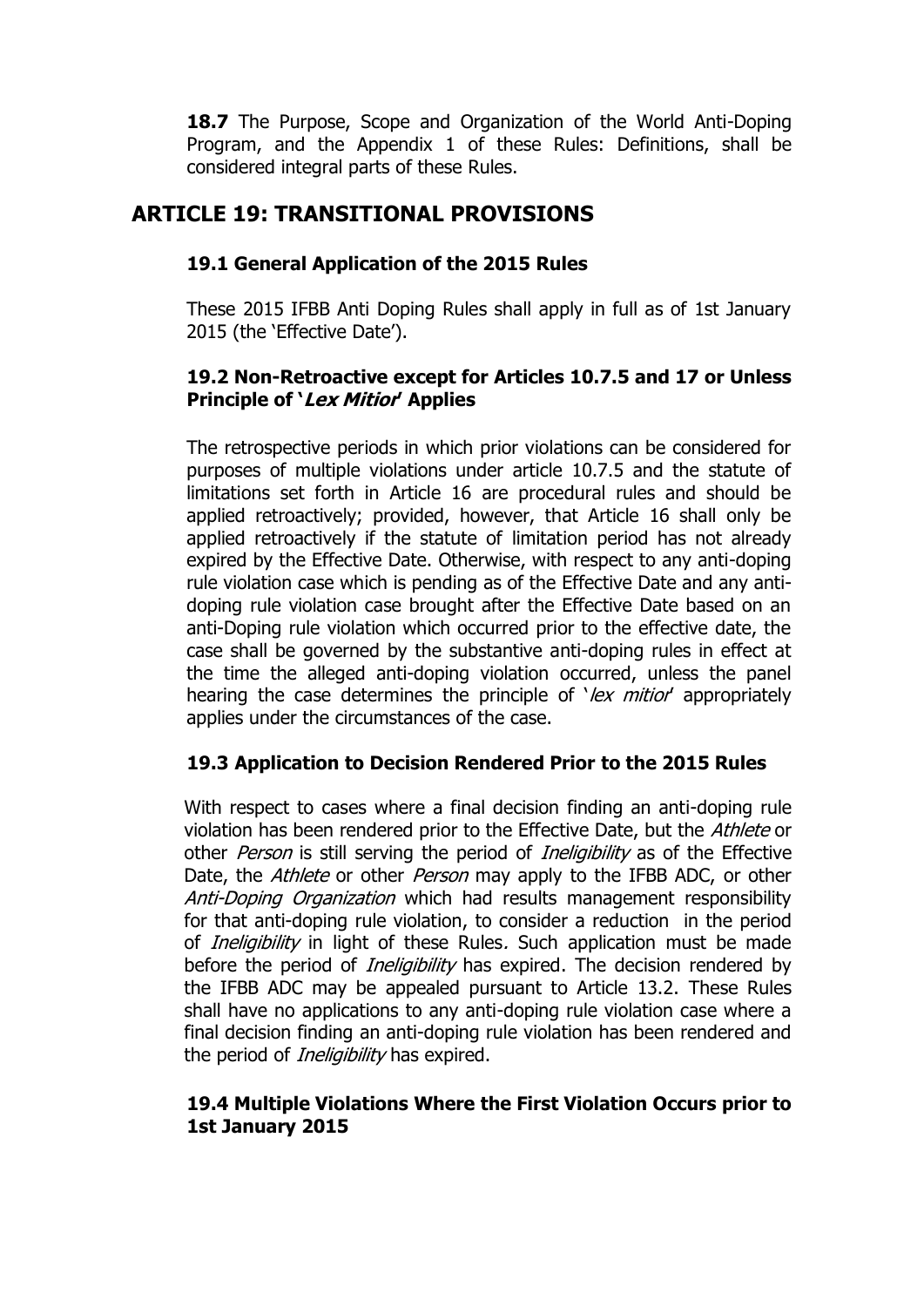For purposes of assessing the period of *Ineligibility* for a second violation under Article 10.7.1, where the sanction for the first violation was determined based on rules in force prior to the Effective Date, the period of *Ineligibility* which would have been assessed for that first violation had these Rules been applicable, shall be applied.

# **ARTICLE 20: EDUCATION**

The IFBB shall plan, implement evaluate and monitor information, education and prevention programs for doping-free sport on at least the issues listed at Article 18.2 of the *Code*, and shall support active participation by Athletes and Athlete Support Personnel in such programs.

## **APPENDIX ONE - DEFINITIONS**

**ADAMS** The Anti-Doping Administration and Management System is a Web-based database management tool for data entry, storage, sharing and reporting, designed to assist stakeholders and WADA in their antidoping operations in conjunction with data protection legislation.

**Administration** : Providing, supplying, supervising, facilitating or otherwise participating in the Use or Attempted Use by another Person of a *Prohibited Substance* or *Prohibited Method*. However, this definition shall not include the actions of bona fide medical personnel involving a Prohibited Substance or Prohibited Method used for genuine and legal therapeutic purposes or other acceptable justification and shall not include actions involving *Prohibited Substances* which are not prohibited in *Out-of-Competition Testing* unless the circumstances as a whole demonstrate that such Prohibited Substanced are not intended for henuine and legal therapeutic purposes or are intended to enhance sport performance.

**Adverse Analytical Finding** A report from a WADA-accredited laboratory or other WADA-approved laboratory that, consistent with the International Standard for Laboratories and related Technical Documents, identifies in a *Sample* the presence of a *Prohibited* Substance or its Metabolites or Markers (including elevated quantities of endogenous substances) or evidence of the Use of a Prohibited Method.

**Adverse Passport Finding**: A report identified as an Adverse Passport Finding as described in the applicable International Standards.

**Anti-Doping Organization:** a Signatory that is responsible for adopting rules for initiating, implementing or enforcing any part of the Doping Control process. This includes, for example, the International Olympic Committee, the International Paralympic Committee, other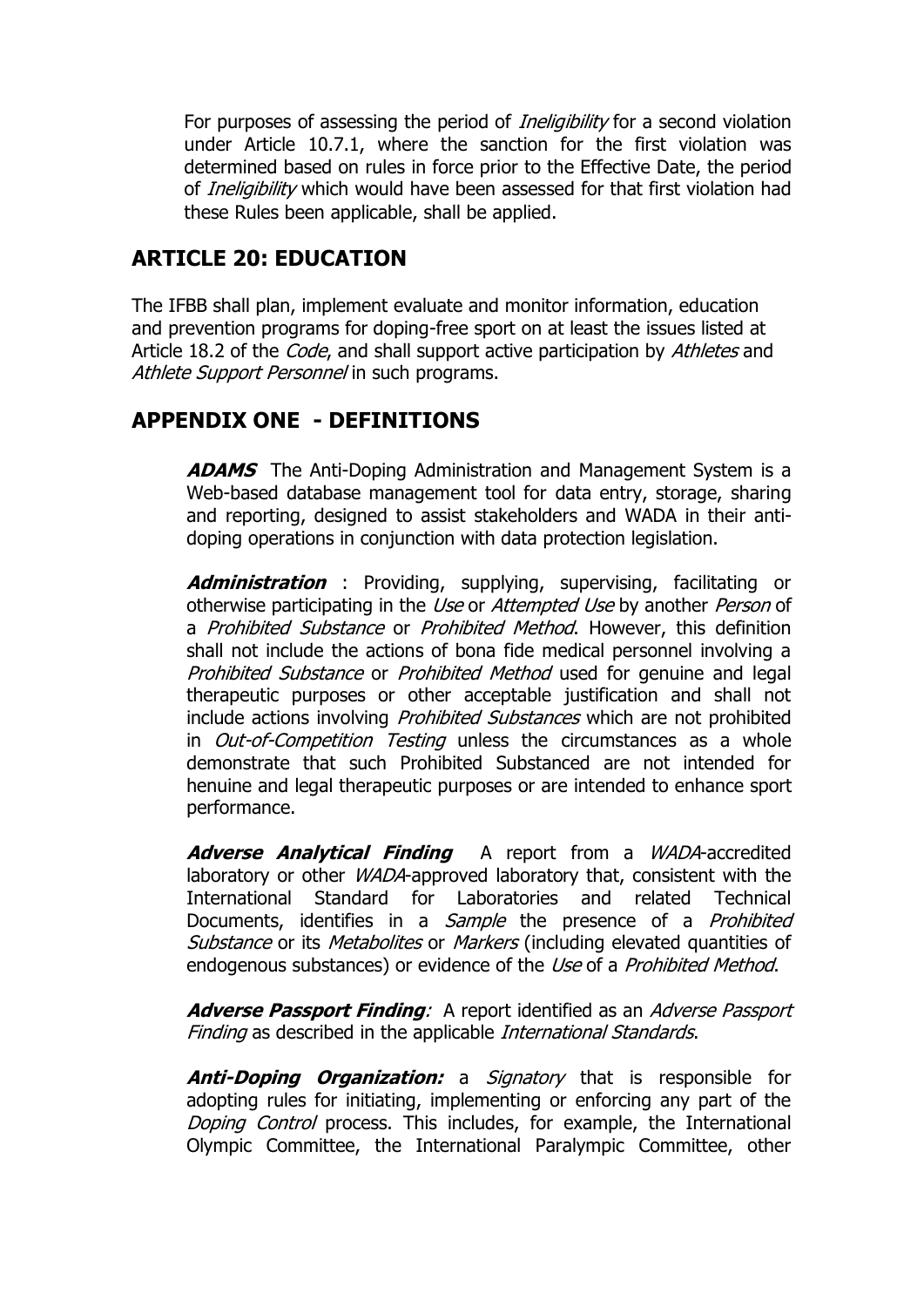Major event organizations that conduct Testing at their Events, WADA, International Federations and National Anti Doping Organizations.

Athlete: Any Person who competes in sport at the international level (as defined by each International Federation) or the National level (as defined by each National Anti Doping Organization) An Anti Doping Organization has discretion to apply anti doping rules to an Athlete who is neither an *International Level* Athlete nor a *National Level Athlete*, and thus to bring them within the definition of "Athlete". In relation to Athletes who are neither *International-Level* nor National-Level Athletes, an Anti-Doping Organization may elect to: conduct limited Testing or no Testing at all; analyze samples for less than the full menu of Prohibited Substances; require limited or no whereabouts information; or not require advance TUE's. However, if an article 2.1, 2.3 or 2.5 anti-doping rule violation is committed by any Athlete over whom an Anti-Doping Otganization has authority who competes below the international or national level, then the *Consequences* set forth in the Code [except Article 14.3.2] must be applied. For purposes of Article 2.8 and Article 2.9 and for purposes of anti-doping information and education, any Person who participates in sport under the authority of any Signatory, government, or other sports organization accepting the Code is an Athlete.

Athlete Biological Passport: The program and methods of gathering and collating data as described in the International Standard for Testing and Investigations and International Standard for Laboratories.

**Athlete Support Personnel:** Any coach, trainer, manager, agent, team staff, official, medical, paramedical personnel, parent or any other *Person* working with, treating, assisting an *Athlete* participating in or preparing for sport Competition.

Attempt: Purposely engaging in conduct that constitutes a substantial step in a course of conduct planned to culminate in the commission of an anti-doping rule violation. Provided, however, there shall be no antidoping rule violation based solely on an *Attempt* to commit a violation if the *Person* renounces the *Attempt* prior to it being discovered by a third party not involved in the Attempt.

**Atypical Finding:** a report from a WADA-accredited laboratory or other WADA-approved laboratory which requires further investigation as provided by the International Standard for Laboratories or related Technical Documents prior to the determination of an Adverse Analytical Finding.

**Atypical Passport Finding:** A report described as an Atypical Passport Finding as described in the applicable *International Standards*.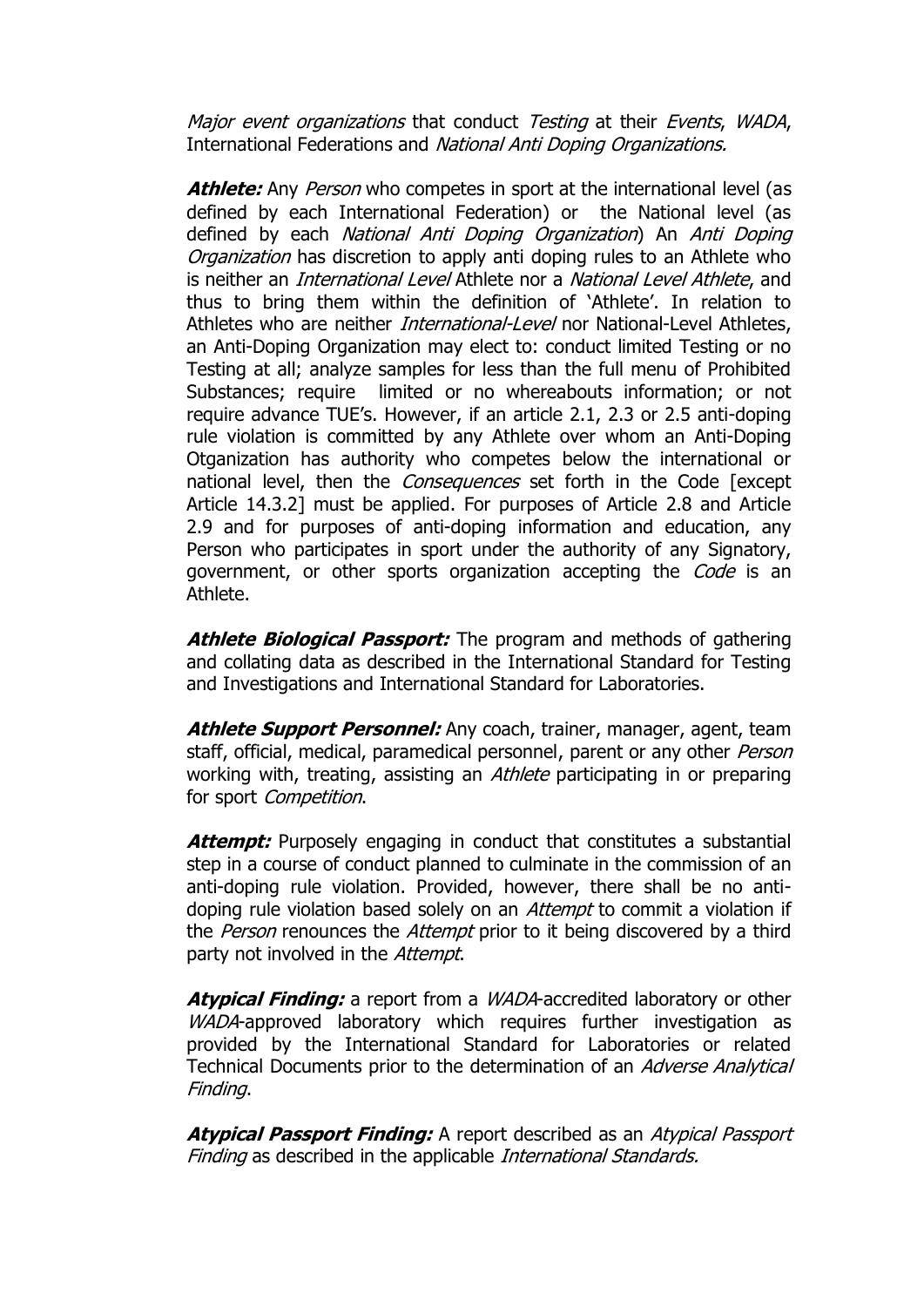**CAS:** The Court of Arbitration for Sport.

**Code:** The World Anti-Doping Code.

**Competition:** A single race, match, game or singular sport contest. For example, a basketball game or the finals for the Olympic 100-meter race in athletics. For stage races and other sport contests where prizes are awarded on a daily or other interim basis the distinction between a Competition and Event will be as provided in the rules of the applicable International Federation.

**Consequences of Anti-Doping Rule Violations ("Consequences"):** An *Athlete's* or other *Person's* violation of an anti-doping rule may result in one or more of the following: (a) *Disqualification* means the Athlete's results in a particular *Competition* or *Event* are invalidated, with all resulting *Consequences* including forfeiture of any medals, point and prizes; (b): *Ineligibility* means the *Athlete* or other *Person* is barred in account of an anti-doping rule violation for a specified period of time from participating in any *Competition* or other activity or funding as provided in article 10.12.1: (c) Provisional Suspension means the Athlete or other *Person* is barred temporarily from participating in any Competition or activity prior to the final decision at a hearing conducted under Article 8; (d) *Financial Consequences* means a financial sanction imposed for an anti-doping rule violation or to recover costs associated with an anti-doping rule violation;, and (e) Public Disclosure or Public Reporting means the dissemination or distribution of information to the general public or *Persons* beyond those *Persons* entitled to earlier notification, in accordance with Article 14. Teams, in Team Sports may also be subject to Consequences as provided in Article 11 of the Code.

**Contaminated Product:** A product that contains a Prohibited Substance that is not disclosed in the product label or in information available in a reasonable Internet search.

**Disqualification:** See Consequences of Anti-Doping Rule Violations above.

**Doping Control:** All steps and process from test distribution planning through the ultimate disposition of any appeal including all steps and processes in between such as provision of whereabouts information, Sample collection and handling laboratory analysis, TUEs results management and hearings.

**Event:** A series of individual Competitions conducted together under one ruling body (e.g. the Olympic Games, FINA World Championships or Pan American Games).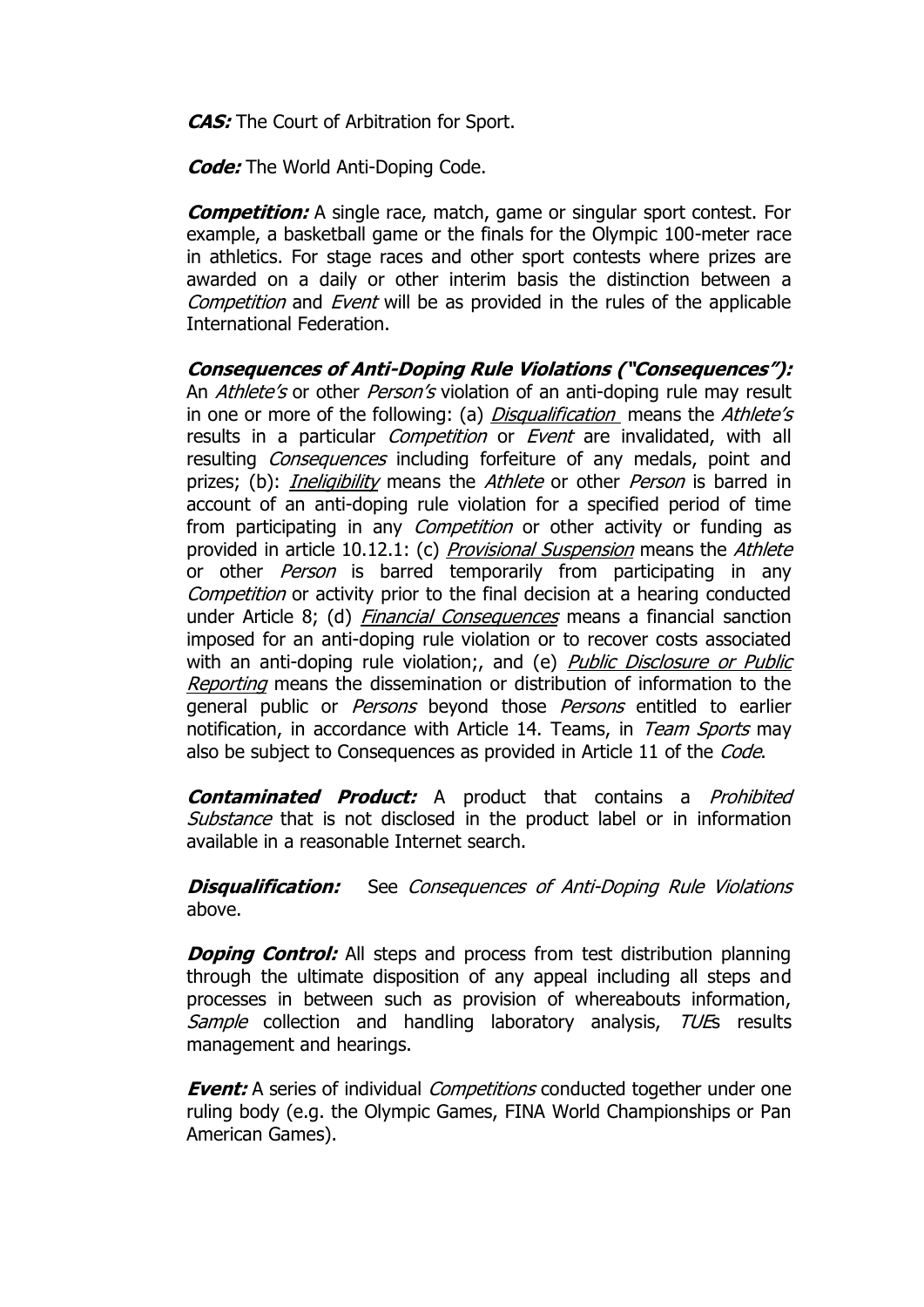**Event Venues:** Those venues so designated by the ruling body for the Event.

**Event Period:** The time between the beginning and end of an *Event*, as established by the ruling body of the Event.

**Fault:** Fault is any breach of duty or any lack of care appropriate to a particular situation. Factors to be taken into consideration in assessing an Athlete or other *Person's* degree of *Fault* include, for example, the Athlete's or other Person's experience, whether the Athlete or other Person is a Minor, special considerations such an impairment, the degree of risk that should have been perceived by the *Athlete*, and the level of care and investigation exercised by the Athlete in relation to what should have been perceived level of risk. In assessing tge *Athlete's* or other Person's degree of Fault, the circumstances considered must be specific and relevant to explain the Athlete's or other Person's departure from the expected standard of behavior. Thus, for example, the fact that an Athlete would lose the opportunity to earn large sums of money during a period of *Ineligibility*, or the fact that the *Athlete* only has short time left in his or her career, or timing of the sport calendar would not be relevant factors to be considered in reducing the period of *Ineligibility* under Article 10.5.1 or 10.5.2.

**Financial Consequences:** See consequences of Anti Doping Rule Violations above.

**In-Competition:** Unless provided otherwise in the rules of an International Federation or the ruling body of the *Event* in question, 'In-Competition" means the period commencing thelve hours before a Competition in which the *Athlete* is scheduled to participate through the end of such *Competition* and the *Sample* collection process related to such *Competitions*.

**Independent Observer Program:** A team of observers, under the supervision of *WADA*, who observe and provide guidance on the *Doping* Control process at certain Events and report on their observations.

**Individual Sport:** Any sport that is not a Team Sport.

**Ineligibility:** See Consequences if Anti Doping Rule Violations above.

**International Event:** An *Event* or *Competition* where the International Olympic Commitee, The International Paralympic Committee, an International Federation, a *Major Event Organization*, or another international sport organization is the ruling body for the *Event* or appoints the technical officials for the Event.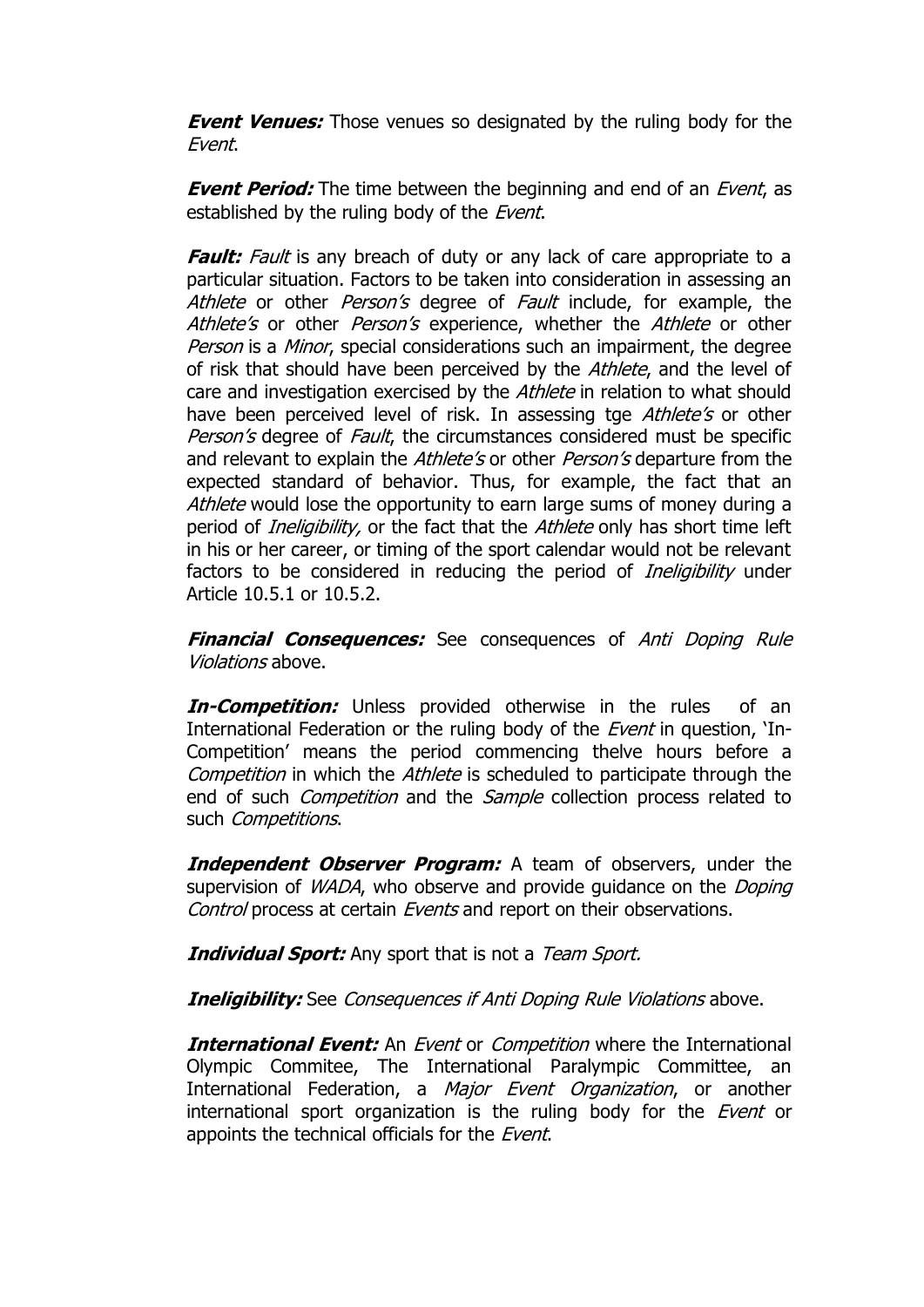**International-Level Athlete:** Athletes who compete in IFBB competitions at the international level,consistent with the International Standard for Testing and Investigations. It is considered an IFBB international level competition, a competition which has athletes participating from two or more Nations –other than the Organizing Nation- and in which the IFBB is the ruling body and appoints the technical officials. .

**International Standard:** A standard adopted by WADA in support of the Code. Compliance with an *International Standard* (as opposed to another alternative standard, practice or procedure) shall be sufficient to conclude that procedures addressed by the International Standard were performed properly. *International Standards* shall include any Technical Documents issued pursuant to International Standard.

**Major Event Organizations:** The continental associations of National Olympic Committees and other international multi-sport organizations that function as the ruling body for any continental, regional or other International Event.

**Marker:** A compound, group of compounds or biological variable(s) that indicates the Use of a Prohibited Substance or Prohibited Method.

**Metabolite:** Any substance produced by a biotransformation process.

**Minor:** A natural Person who has not reached the age of eighteen (18) years.

**National Anti-Doping Organization:** The entity (es) designated by each country as possessing the primary authority and responsibility to adopt and implement anti-doping rules, direct the collection of *Samples*, the management of test results and the conduct of hearings at the national level. If this designation has not been made by the competent public authority(es), the entity shall be the country's National Olympic Committee or its designee.

**National Event:** A sport Event or Competition involving International or National Level Athletes that is not an International Event

**National Level Athlete:** Athletes who compete in sport at the national level, as defined by each National Anti-Doping Organization, consistent with the International Standard for Testing and Investigations.

**National Olympic Committee:** The organization recognized by the International Olympic Committee. The term National Olympic Committee shall also include the National Sport Confederation in those countries where the National Sport Confederation assumes typical National Olympic Committee responsabilities in the anti-doping area.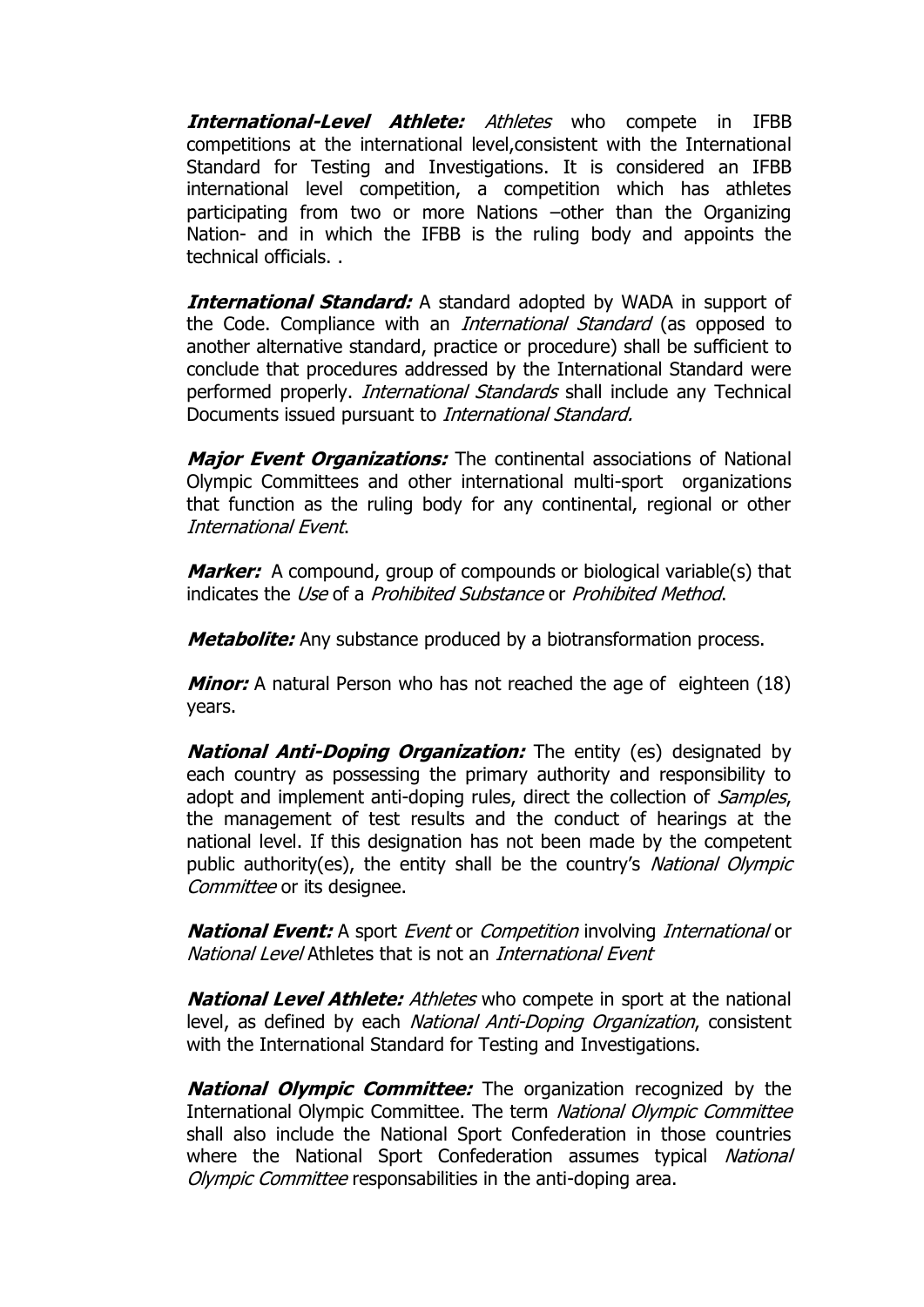**No Fault or Negligence:** The Athlete or other Person's establishing that he or she did not know or suspect, and could not reasonably have known or suspected even with the exercise of utmost caution, that he or she had *Used* or been administered the *Prohibited Substance* or Prohibited Method, or otherwise violating an anti-doping rule. Except in the case of a *Minor*, for any violation of article 2.1 the *Athlete* must also establish how the *Prohibited Substance* entered his or her system.

**No Significant Fault or Negligence:** The Athlete or other Person"s establishing that his or her Fault or negligence, when viewed in the totality of the circumstances and taking into account the criteria for No Fault or Negligence, was not significant in relationship to the anti-doping rule violation. Except in the case of a *Minor*, for any violation of Article 2.1, the Athlete must also establish how the Prohibited Substance entered his or her system.

*Out of Competition*: Any period which is not *In-Competition.* 

**Participant:** Any Athlete or Athlete Support Personnel.

**Person:** A natural *Person* or an organization or other entity.

**Possession:** The actual, physical *Possession* or the constructive Possession (which shall be found only if the Person has exclusive control or intends to exercise control over the *Prohibited Substance* or *Prohibited* Methods or the premises in which a *Prohibited Substance* or *Prohibited* Method exists); provided, however, that if the Person does not have exclusive control over the Prohibited Substance or Prohibited Methods, constructive Possession shall only be found if the Person knew about the presence of Prohibited Substance or Prohibited Method and intend to exercise control over it. Provided, however, there shall be no anti-doping rule violation based solely on *Possession* if, prior to receiving notification or any kind that the *Person* has committed an anti-doping rule violation, the *Person* has taken concrete action demonstrating that the *Person* never intendedto have *Possession* and has renounced *Possession* by explicitily declaring it to an *Anti-Doping Organization*. Notwhithstanding anything to the contrary in this definition, the purchase (including by any electronic or other means) of a *Prohibited Substance* or *Prohibited* Method constitutes Possession by the Person who makes the purchase.

**Prohibited List:** The List identifying the *Prohibited Substances* and Prohibited Methods.

**Prohibited Method:** Any method so described on the *Prohibited List*.

**Prohibited Substance:** Any substance, or class of substances, so described on the Prohibited List.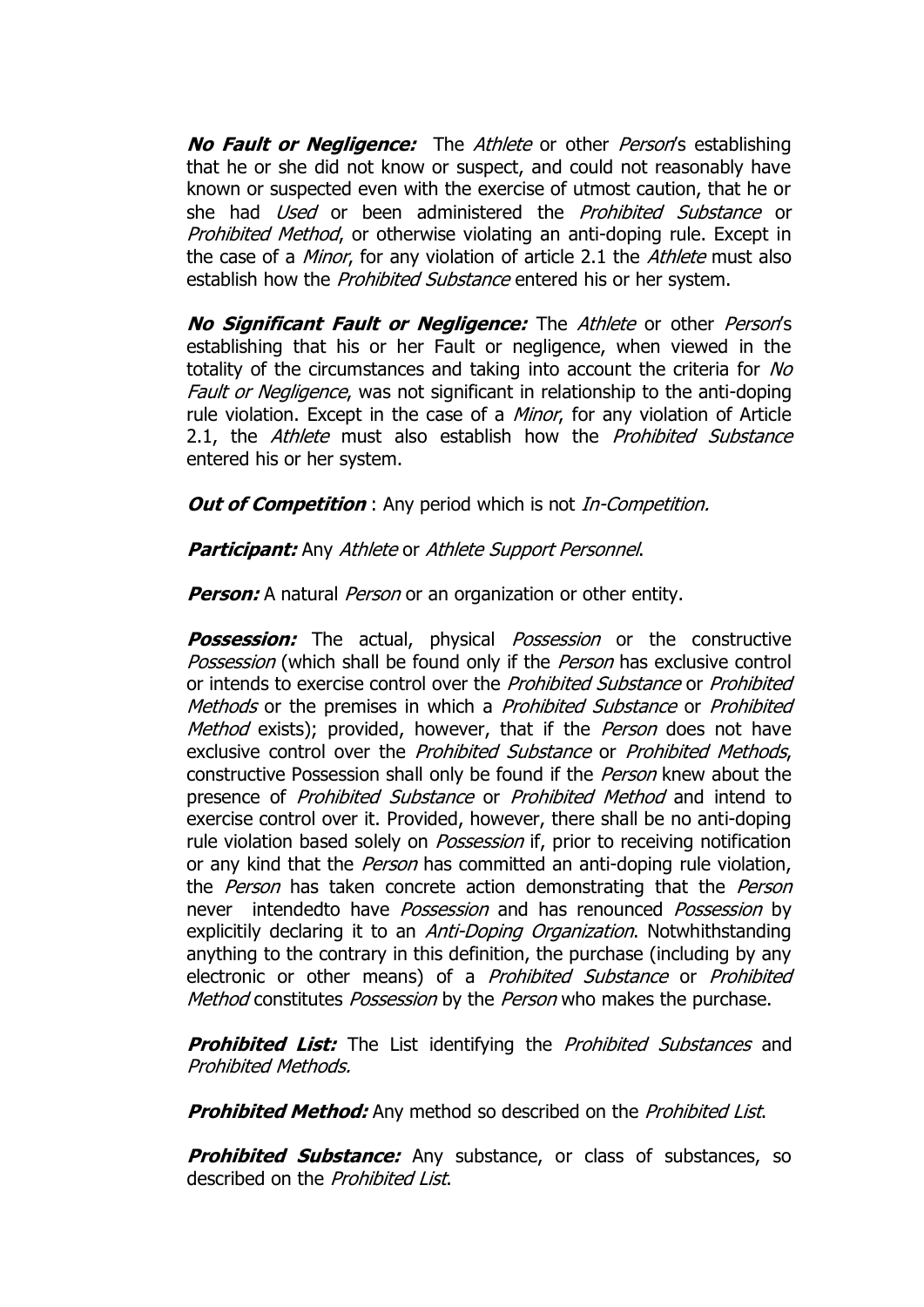**Provisional Hearing:** For purposes of Article 7.6 an expedited abbreviated hearing occurring prior to a hearing under Article 8 that provides the *Athlete* with notice and an opportunity to be heard in either written or oral form.

**Provisional Suspension:** See Consequences of Anti-Doping Rule violations above.

**Publicly Disclose or Publicly Report:** See Consequences of Anti-Doping Rule Violation above.

**Regional Anti-Doping Organization:** A regional entity designated by member countries to coordinate and manage delegated areas of their national anti-doping programs, which may include the adoption and implementation of anti-doping rules, the planning and collection of Samples, the management of results, the review of TUEs, the conduct of hearings and the conduct of educational program at a regional level.

**Registered Testing Pool:** The pool of highest priority Athletes established separately at the international level by International Federations and at national level by National Anti Doping Organizations who are subject to focused *In-Competition* and *Out of Competition* Testing as part of that International Federation's or National Anti Doping Organization's test distribution plan and therefore are required to provide whereabouts information as provided in the Article 5.6 of the *Code*, and the International Standard for Testing and Investigations

**Sample or Specimen:** Any biological material collected for the purposes of Doping Control.

**Signatories:** Those entities signing the *Code* and agreeing to comply with the *Code*, including *WADA*, the International Olympic Committee, International Federations, International Paralympic Committee, National Olympic Committees, National Paralympic Committees, Major Event Organizations and National Anti-Doping Organizations.

#### **Specified Substance**: See Article 4.2.2

**Strict Liability:** The rule which provides that under Article 2.1 and Article 2.2, it is not necessary that intent, *Fault*, negligence, or knowing Use on the Athlete's part be demonstrated by the Anti-Doping Organization in order to establish an anti-doping rule violation.

**Substantial Assistance:** For purposes of Article 10.6.1 a Person providing *Substantial Assistance* must: (1) fully disclose in a signed, written statement all information he or she possesses in relation to antidoping rule violation, and (2) fully cooperate with the investigation and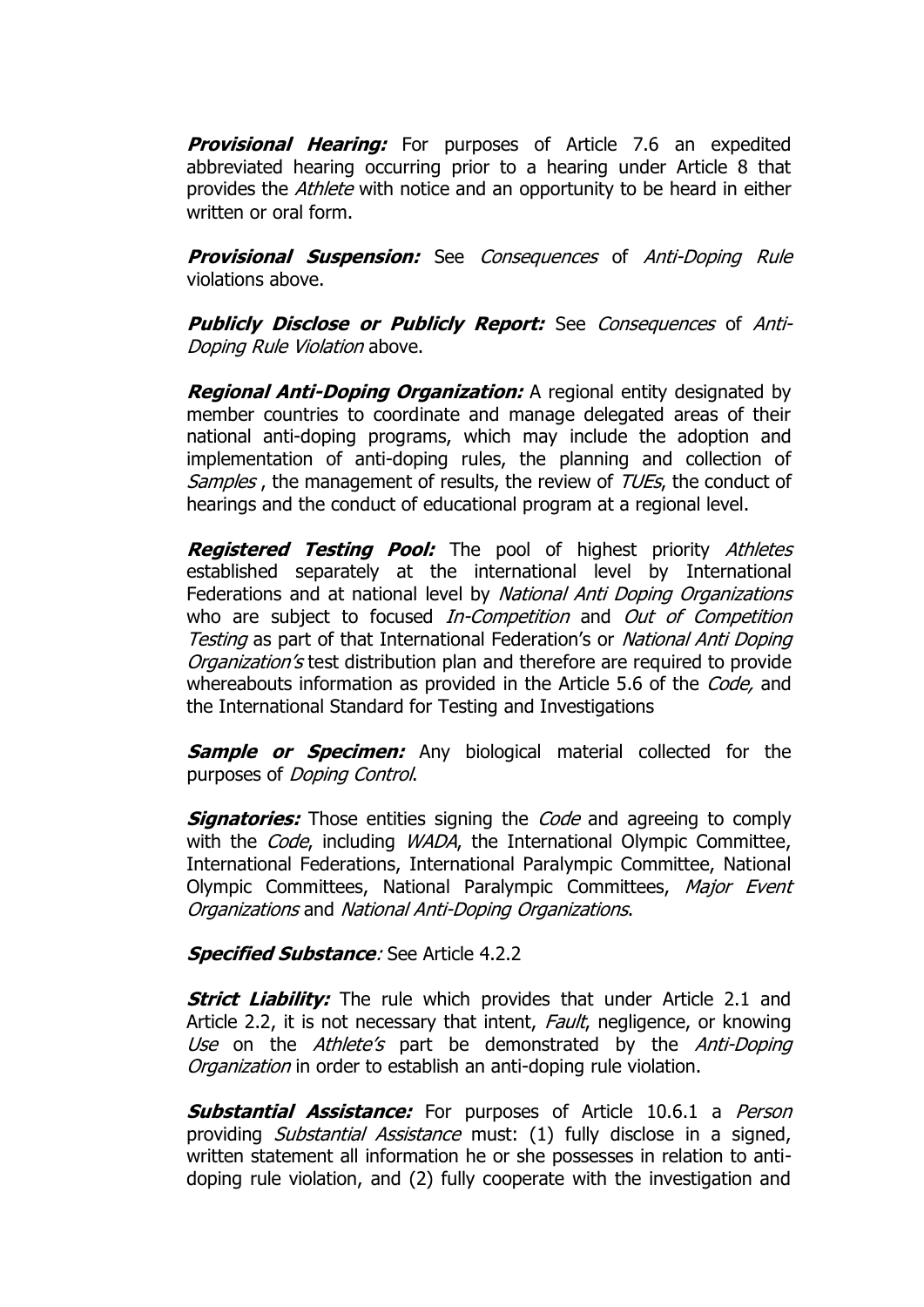adjudication of any case related to that information, including, for example, presenting testimony at a hearing if requested to do so by an Anti-Doping Organization or hearing panel. Further, the information provided must be credible and must comprise an important part of any case which is initiated, or if no case is initiated, must have provided a sifficient basis on which a case could have been brought.

**Tampering:** Altering for an improper purpose or in an improper way; bringing improper influence to bear; interfering improperly, obstructing, misleading or engaging in any fraudulent conduct to alter results or prevent normal procedures from occurring.

**Target Testing:** Selection of specific Athletes for Testing based on criteria set forth in the International Standard for Testing and Investigations.

**Team Sport:** A sport in which the substitution of players is permitted during a *Competition*.

**Testing:** The parts of the *Doping Control* process involving test distribution planning, *Sample* collection, *Sample* handling and *Sample* transport to the laboratory.

**Trafficking:** Selling, giving, transporting, sending, delivering or distributing (or Possessing for any such purpose) a *Prohibited Substance* or *Prohibited Method* (either physically or by any electronic or other means) by an Athlete, Athlete Support Personnel or any other Person subject to the jurisdiction of an *Anti-Doping Organization* to any third party; provided, however, this definition shall not the include the actions of "bona fide" medical personnel involving a Prohibited Substance used for genuine and legal therapeutic purposes or other acceptable justification, and shall not include actions involving *Prohibited Substances* which are not prohibited in *Out of Competition Testing*, unless the circumstances as a whole demonstrate such Prohibited Substances are not intended for genuine and legal therapeutic purposes or are intended to enhance sport performance.

**TUE:** Therapeutic Use Exemption, as described in Article 4.4

**Use:** The utilization, application, ingestion, injection or consumprion by any means whatsoever of any Prohibited Substance or Prohibited Method.

*WADA:* The World Anti-Doping Agency.

## **APPENDIX TWO - EXAMPLES OF THE APPLICATION OF ARTICLE 10**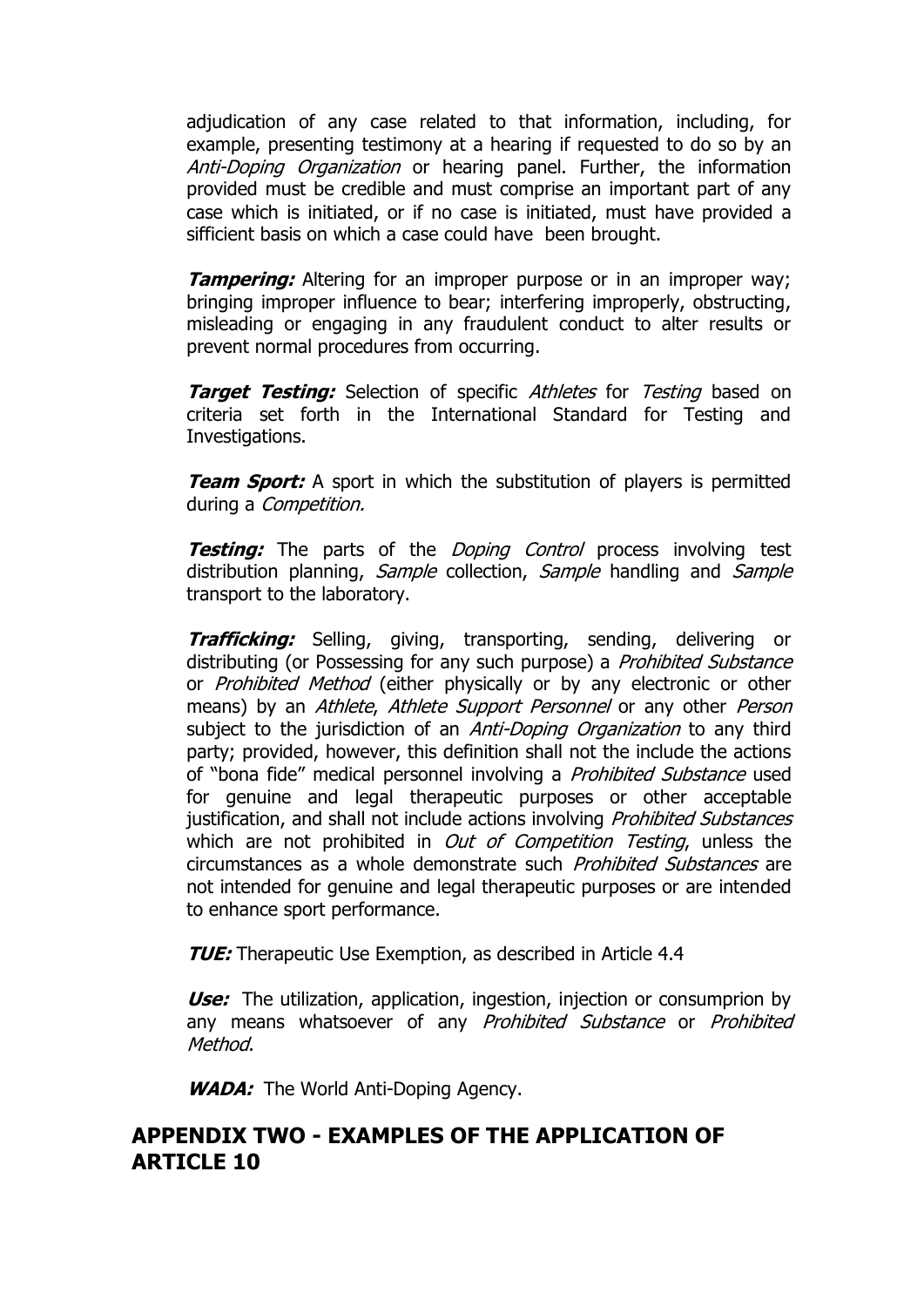#### EXAMPLE 1.

Facts: An *Adverse Analytical Finding* results from the presence of an anabolic steroid in an *In-Competition* test (Article 2.1); the *Athlete* promptly admits the anti-doping rule violation; the *Athlete* establishes *No Significant Fault or Negligence*; and the *Athlete* provides *Substantial Assistance*.

#### Application of *Consequences*:

1. The starting point would be Article 10.2. Because the *Athlete* is deemed to have *No Significant Fault* that would be sufficient corroborating evidence (Articles 10.2.1.1 and 10.2.3) that the anti-doping rule violation was not intentional, the period of *Ineligibility* would thus be two years, not four years (Article 10.2.2).

2. In a second step, the panel would analyze whether the *Fault*-related reductions (Articles 10.4 and 10.5) apply. Based on *No Significant Fault or Negligence* (Article 10.5.2) since the anabolic steroid is not a *Specified Substance*, the applicable range of sanctions would be reduced to a range of two years to one year (minimum one-half of the two year sanction). The panel would then determine the applicable period of *Ineligibility* within this range based on the *Athlete's* degree of *Fault*(Assume for purposes of illustration in this example that the panel would otherwise impose a period of *Ineligibility* of 16 months).

3. In a third step, the panel would assess the possibility for suspension or reduction under Article 10.6 (reductions not related to *Fault*). In this case, only Article 10.6.1 (*Substantial Assistance)* applies (Article 10.6.3, Prompt Admission, is not applicable because the period of *Ineligibility* is already below the two-year minimum set forth in Article 10.6.3). Based on *Substantial Assistance*, the period of *Ineligibility* could be suspended by three-quarters of 16 months.\* The minimum period of *Ineligibility* would thus be four months (Assume for purposes of illustration in this example that the panel suspends ten months and the period of *Ineligibility* would thus be six months).

4. Under Article 10.11, the period of *Ineligibility*, in principle, starts on the date of the final hearing decision. However, because the *Athlete* promptly admitted the anti-doping rule violation, the period of *Ineligibility* could start as early as the date of *Sample* collection, but in any event the *Athlete* would have to serve at least one-half of the *Ineligibility* period (i.e., three months) after the date of the hearing decision (Article 10.11.2).

5. Since the *Adverse Analytical Finding* was committed in a *Competition*, the panel would have to automatically *Disqualify* the result obtained in that *Competition* (Article 9).

6. According to Article 10.8, all results obtained by the *Athlete* subsequent to the date of the *Sample* collection until the start of the period of *Ineligibility* would also be *Disqualified* unless fairness requires otherwise.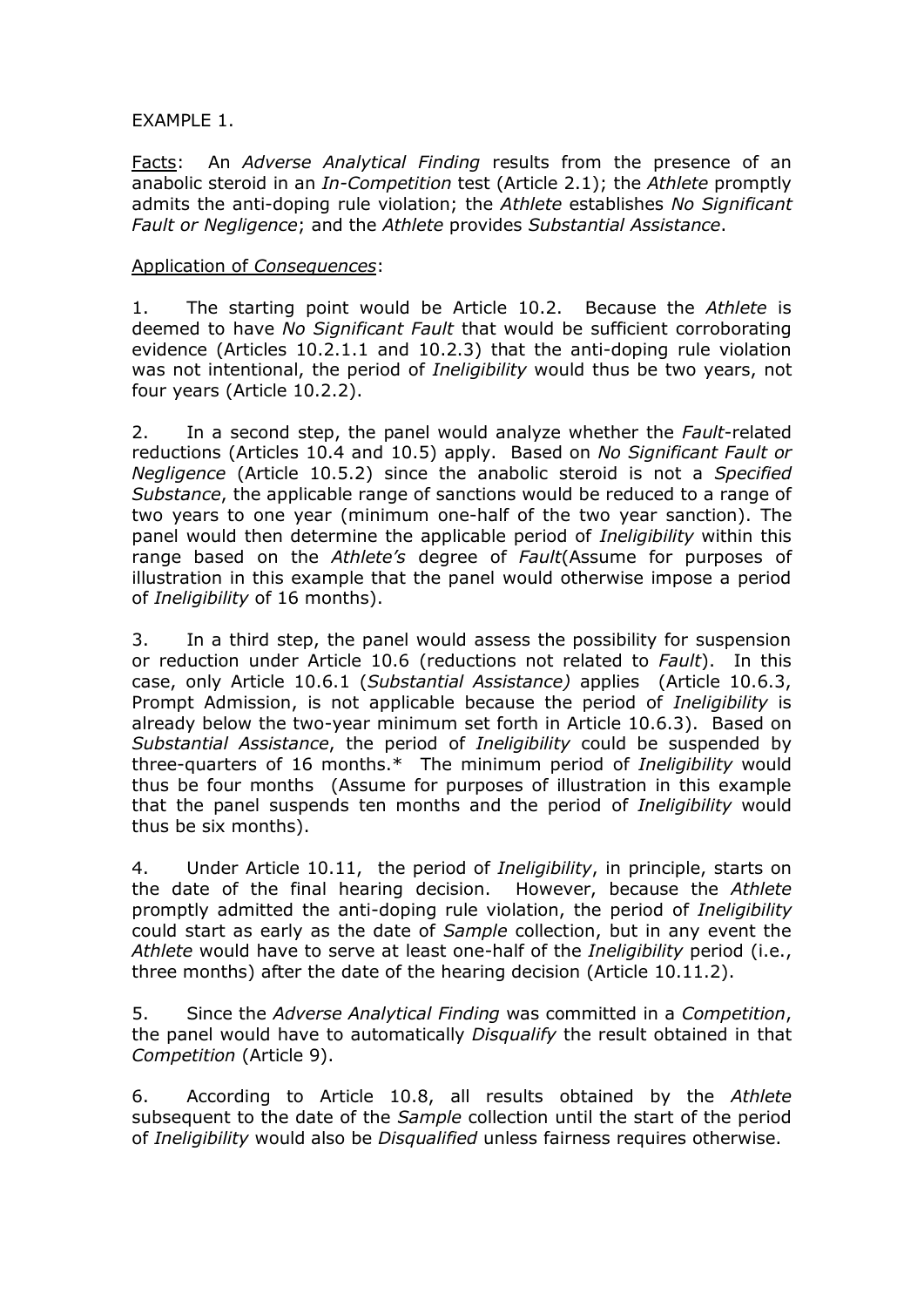7. The information referred to in Article 14. must be *Publicly Disclosed*, unless the *Athlete* is a *Minor*, since this is a mandatory part of each sanction (Article 10.13).

8. The *Athlete* is not allowed to participate in any capacity in a *Competition* or other sport-related activity under the authority of any *Signatory* or its affiliates during the *Athlete's* period of *Ineligibility* (Article 10.12.1). However, the *Athlete* may return to train with a team or to use the facilities of a club or other member organization of a *Signatory* or its affiliates during the shorter of: (a) the last two months of the *Athlete's* period of *Ineligibility*, or (b) the last one-quarter of the period of *Ineligibility* imposed (Article 10.12.2). Thus, the *Athlete* would be allowed to return to training one and one-half months before the end of the period of *Ineligibility*.

#### EXAMPLE 2.

Facts: An *Adverse Analytical Finding* results from the presence of a stimulant which is a *Specified Substance* in an *In-Competition* test (Article 2.1); the *Anti-Doping Organization* is able to establish that the *Athlete* committed the anti-doping rule violation intentionally; the *Athlete* is not able to establish that the *Prohibited Substance* was *Used Out-of-Competition* in a context unrelated to sport performance; the *Athlete* does not promptly admit the anti-doping rule violation as alleged; the *Athlete* does provide *Substantial Assistance*.

#### Application of Consequences:

1. The starting point would be Article 10.2. Because the *Anti-Doping Organization* can establish that the anti-doping rule violation was committed intentionally and the *Athlete* is unable to establish that the substance was permitted *Out-of-Competition* and the *Use* was unrelated to the *Athlete's* sport performance (Article 10.2.3), the period of *Ineligibility* would be four years (Article 10.2.1.2).

2. Because the violation was intentional, there is no room for a reduction based on *Fault* (no application of Articles 10.4 and 10.5). Based on *Substantial Assistance*, the sanction could be suspended by up to threequarters of the four years.\* The minimum period of *Ineligibility* would thus be one year.

3. Under Article 10.11, the period of *Ineligibility* would start on the date of the final hearing decision.

4. Since the *Adverse Analytical Finding* was committed in a *Competition*, the panel would automatically *Disqualify* the result obtained in the *Competition*.

5. According to Article 10.8, all results obtained by the *Athlete* subsequent to the date of *Sample* collection until the start of the period of *Ineligibility* would also be *Disqualified* unless fairness requires otherwise.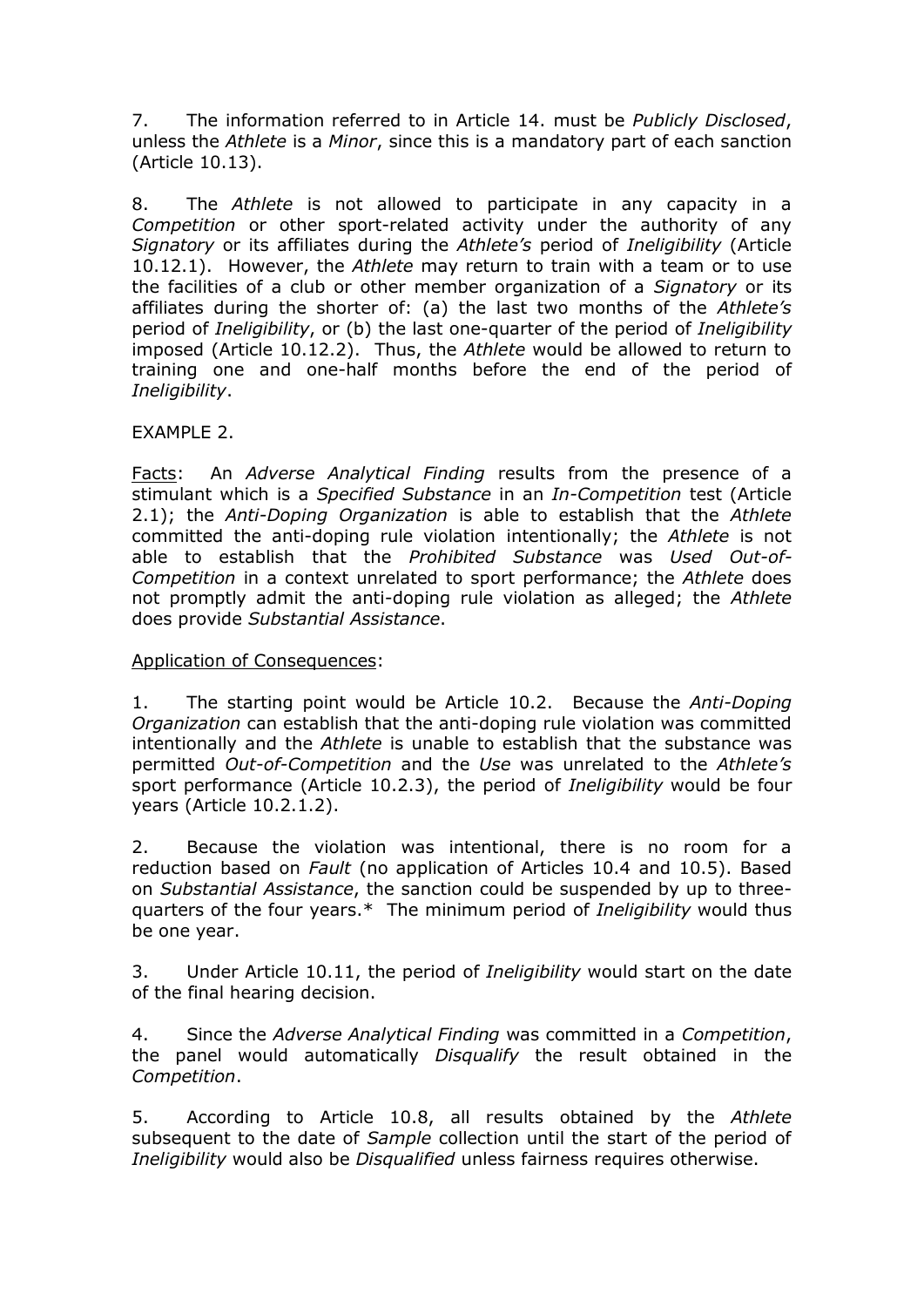6. The information referred to in Article 14.3.2 must be *Publicly Disclosed*, unless the *Athlete* is a *Minor*, since this is a mandatory part of each sanction (Article 10.13).

7. The *Athlete* is not allowed to participate in any capacity in a *Competition* or other sport-related activity under the authority of any *Signatory* or its affiliates during the *Athlete's* period of *Ineligibility* (Article 10.12.1). However, the *Athlete* may return to train with a team or to use the facilities of a club or other member organization of a *Signatory* or its affiliates during the shorter of: (a) the last two months of the *Athlete's* period of *Ineligibility*, or (b) the last one-quarter of the period of *Ineligibility* imposed (Article 10.12.2). Thus, the *Athlete* would be allowed to return to training two months before the end of the period of *Ineligibility*.

#### EXAMPLE 3.

Facts: An *Adverse Analytical Finding* results from the presence of an anabolic steroid in *an Out-of-Competition* test (Article 2.1); the *Athlete* establishes *No Significant Fault or Negligence*; the *Athlete* also establishes that the *Adverse Analytical Finding* was caused by a *Contaminated Product*.

#### Application of Consequences:

1. The starting point would be Article 10.2. Because the *Athlete* can establish through corroborating evidence that he did not commit the antidoping rule violation intentionally, i.e., he had *No Significant Fault* in *Using* a *Contaminated Product* (Articles 10.2.1.1 and 10.2.3), the period of *Ineligibility* would be two years (Articles 10.2.2).

2. In a second step, the panel would analyze the *Fault*-related possibilities for reductions (Articles 10.4 and 10.5). Since the *Athlete* can establish that the anti-doping rule violation was caused by a *Contaminated Product* and that he acted with *No Significant Fault or Negligence* based on Article 10.5.1.2, the applicable range for the period of *Ineligibility* would be reduced to a range of two years to a reprimand. The panel would determine the period of *Ineligibility* within this range, based on the *Athlete's* degree of *Fault* (Assume for purposes of illustration in this example that the panel would otherwise impose a period of *Ineligibility* of four months).

3. According to Article 10.8, all results obtained by the *Athlete* subsequent to the date of *Sample* collection until the start of the period of *Ineligibility* would be *Disqualified* unless fairness requires otherwise.

4. The information referred to in Article 14. must be *Publicly Disclosed*, unless the *Athlete* is a *Minor*, since this is a mandatory part of each sanction (Article 10.13).

5. The *Athlete* is not allowed to participate in any capacity in a *Competition* or other sport-related activity under the authority of any *Signatory* or its affiliates during the *Athlete's* period of *Ineligibility* (Article 10.12.1). However, the *Athlete* may return to train with a team or to use the facilities of a club or other member organization of a *Signatory* or its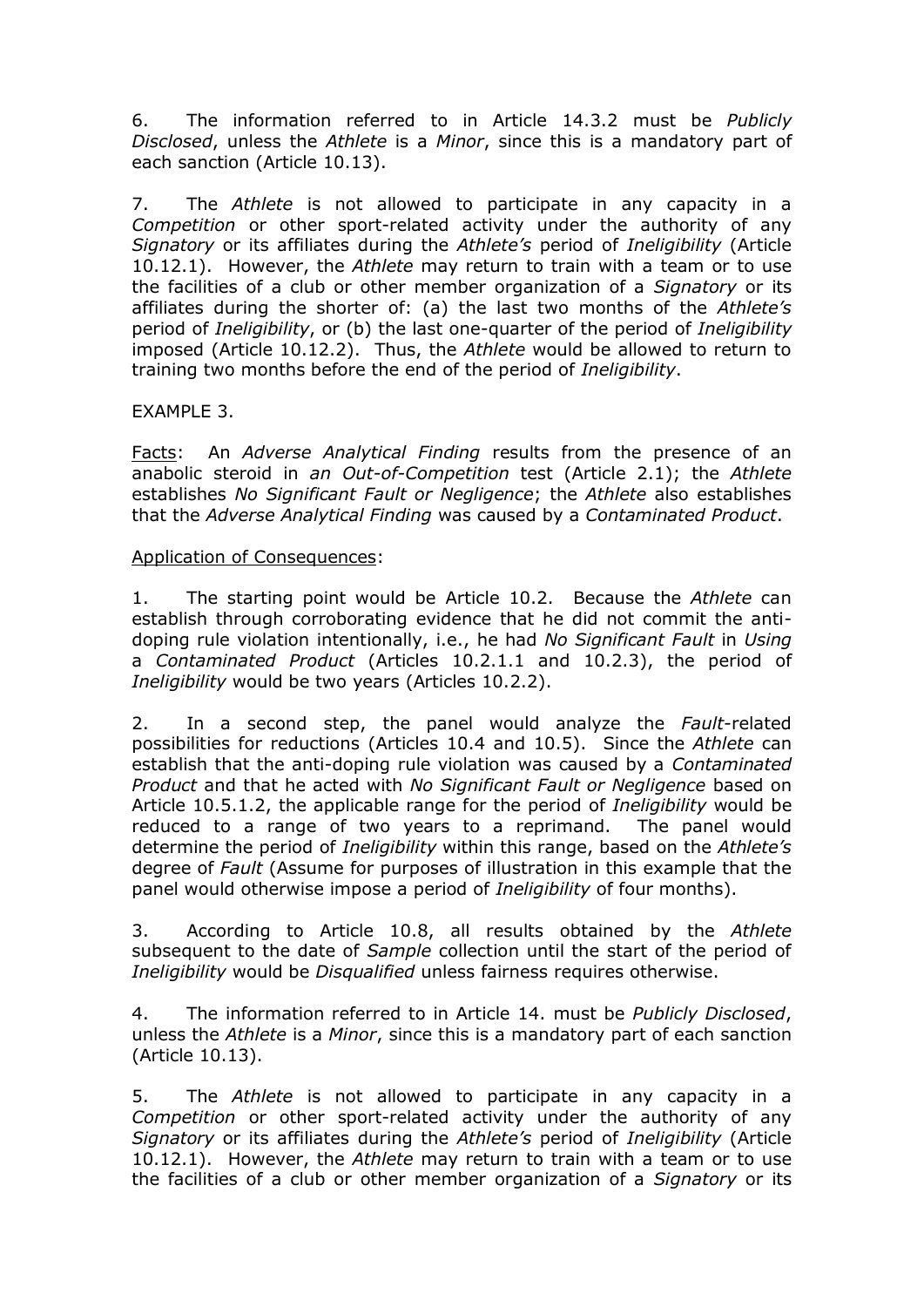affiliates during the shorter of: (a) the last two months of the *Athlete's* period of *Ineligibility*, or (b) the last one-quarter of the period of *Ineligibility* imposed (Article 10.12.2). Thus, the *Athlete* would be allowed to return to training one month before the end of the period of *Ineligibility*.

EXAMPLE 4.

Facts: An *Athlete* who has never had an *Adverse Analytical Finding* or been confronted with an anti-doping rule violation spontaneously admits that she *Used* an anabolic steroid to enhance her performance. The *Athlete* also provides *Substantial Assistance*.

#### Application of Consequences:

1. Since the violation was intentional, Article 10.2.1 would be applicable and the basic period of *Ineligibility* imposed would be four years.

2. There is no room for *Fault*-related reductions of the period of *Ineligibility* (no application of Articles 10.4 and 10.5).

3. Based on the *Athlete's* spontaneous admission (Article 10.6.2) alone, the period of *Ineligibility* could be reduced by up to one-half of the four years. Based on the *Athlete's Substantial Assistance* (Article 10.6.1) alone, the period of *Ineligibility* could be suspended up to three-quarters of the four years.\* Under Article 10.6.4, in considering the spontaneous admission and *Substantial Assistance* together, the most the sanction could be reduced or suspended would be up to three-quarters of the four years. The minimum period of *Ineligibility* would be one year.

4. The period of *Ineligibility*, in principle, starts on the day of the final hearing decision (Article 10.11). If the spontaneous admission is factored into the reduction of the period of *Ineligibility*, an early start of the period of *Ineligibility* under Article 10.11.2 would not be permitted. The provision seeks to prevent an *Athlete* from benefitting twice from the same set of circumstances. However, if the period of *Ineligibility* was suspended solely on the basis of *Substantial Assistance*, Article 10.11.2 may still be applied, and the period of *Ineligibility* started as early as the *Athlete's* last *Use* of the anabolic steroid.

5. According to Article 10.8, all results obtained by the *Athlete* subsequent to the date of the anti-doping rule violation until the start of the period of *Ineligibility* would be *Disqualified* unless fairness requires otherwise.

6. The information referred to in Article 14. must be *Publicly Disclosed*, unless the *Athlete* is a *Minor*, since this is a mandatory part of each sanction (Article 10.13).

7. The *Athlete* is not allowed to participate in any capacity in a *Competition* or other sport-related activity under the authority of any *Signatory* or its affiliates during the *Athlete's* period of *Ineligibility* (Article 10.12.1). However, the *Athlete* may return to train with a team or to use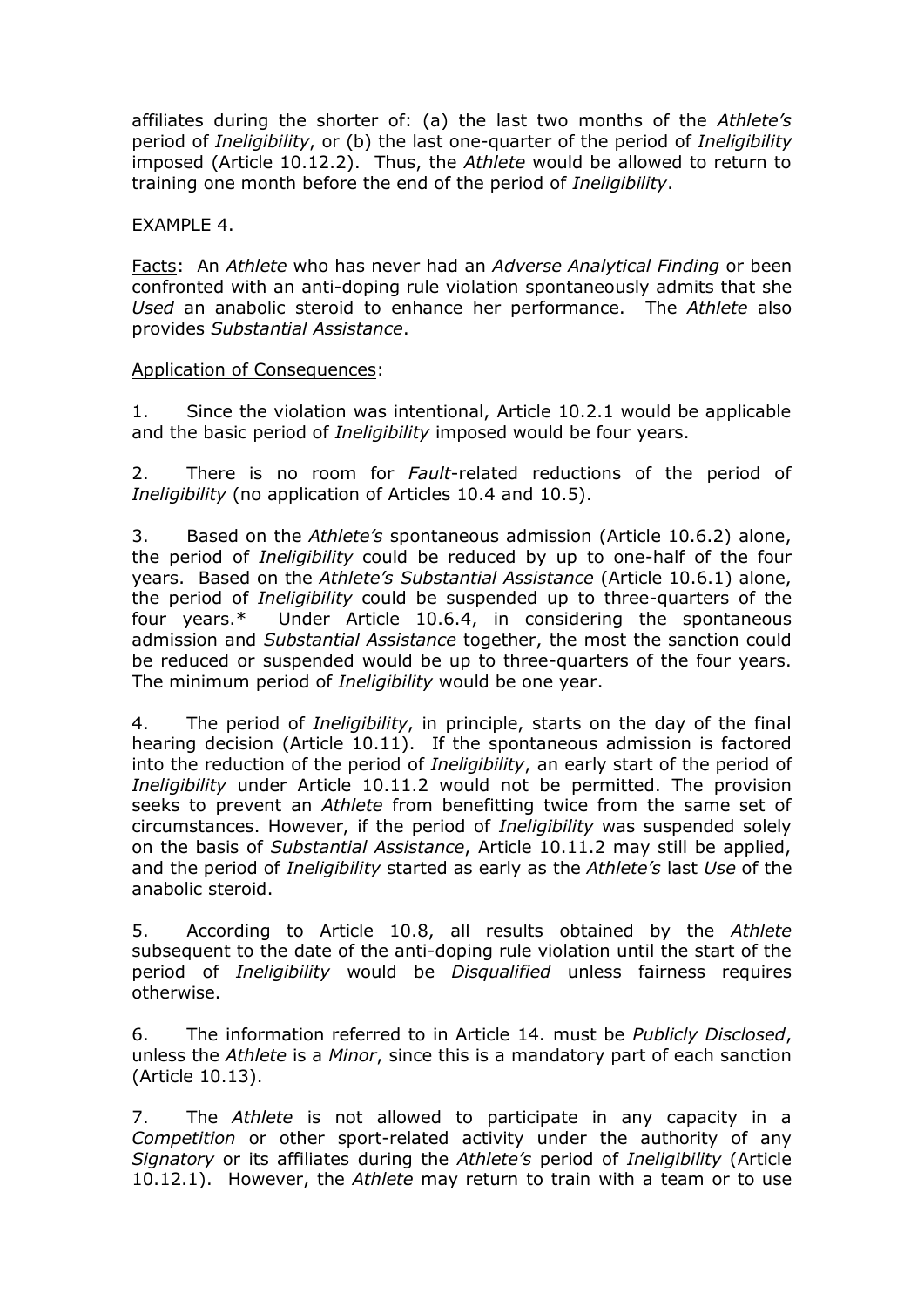the facilities of a club or other member organization of a *Signatory* or its affiliates during the shorter of: (a) the last two months of the *Athlete's* period of *Ineligibility*, or (b) the last one-quarter of the period of *Ineligibility* imposed (Article 10.12.2). Thus, the *Athlete* would be allowed to return to training two months before the end of the period of *Ineligibility*.

#### EXAMPLE 5.

#### Facts:

An *Athlete Support Person* helps to circumvent a period of *Ineligibility* imposed on an *Athlete* by entering him into a *Competition* under a false name. The *Athlete Support Person* comes forward with this anti-doping rule violation (Article 2.9) spontaneously before being notified of an anti-doping rule violation by an *Anti-Doping Organization.*

#### Application of Consequences*:*

1. According to Article 10.3.4, the period of *Ineligibility* would be from two up to four years, depending on the seriousness of the violation (Assume for purposes of illustration in this example that the panel would otherwise impose a period of *Ineligibility* of three years).

2. There is no room for *Fault*-related reductions since intent is an element of the anti-doping rule violation in Article 2.9 (see comment to Article 10.5.2).

3. According to Article 10.6.2, provided that the admission is the only reliable evidence, the period of *Ineligibility* may be reduced down to onehalf (Assume for purposes of illustration in this example that the panel would impose a period of *Ineligibility* of 18 months).

4. The information referred to in Article 14.3.2 must be *Publicly Disclosed* unless the *Athlete Support Person* is a *Minor*, since this is a mandatory part of each sanction (Article 10.13).

#### EXAMPLE 6.

Facts: An *Athlete* was sanctioned for a first anti-doping rule violation with a period of *Ineligibility* of 14 months, of which four months were suspended because of *Substantial Assistance*. Now, the *Athlete* commits a second antidoping rule violation resulting from the presence of a stimulant which is not a *Specified Substance* in an *In-Competition* test (Article 2.1); the *Athlete* establishes *No Significant Fault or Negligence*; and the *Athlete* provided *Substantial Assistance*. If this were a first violation, the panel would sanction the *Athlete* with a period of *Ineligibility* of 16 months and suspend six months for *Substantial Assistance*.

#### Application of Consequences:

1. Article 10.7 is applicable to the second anti-doping rule violation because Article 10.7.4.1 and Article 10.7.5 apply.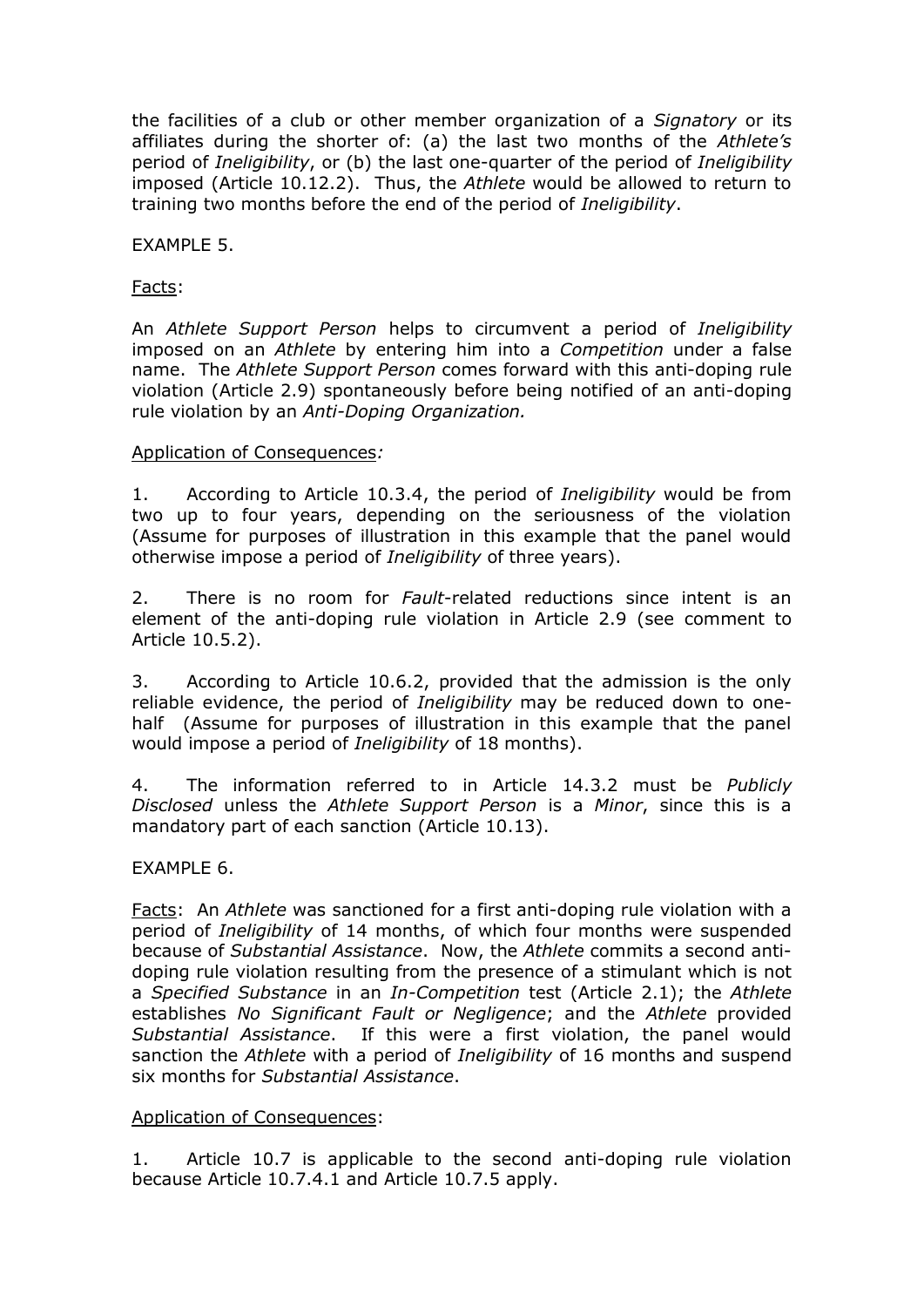2. Under Article 10.7.1, the period of Ineligibility would be the greater of:

- (a) six months;
- (b) one-half of the period of *Ineligibility* imposed for the first antidoping rule violation without taking into account any reduction under Article 10.6 (in this example, that would equal one-half of 14 months, which is seven months); or
- (c) twice the period of *Ineligibility* otherwise applicable to the second anti-doping rule violation treated as if it were a first violation, without taking into account any reduction under Article 10.6 (in this example, that would equal two times 16 months, which is 32 months).

Thus, the period of *Ineligibility* for the second violation would be the greater of (a), (b) and (c), which is a period of *Ineligibility* of 32 months.

3. In a next step, the panel would assess the possibility for suspension or reduction under Article 10.6 (non-*Fault*-related reductions). In the case of the second violation, only Article 10.6.1 (*Substantial Assistance*) applies. Based on *Substantial Assistance*, the period of *Ineligibility* could be suspended by three-quarters of 32 months.\* The minimum period of *Ineligibility* would thus be eight months (Assume for purposes of illustration in this example that the panel suspends eight months of the period of *Ineligibility* for *Substantial Assistance*, thus reducing the period of *Ineligibility* imposed to two years).

4. Since the *Adverse Analytical Finding* was committed in a *Competition*, the panel would automatically *Disqualify* the result obtained in the *Competition.*

5. According to Article 10.8, all results obtained by the *Athlete* subsequent to the date of *Sample* collection until the start of the period of *Ineligibility* would also be *Disqualified* unless fairness requires otherwise.

6. The information referred to in Article 14. must be *Publicly Disclosed*, unless the *Athlete* is a *Minor*, since this is a mandatory part of each sanction (Article 10.13).

7. The *Athlete* is not allowed to participate in any capacity in a *Competition* or other sport-related activity under the authority of any *Signatory* or its affiliates during the *Athlete's* period of *Ineligibility* (Article 10.12.1). However, the *Athlete* may return to train with a team or to use the facilities of a club or other member organization of a *Signatory* or its affiliates during the shorter of: (a) the last two months of the *Athlete's*  period of *Ineligibility*, or (b) the last one-quarter of the period of *Ineligibility*  imposed (Article 10.12.2). Thus, the *Athlete* would be allowed to return to training two months before the end of the period of *Ineligibility*